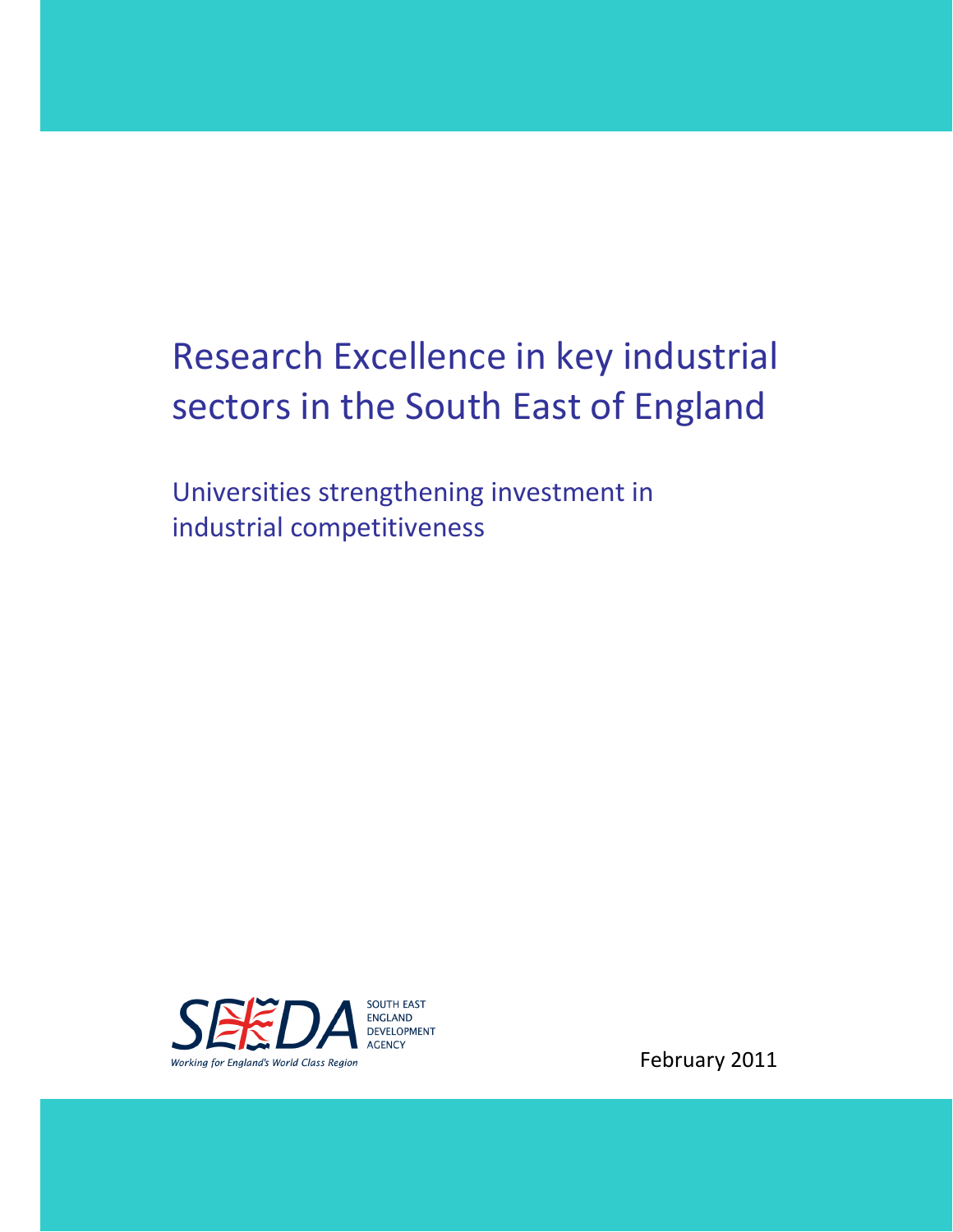# **Contents**

| 1 | <b>Executive Summary</b>                                                                                                                                                                                                | 3                                |
|---|-------------------------------------------------------------------------------------------------------------------------------------------------------------------------------------------------------------------------|----------------------------------|
| 2 | Introduction                                                                                                                                                                                                            | 6                                |
| 3 | Priority sectors in the South East of England                                                                                                                                                                           | 7                                |
| 4 | Research excellence – Overview                                                                                                                                                                                          | 9                                |
| 5 | Research excellence – analysis by sector                                                                                                                                                                                | 13                               |
|   | Advanced Engineering and Marine<br>Aerospace and Defence<br><b>Environment and Energy</b><br><b>Financial and Professional Services</b><br>ICT, Software and Digital Media<br>Pharmaceuticals, Life Sciences and Health | 13<br>19<br>25<br>32<br>38<br>45 |
| 6 | Observations                                                                                                                                                                                                            | 52                               |

A Annex A – RAE 2008 Units of Assessment (UOAs) by priority sector 55

Author: Arno Schmickler | South East England Development Agency, Guildford

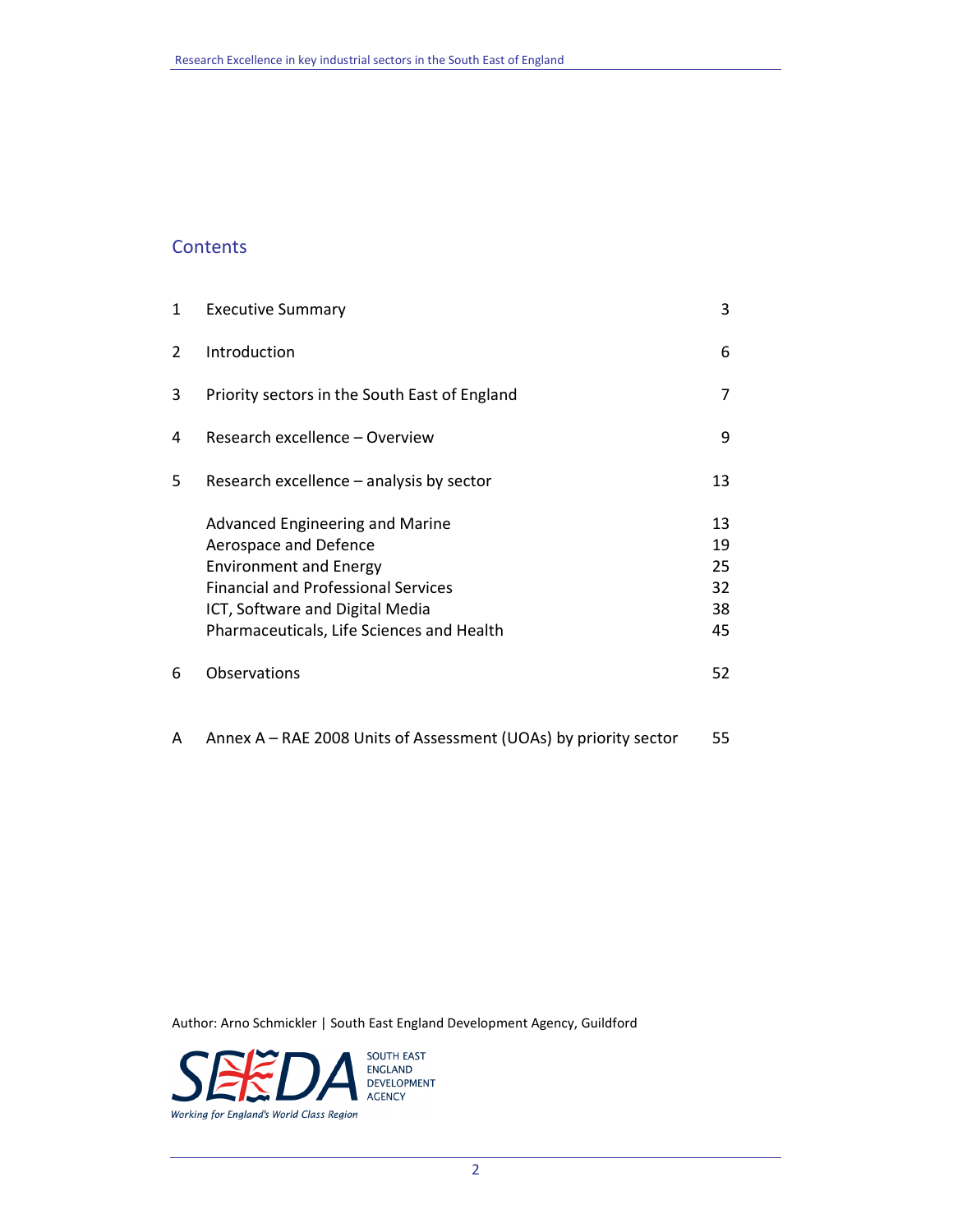# 1 Executive Summary

- 1.1 To map research excellence of South East universities against the six priority sectors data from the Research Assessment Exercise 2008 (RAE 2008) has been analysed alongside invited submissions from universities setting out their research strengths in relation to the key sectors.
- 1.2 The report provides an overview of funding, critical mass and international excellence of research across the six priority sectors. A more detailed analysis by sector using the same categories is also provided to:
	- o Identify areas of relative strengths;
	- o Understand funding position by sector;
	- o Examine critical mass by sector;
	- o Assess international research excellence by sector; and
	- o Establish comparative UK/South East position by sector.

## RESEARCH FUNDING

1.1 Some £290m funding from public and private sector sources (Research Council, UK industry and HEFCE) is awarded to South East universities for research relevant to the six priority sectors. The highest amount of funding is available for aerospace and defence (£102m) closely followed by pharmaceuticals, life sciences & health (£99m). With almost a quarter of the total (24.8%) ICT, software and digital media have the highest share of UK research funding coming into South East universities, followed by 24% in the environment and energy sector. The lowest percentage share of funding can be observed for pharmaceuticals, life sciences & health (15.2% of UK total).



# CRITICAL MASS

1.2 A similar picture emerges for critical mass in each of the six priority sectors with the South East Universities' staff submission and number of research students ranging between 19.5-27.1% of the UK total. The lowest critical mass can be observed in Financial and Professional Services (19.5% of the UK total). With some 27% of the UK total the critical mass of staff submitting and research students in topics related to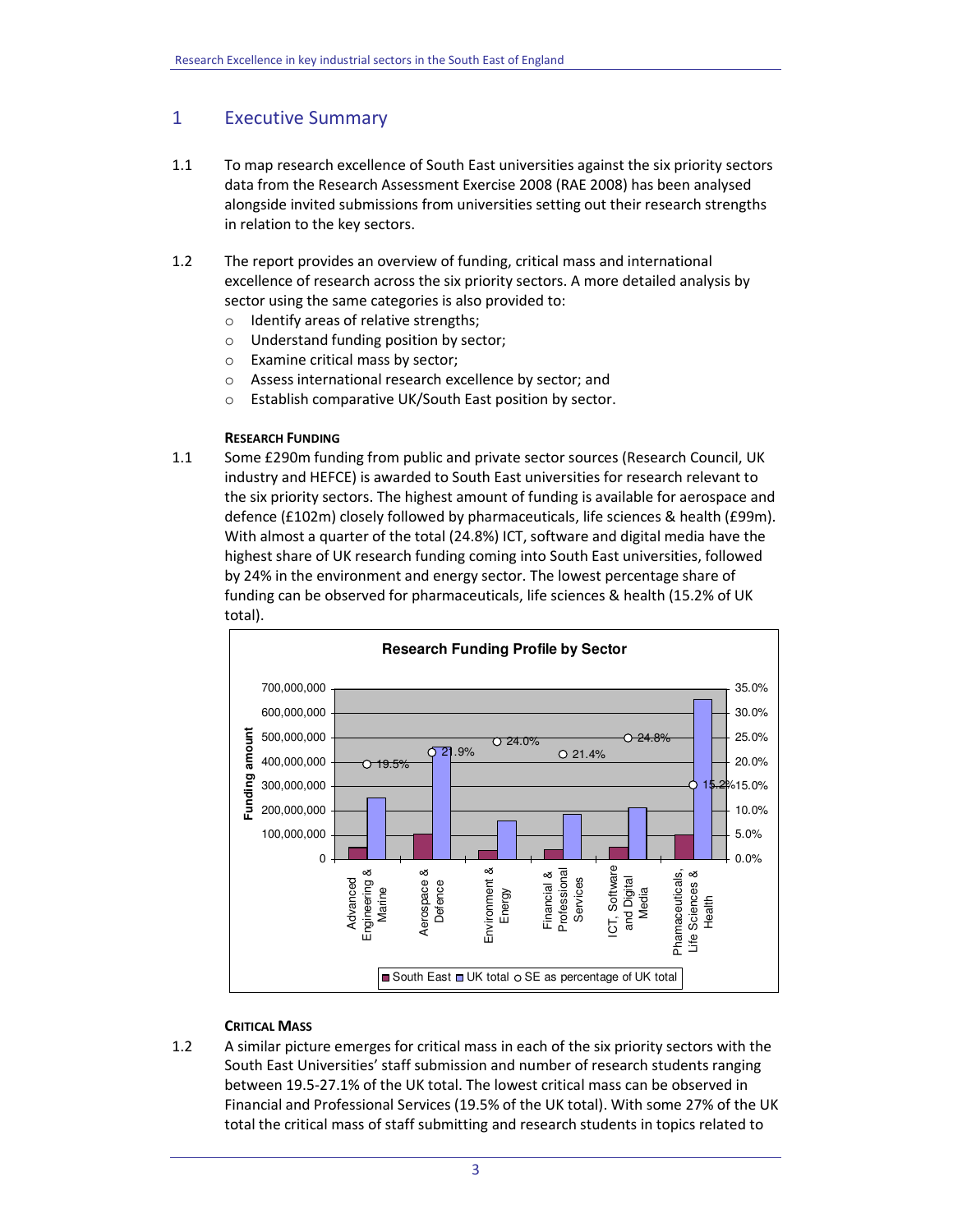

the pharmaceuticals, life science and health sector a significantly higher than average critical mass can be identified despite the below average funding.

#### INTERNATIONAL RESEARCH EXCELLENCE

1.3 Based on three overarching components of the RAE submissions – research outputs, research environment and indicators of esteem – the RAE assessment panels provided a graded profile for each Unit of Assessment (UOA) by university. The two highest grades signify 'world-leading research' (grade 4\*) and 'internationally excellent research' (grade 3\*) and are therefore used in this analysis as an indicator of the international research excellence of South East universities in each of the six priority sectors.



1.4 The highest percentage of international research excellence is achieved in ICT, Software and Digital Media (22.3% of UK total), closely followed by Aerospace and Defence (21.9%). Environment and Energy (20.5%), Financial and Professional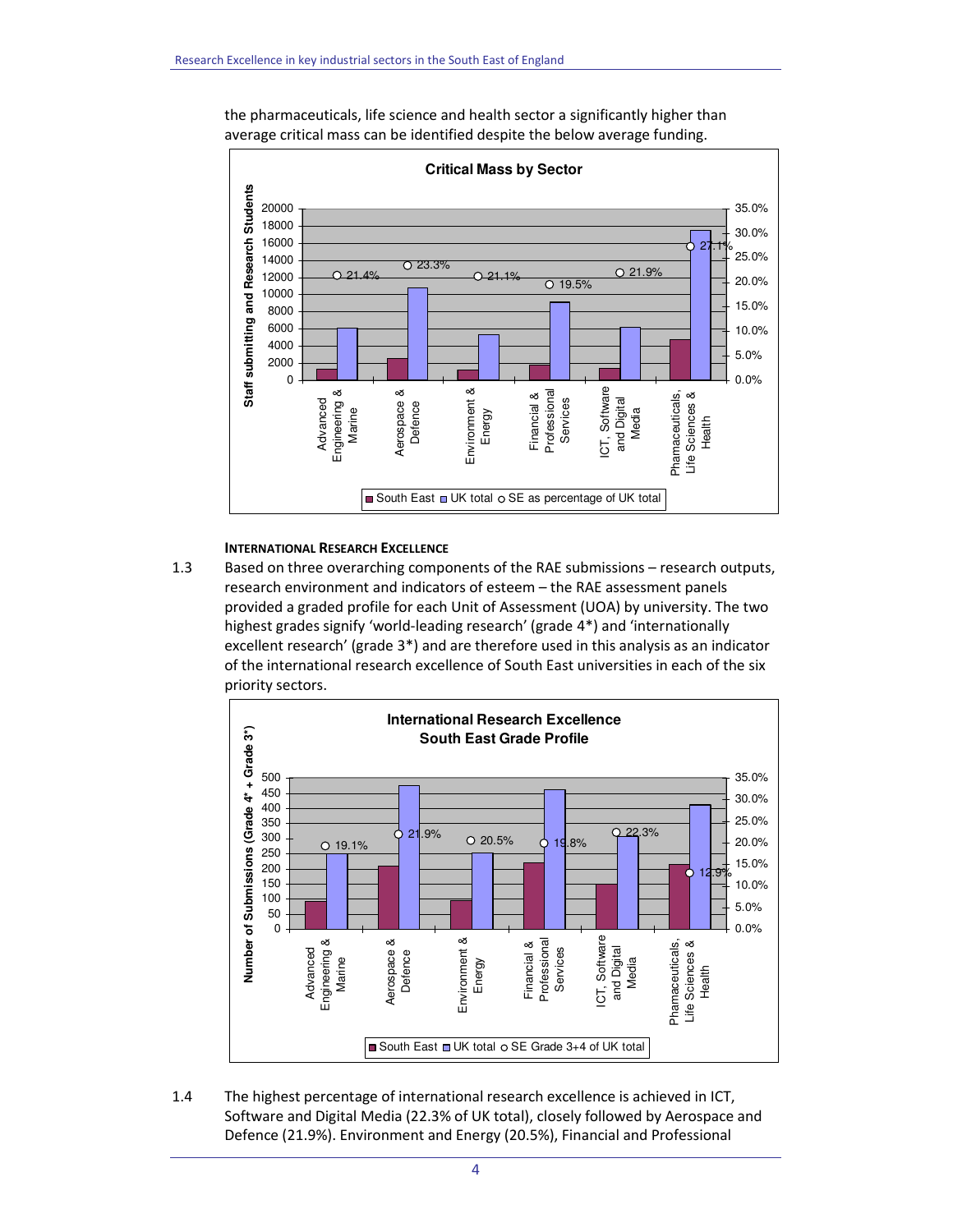Services (19.8%) and Advanced Engineering and Marine (19.1%) also have strong grading profiles. With 12.9% the international research excellence in pharmaceuticals, life sciences and healthcare is lower than expected with the critical mass and number of South East HEIs with RAE submissions in this sector. ANALYSIS BY SECTOR

- 1.5 For each of the six priority sector a detailed analysis is provided covering:
	- o List of South East HEIs submitted returns
	- o Funding profile (OST/RC, UK industry and Quality Research from Hefce)
	- o Critical mass profile
	- o Grade profile
	- o Comparison to national grade-point average
	- o List of individual universities' strengths and specialised facilities (supported by detailed sector research mapping tables in annex)

#### SECTOR SPECIFIC OBSERVATIONS

#### Advanced Engineering and Marine

- Particular strengths in Mechanical, Aeronautical and Manufacturing Engineering (UOA28)
- Balanced funding profile: £18.5m OST/RC + £9.1m UK industry + £21.8m QR
- Strong dominance of University of Oxford and University of Southampton (international research excellence)

## Aerospace and Defence

- Highest funding amount in absolute terms
- Highest UK industry funding in absolute terms
- Consistently high grade profile

## Environmental and Energy Technologies

- Lowest absolute amount of funding; but
- One third of total UK industry funding to South East HEIs; and
- One quarter of UK total OST/RC funding

#### Financial and Professional Services

- High dependency on QR funding
- Very low private sector funding (UK and SE)

#### ICT, Software and Digital Media

- Strong public sector funding
- Low level of industry funding (absolute and relative)

# Pharmaceuticals, Life Sciences & **Healthcare**

- Lowest relative funding profile (15.2% of UK total)
- High absolute funding amount (£99m)
- High relative critical mass (27.1% of UK total)
- Low international excellence (12.9% of UK total)

## Other areas of strengths

- South East HEIs particularly strong in mathematics and computing (statistics & operational research and applied mathematics) – fundamental to many industry sectors.
- Significant strengths across South East HEIs in languages, cultural and area studies – relevant for doing international business.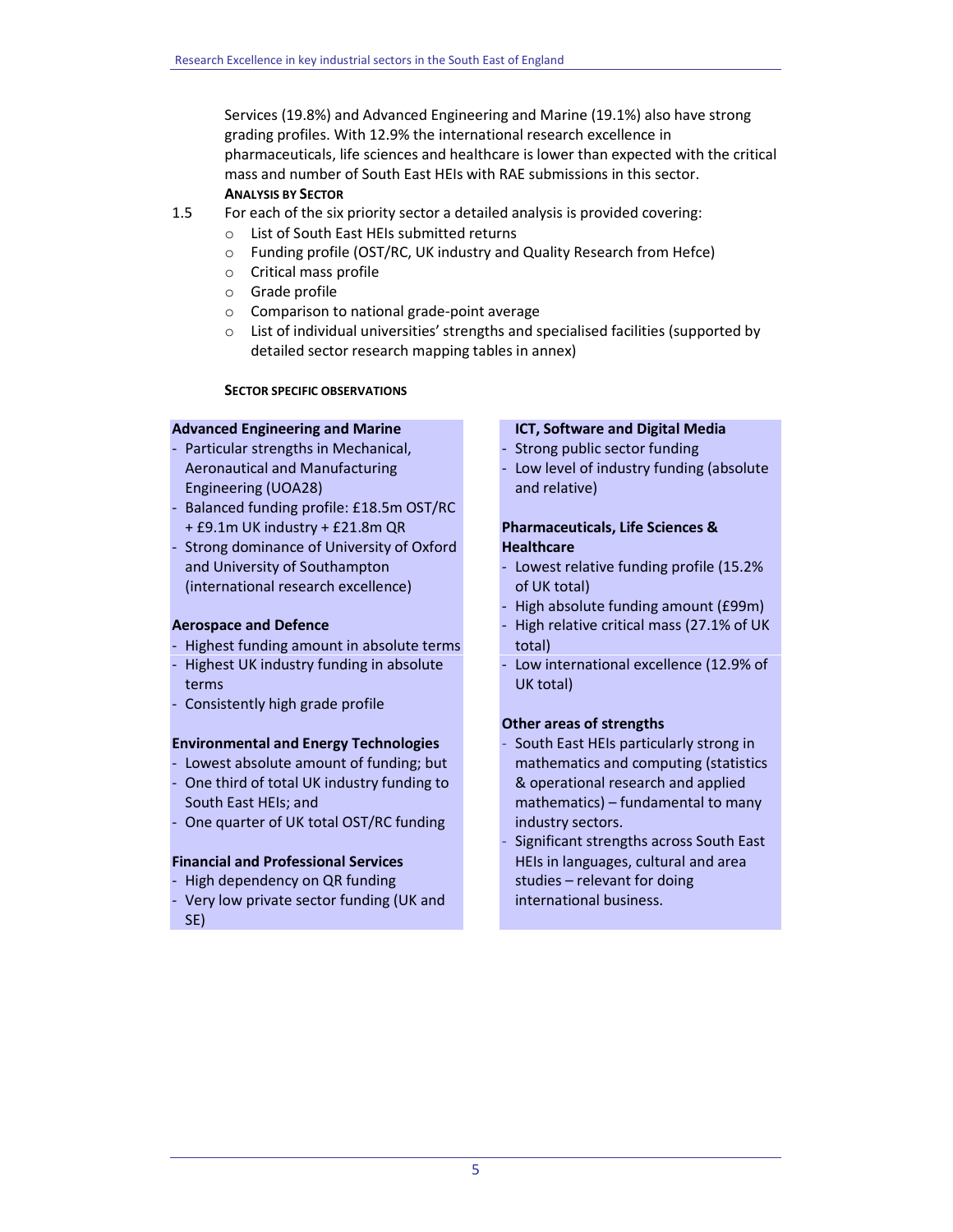# 2 Introduction

- 2.1 This paper takes forward a report on "The Role of Universities in Raising the UK's Business Competitiveness – South East England", compiled by SEEDA in March 2010 in collaboration with Higher Education South East (HESE) and the South East's universities. It complements SEEDA's economic research papers on key industry sectors in the South East by setting out research excellence of South East higher education institutions (HEIs) in relation to these sectors.
- 2.2 Commercialisation of science and research embedded in a supportive innovation environment with a strong university-industry-government partnership – is an essential driver of economic growth based on the exploitation of international knowledge advantage. Understanding the current and emerging global assets of the South East's research and industry base is essential for the region's competitiveness. Analysing the region's research and business excellence in partnership with industry, benchmarked internationally, is vital to translate the South East's core strengths into economic benefits.
- 2.3 To enhance the South East's ability to attract high value investment, both from indigenous as well as international businesses, SEEDA initiated collaborative work with HESE and South East universities to map out research excellence of higher education institutions in priority sectors.
- 2.4 This research excellence mapping against clusters/industrial strengths is intended to inform an integrated offer for overseas promotion and attracting Foreign Direct Investment (FDI) – including cross-regional networks to strengthen UK proposition in global market – as well as to support universities in positioning their offer vis-àvis industry.
- 2.5 Bringing this analysis of research strengths together with UK Trade and Investment (UKTI) and SEEDA inward investment expertise will allow high quality industry sector value propositions to be developed detailing the benefits and value of South East assets including the region's research capabilities, business critical infrastructure, skills and existing industry base and cluster strengths.
- 2.6 Due to the UK government's decision in 2010 to close Regional Development Agencies in England, SEEDA is implementing a professional closure. The safeguarding of research and knowledge assets is an essential element of the agency's closure. This report on the research excellence of South East universities will form an integral part of the transfer of knowledge to successor bodies and Government. The detailed submissions from South East universities collated by SEEDA to inform this report will be deposited with Higher Education South East (HESE), Higher Education Funding Council for England (hefce) and UK Trade & Investment.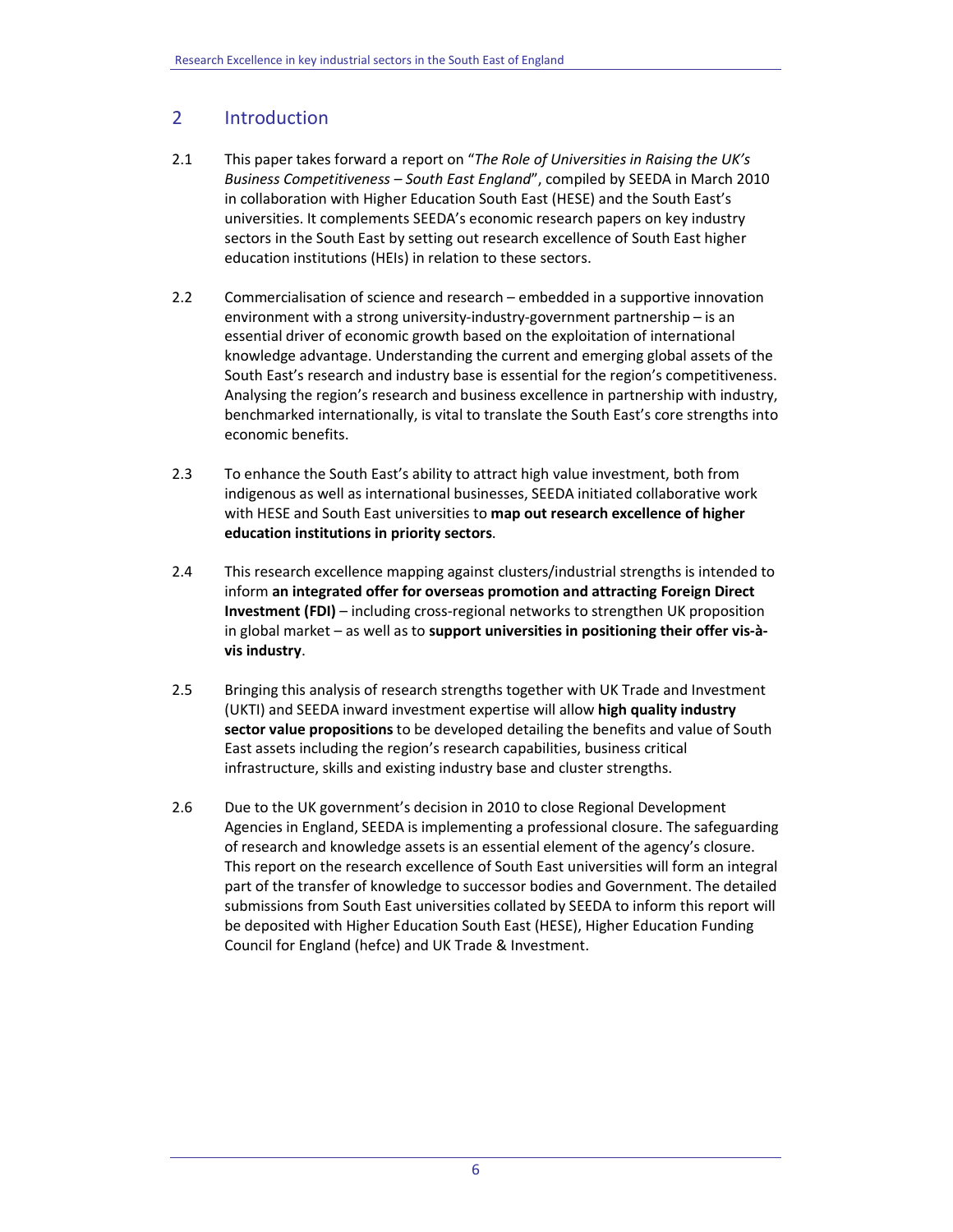# 3 Priority sectors in the South East of England

- 3.1 SEEDA identified a group of six traded industries<sup>1</sup>, which it has designated as priority sectors:
	- Advanced Engineering and Marine;
	- Aerospace and Defence;
	- Environment and Energy;
	- Financial and Professional Services;
	- ICT, Software and Digital Media; and
	- Pharmaceuticals, Life Sciences and Health.
- 3.2 In 2007 the six priority sectors contributed £65.9 billion to the South East economy or 42% of total regional Gross Value Added (GVA). Over the decade 1997-2007, total GVA in the six priority sectors in the South East expanded by around 4.7% per year (regional average 4%). Output in the six priority sectors in the South East, taken together, is expected to contract at a faster rate than the regional average in 2009 (- 6.5%), although over the decade 2010-2020, GVA in these sectors is expected to expand at a faster rate than the regional average (3.3% per year, compared to 2.7%).
- 3.3 According to the Office for National Statistics (ONS) data there are 128,000 businesses in the South East in the six priority sectors – 18% of the UK total for these sectors. Aerospace and Defence and ICT, Software and Digital Media have the highest share of the UK market. Within the South East, the Financial and Professional Services sector accounts for almost half of the region's businesses within the priority sectors, while ICT, Software and Digital Media accounts for around one third.
- 3.4 In 2007 there were 1.53 million people employed in the six priority sectors in the South East, or 35% of total regional employment. Over the decade 1997-2007, total employment in the six priority sectors in the region expanded by around 0.7% per year – below the South East average of 1.1% per year. Employment in the priority sectors, taken together, is expected to contract at a faster rate than the regional average in 2009 (-2.1%), but over the decade 2010-2020, employment in these sectors is expected to expand at a slightly faster rate than the regional average (0.9% per year compared to 0.8%).
- 3.5 Spatial concentration of priority sectors:

 $\overline{a}$ 

• The concentration of both businesses and employment in the Advanced Engineering and Marine sector in the South East is similar to the national average. The greatest concentration of businesses in the Advanced Engineering and Marine sector is in Hampshire and Adur in West Sussex, with significant concentrations of businesses and employment also in Oxfordshire, the Thames Valley and Kent.

 $1$  According to M. Porter there are three broad types of industries – local industries, resource dependent industries and traded industries – each of which has a distinctive spatial pattern. Traded industries are those that sell their products and services across regions and often to other countries. They tend to be spatially concentrated, reflecting the location of specialist demand, skilled labour, technological infrastructure, supply chains and other competitive factors.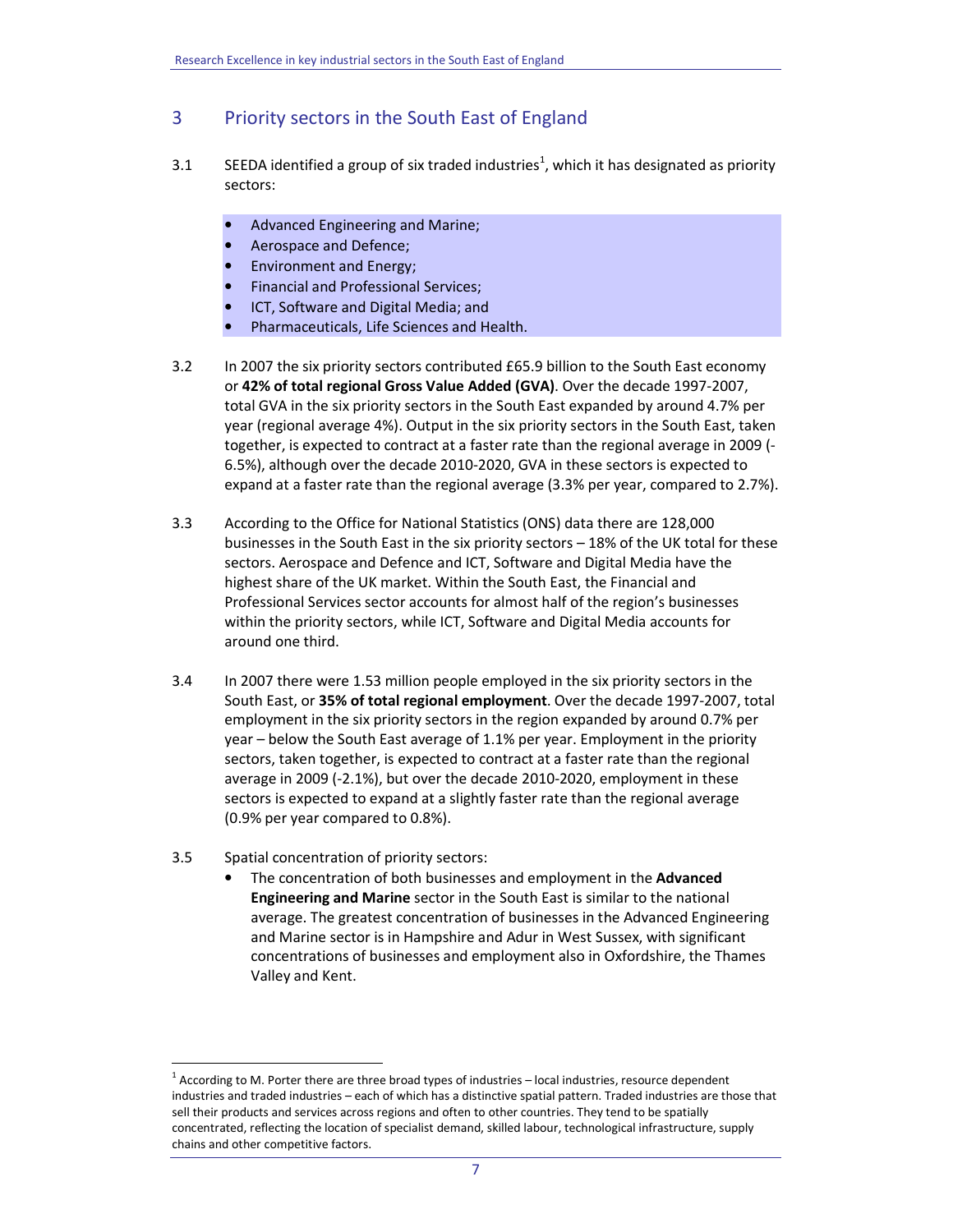- The concentration of Aerospace and Defence businesses in the South East is around 30% above the national average, while the concentration of employment in this sector is around 20% above the national average. A high concentration of businesses in the Aerospace and Defence sector is found in West Sussex (notably Crawley), Hampshire (notably Rushmoor), parts of Surrey, and Shepway in Kent. Employment in this sector is heavily concentrated in Crawley, large parts of Hampshire, West Berkshire and South Buckinghamshire.
- The concentration of Environment and Energy businesses and employment in the South East is 20% and 10% below the national average, respectively. Subregionally, there is a concentration of businesses in this sector in parts of Kent, the Inner South East (eg. West Oxfordshire and Slough) and areas along the coast (such as Lewes, the Isle of Wight and Portsmouth). The highest concentration of employment in the Environment and Energy sector is in eastern parts of Kent, parts of Hampshire, parts of the Thames Valley and Brighton and Hove.
- The concentration of businesses in the Financial and Professional Services sector in the South East is above the national average, but the concentration of employment is in line with the UK average. Financial and Professional Services businesses are most heavily concentrated in Surrey and neighbouring areas in Buckinghamshire and the Thames Valley. The highest concentration of employment in financial and professional services is in Surrey and a number of large urban areas, including Southampton, Reading and Brighton & Hove.
- The concentration of ICT, Software and Digital Media businesses in the South East is 25% above the national average, while the concentration of employment is 40% greater than the national average. Businesses and employment in the ICT sector are most heavily concentrated in the Thames Valley, with significant concentrations also in Milton Keynes and Brighton & Hove, and smaller concentrations in parts of Hampshire (Basingstoke and Hart principally).
- The concentration of both businesses and employment in Pharmaceuticals, Life Sciences and Health is similar to the national average. Within the region, the greatest concentration of businesses in this sector is along the coast of Kent and Sussex, with a significant concentration in Oxford also. The highest concentration of employment in the Pharmaceuticals, Life Sciences and Health sector is in parts of Surrey, Sussex and in Oxford.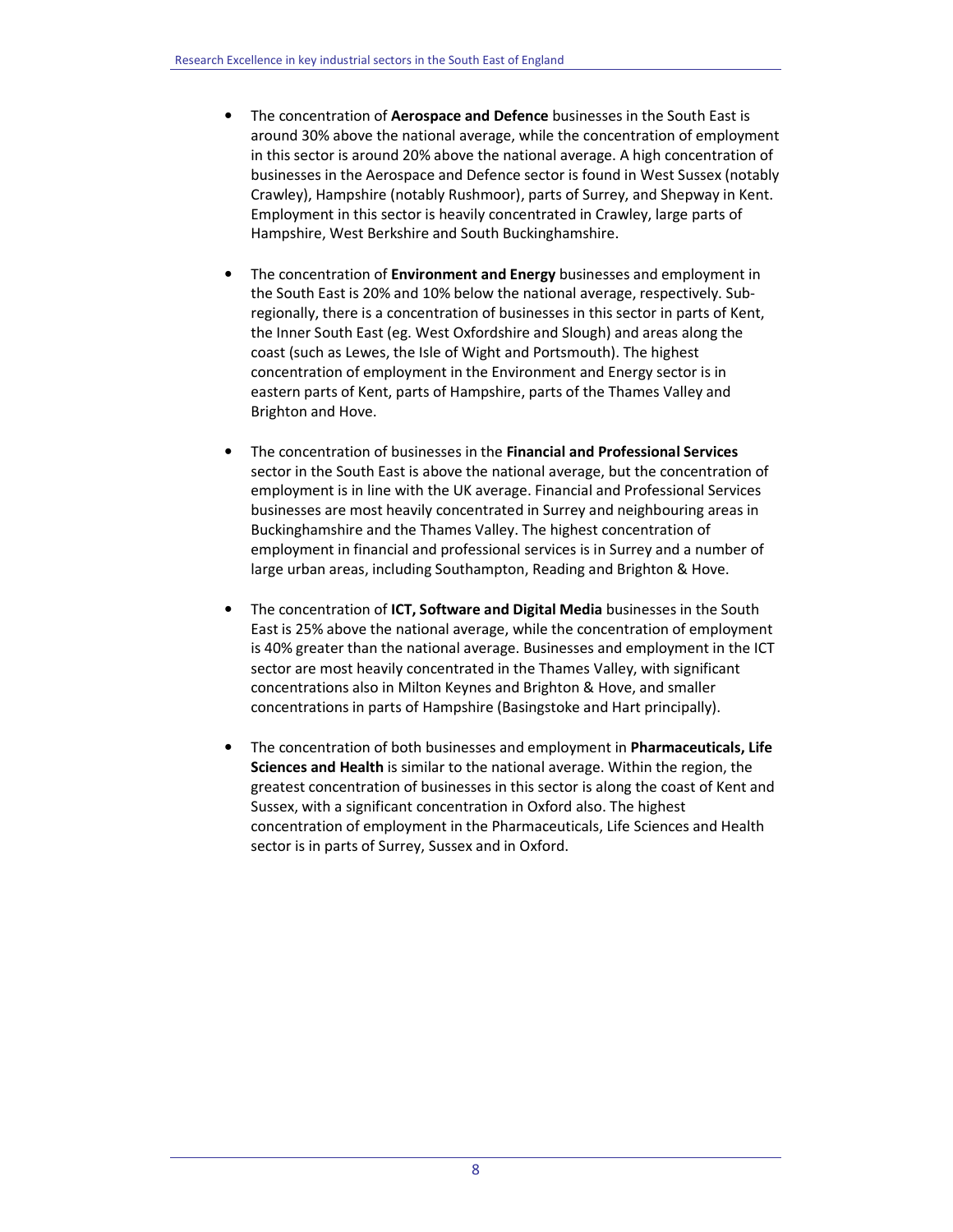# 4 Research excellence – Overview

- 4.1 To map research excellence of South East universities against the six priority sectors data from the Research Assessment Exercise 2008 (RAE 2008)<sup>2</sup> has been analysed alongside invited submissions from universities setting out their research strengths in relation to the key sectors.
- 4.2 The 2008 Research Assessment Exercise (RAE2008) was a UK-wide exercise to assess the quality of research conducted in publicly funded higher education institutions in England, Scotland, Wales and Northern Ireland. A total of 159 universities were assessed, including 18 South East Universities<sup>3</sup>.
- 4.3 For each of the six priority sectors the most relevant Units of Assessment (UOAs) as introduced in the RAE 2008 have been grouped to analyse the South East research strengths in comparison to the national average. A number of UOAs are important for more than one sector and have therefore been included in each relevant sector. A detailed breakdown of UOAs by priority sectors is provided in Annex A.
- 4.4 For this overview the RAE 2008 data has been used to assess funding, critical mass and international excellence of research. A more detailed analysis by sector is provided in the following chapter.
- 4.5 To compare the South East universities' position to the UK the following table illustrates the number of submissions in UOAs by sector, expressed as South East total and UK total as well as South East as percentage of UK total. This baseline comparison is useful to assess the overall competitive position of South East universities in the UK context by sector.



<sup>&</sup>lt;sup>2</sup> http://www.rae.ac.uk/

<sup>&</sup>lt;sup>3</sup> Brighton, Buckinghamshire New, Canterbury, Chichester, UCA, Kent, OU, Oxford, Oxford Brookes, Portsmouth, Reading, Royal Holloway - University of London, Southampton, Southampton Solent, Surrey, Sussex, Thames Valley, Winchester.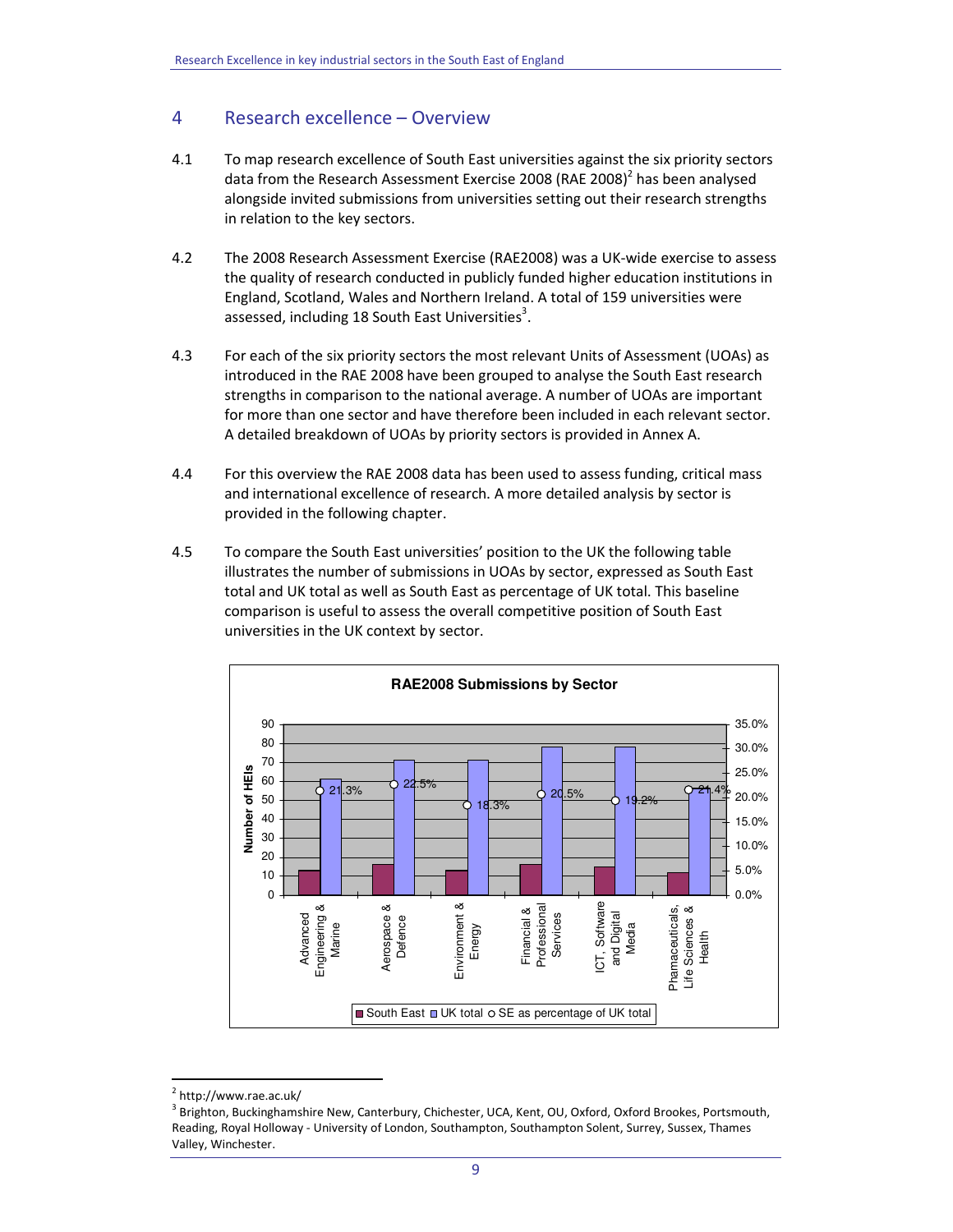#### RESEARCH FUNDING

4.6 Some £290m funding from public and private sector sources (Research Council, UK industry and HEFCE) is awarded to South East universities for research relevant to the six priority sectors.<sup>4</sup> The highest amount of funding is available for aerospace and defence (£102m) closely followed by pharmaceuticals, life sciences & health (£99m). With almost a quarter of the total (24.8%), ICT, software and digital media have the highest share of UK research funding coming into South East universities, followed by 24% in the environment and energy sector. The lowest percentage share of funding can be observed for pharmaceuticals, life sciences & health (15.2% of UK total). A more detailed analysis of the funding sources is provided in the following chapter.



# CRITICAL MASS

- 4.7 A similar picture emerges for critical mass in each of the six priority sectors with the South East universities' staff and number of research students included in the submissions ranging between 19.5-27.1% of the UK total. The lowest critical mass can be observed in Financial and Professional Services (19.5% of the UK total). With some 27% of the UK total the critical mass of staff and research students working on topics related to the pharmaceuticals, life sciences and health sector a significantly higher than average critical mass can be identified despite the below average funding (see paragraph 3.6).
- 4.8 In absolute figures critical mass of research submissions from South East universities ranges for the majority of key sectors between 1117 and 1775 individuals. Higher submission numbers can be observed in aerospace and defence (2509 individuals) and the pharmaceuticals, life sciences and health sector (4735 individuals). A more detailed analysis of critical mass by sector is provided in the following chapter.

<sup>&</sup>lt;sup>4</sup> Some UOAs are relevant to more than one priority sector which has been factored in when calculating the total amount of funding received in South East universities.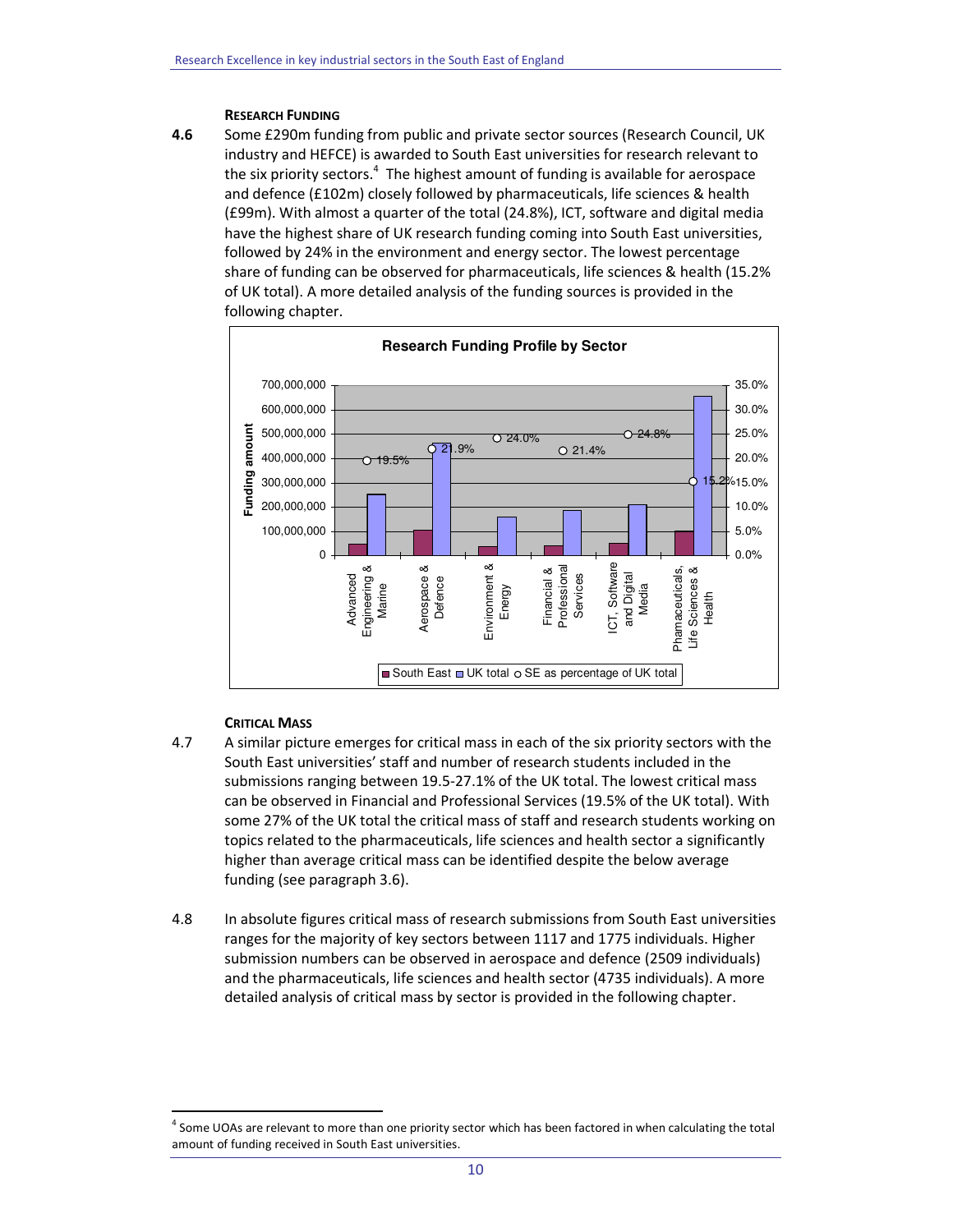

# INTERNATIONAL RESEARCH EXCELLENCE

4.9 Based on three overarching components of the RAE submissions – research outputs, research environment and indicators of esteem – the RAE assessment panels provided a graded profile for each UOA by HEI.<sup>5</sup> The two highest grades signify 'world-leading research' (grade  $4^*$ )<sup>6</sup> and 'internationally excellent research' (grade  $3^*$ <sup>7</sup> and are therefore used in this analysis as an indicator of the international research excellence of South East universities in each of the six priority sectors.



<sup>&</sup>lt;sup>5</sup> Details of the assessment method can be accessed at: www.rae.co.uk

 $<sup>6</sup>$  Definition: Quality that is world-leading in terms of originality, significance and rigour.</sup>

 $<sup>7</sup>$  Definition: Quality that is internationally excellent in terms of originality, significance and rigour but which</sup> nonetheless falls short of the highest standards of excellence.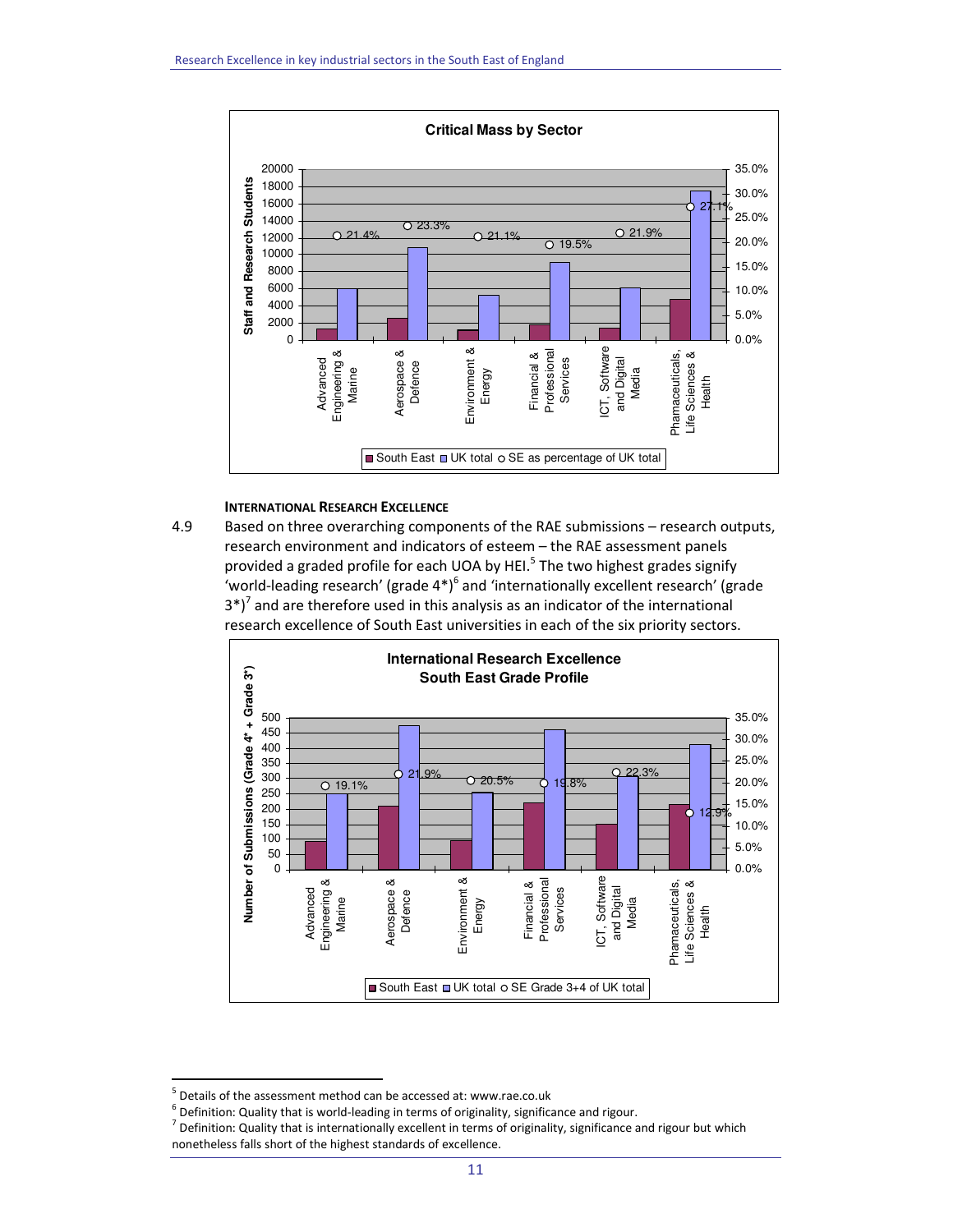4.10 The highest percentage of international research excellence is achieved in ICT, Software and Digital Media (22.3% of UK total), closely followed by Aerospace and Defence (21.9%). Environment and Energy (20.5%), Financial and Professional Services (19.8%) and Advanced Engineering and Marine (19.1%) also have strong grading profiles. With 12.9% the international research excellence in pharmaceuticals, life sciences and health is lower than expected with the critical mass (see paragraph 3.7/3.8) and number of South East HEIs with RAE submissions in this sector (see paragraph 3.5). A more detailed analysis of the grade profiles by sector is provided in the following chapter.

## UK NATIONAL COMPARISON

- 4.11 Based on RAE 2008 data Times Higher<sup>8</sup> provided a comparative table setting out for each UOA subject rating the national grade-point average and the relative scoring of individual HEIs. This information is used here to provide a relative assessment of the South East universities' performance in each of the six priority sectors in comparison to their UK peer group.<sup>9</sup>
- 4.12 Within the national comparison of research excellence a more equal picture across all six priority sectors can be observed. Whilst the research excellence in pharmaceuticals, life sciences and health is still the lowest in comparison the difference is less marked than in the international research excellence analysis (see paragraph 3.10). A more detailed analysis of the UK national research excellence by sector is provided in the following chapter.



<sup>8</sup> http://www.timeshighereducation.co.uk/Journals/THE/THE/18\_December\_2008/attachments/ RAE\_2008\_THE\_RESULTS.pdf

 $9$  If a university/department performs above national average in more than one UOA within the sector it is counted each time. The same principle has been applied to the total number of UK HEIs assessed above national grade-point average to allow for comparison.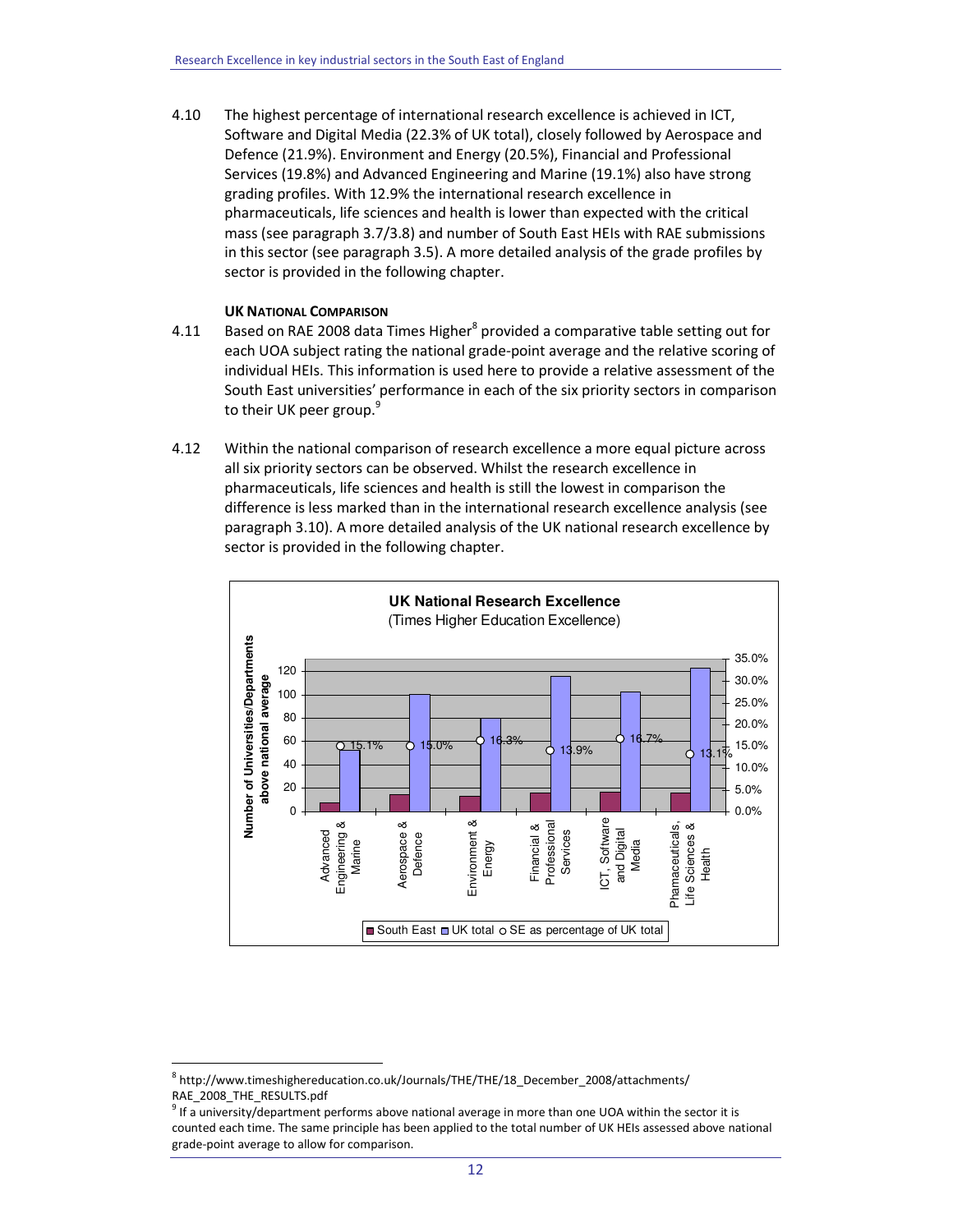# 5 Research excellence – analysis by sector

# Advanced Engineering and Marine

- 5.1 To assess research excellence in the advanced engineering and marine sector the following UOAs (RAE 2008) have been used:
	- 25 General Engineering and Mineral & Mining Engineering
	- 26 Chemical Engineering
	- 27 Civil Engineering
	- 28 Mechanical, Aeronautical and Manufacturing Engineering
	- 29 Metallurgy and Materials
- 5.2 The following 13 South East universities submitted returns against these UOAs:
	- University of Brighton
	- Cranfield University
	- University of Greenwich
	- University of Kent
	- Kingston University
	- Open University
	- University of Oxford
	- Oxford Brookes University
	- University of Portsmouth
	- University of Southampton
	- Southampton Solent University
	- University of Surrey
	- University of Sussex

 $\overline{a}$ 

5.3 £21.8 QR funding (some 19% of the UK total QR) was awarded to South East universities in 2009/10, complemented by a yearly average £9.1m UK industry funding<sup>10</sup> and £18.5m yearly average OST/RC<sup>11</sup> funding, adding up to a total research investment of £49.5m in this sector (19.5% of UK total research funding).



 $10$  The average yearly UK industry funding is based on actual UK industry funding to the listed universities in each UOA between 2000 and 2007.

 $11$  OST: Office of Science and Technology; RC: Research Councils; average based on actual 2000-2007.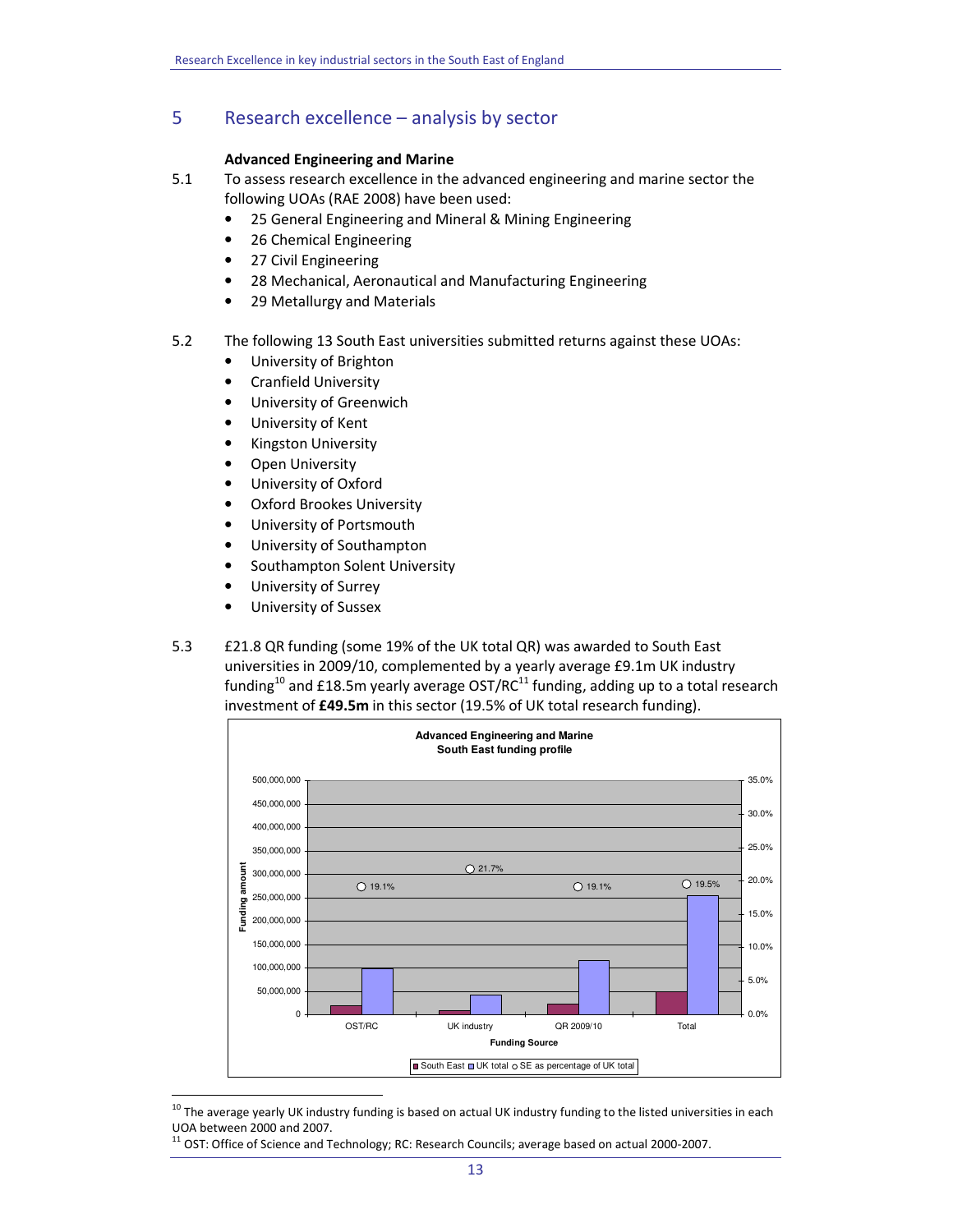5.4 Almost 1300 academic staff and research students from the South East were included in submissions relevant to the advanced engineering and marine sector. This compares to a total of just over 6000 academics and research students included in submissions UK-wide.



5.5 19.1% (342 submissions<sup>12</sup>) of the total UK research in the advance engineering and marine sector graded as world-leading (grade 4\*) or internationally excellent (grade 3\*) comes from South East universities. The highest number of grade 4\*/3\* submissions comes from the University of Oxford (30/71), closely followed by the University of Southampton (28/76). Other South East universities with international research excellence in this sector are Cranfield (19/43) and Surrey (7/27).



 $12$  The universities' whole submission to a particular UOA was given an overall 'quality profile' comprising percentages of grade 4\*, 3\*, 2\* and 1\*. For the purpose of this report these percentages were applied to the number of individuals' research contributions included in the universities' overall submission to the RAE to arrive at the number of submissions by grade (proxy measure).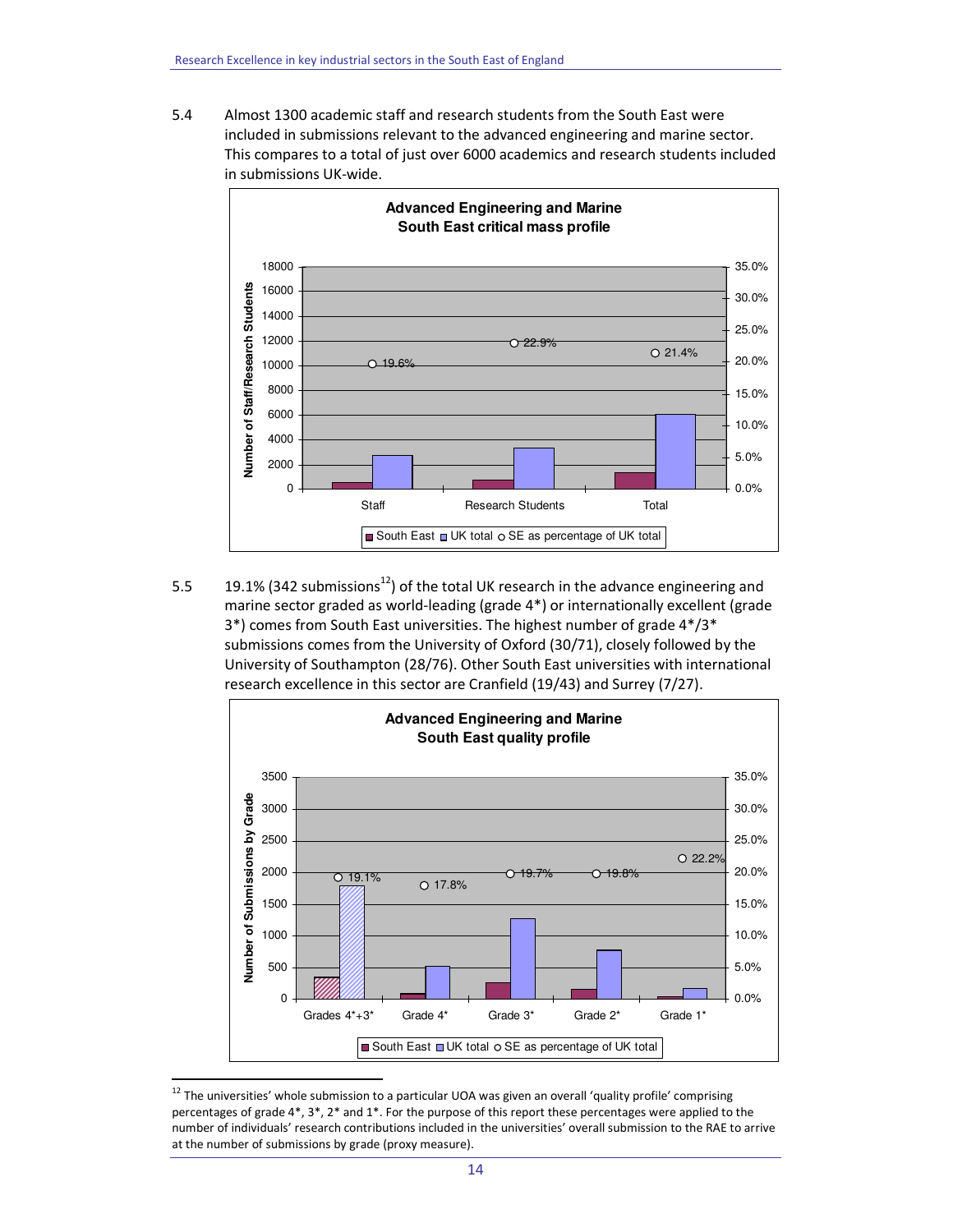- 5.6 Within the sector especial strengths of South East universities are in Mechanical, Aeronautical and Manufacturing Engineering (UOA28) as well as General Engineering and Mineral & Mining Engineering (UOA25).
- 5.7 Comparing South East universities to the national grade-point average in disciplines relevant to the advanced engineering and marine sector the following institutions were assessed above national average:

| <b>UOA</b><br>No. | Subject                                                      | <b>National</b><br>average | <b>South East universities</b><br>above national average                                            |
|-------------------|--------------------------------------------------------------|----------------------------|-----------------------------------------------------------------------------------------------------|
| 25                | General Engineering and<br>Mineral & Mining<br>Engineering   | 2.66                       | University of Oxford (3.10)<br>University of Surrey (2.90)                                          |
| 26                | <b>Chemical Engineering</b>                                  | 2.86                       | Nil                                                                                                 |
| 27                | <b>Civil Engineering</b>                                     | 2.82                       | University of Southampton (3.05)                                                                    |
| 28                | Mechanical, Aeronautical<br>and Manufacturing<br>Engineering | 2.70                       | University of Greenwich (2.95)<br>University of Southampton (2.70)<br>University of Brighton (2.70) |
| 29                | <b>Metallurgy and Materials</b>                              | 2.69                       | University of Kent (3.05)<br>University of Oxford (3.00)                                            |

- 5.8 Within the South East there are areas of particular research excellence and specialised facilities at the following HEIs $^{13}$ :-
- 5.8.1 University of Brighton
	- Centre for Automotive Research, an internationally recognised centre of excellence focused on the application of complementary experimental and modelling skills to IC engine combustion processes. In particular, laser diagnostic and modelling techniques are developed and used to improve the efficiency and reduce the pollution associated with the internal combustion engine (ICE).
	- Sir Harry Ricardo Laboratories facilities for ICE research + research group with strong industrial links. The group's expertise is being applied to other areas of 'clean' and sustainable energy. This includes waste heat and kinetic energy recovery, alternative fuels, and life cycle analysis.

## 5.8.2 University of Greenwich

- Contaminated Land Remediation & Waste Management Group
- Centre for Numerical Modeling & Process Analysis
- Civil Engineering
- Computational Mechanics & Reliability Group
- Computational Science & Engineering Group
- Electronics Manufacturing Engineering Group
- Fire Safety Engineering Group
- Infrastructure Management Research Group
- Innovative Product Development Research Group
- Internet Security Research Laboratory
- Mobile & Wireless Communications Engineering
- Wolfson Centre for Bulk Solids Handling Technology
- 5.8.3 University of Kent

 $\overline{a}$ 

• Functional Materials Group

 $13$  This list is not exclusive and is based on submissions received from universities.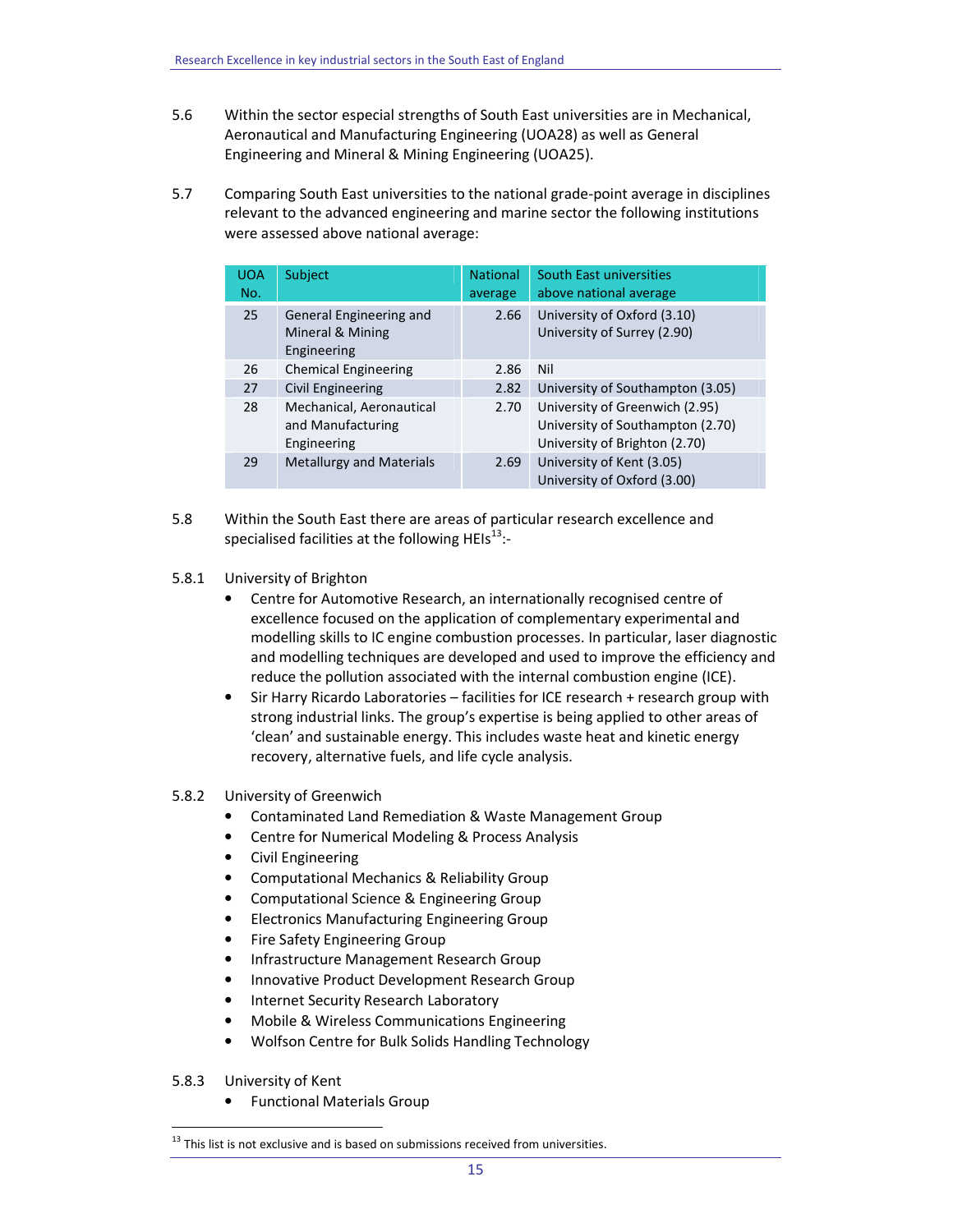- Nanobiotechnology Group
- SEPnet (South East Physics Network) research themes: Condensed Matter and Astrophysics
- Durrell Institute of Conservation and Ecology: Balanced Seas project
- Specialised equipment including: X-ray diffractometers, X-ray fluorescence spectrometer, two DSCs, TGA, nitrogen adsorption, SEM, two SEC/GPC systems, multi-nucleus solution-state NMR, a particle sizer, Raman, FT-IR and polarising optical microscopes, ATR, UV-vis, ovens/furnaces up to 1800°C, substantial computing facilities, a 200kN temperature controlled (300°C) sample press, a Nano-Zetasizer and various centrifuges. Within the wider science faculty at Kent FMG/NBT have access to TEM (including cryo-TEM), AFM, and MALDI-TOF. The successful development and exploitation of national/international synchrotron X-ray and neutron scattering facilities adds world-class strengths to this portfolio.
- 5.8.4 Open University
	- Department of Physics and Astronomy
		- o Science and applications of the ionized gases ('Technological Plasmas')
		- $\circ$  Plasma Physics Collision Physics, Damage of DNA by UV light & low energy electrons, Biomolecular Clusters, Electron interactions with molecules
	- Structural Integrity Research Group
		- o Measurement of materials properties, materials modelling, fatigue and fracture, forensic engineering, stress analysis & residual stress measurement
		- o World-leading in the application of neutron and synchrotron X-ray diffraction for the determination of internal residual stresses
		- $\circ$  State-of-the-art laboratory X-ray diffraction, incremental hole drilling, nanoindentation, servo-hydraulic and high temperature mechanical testing, and optical and electron microscopy facilities
		- o Materials characterization, particularly the high-temperature behaviour of materials such as creep, micro-structural evolution and the effects of welding and weld residual stresses at elevated temperatures
- 5.8.5 University of Oxford
	- **Engineering** 
		- o Information, Control and Vision engineering
		- o Turbomachinery
		- o Micro-Fluid-Dynamics and Nano-Particle Flows
		- o Electrical and Opto-electronic engineering
		- o Chemical and Process engineering
		- o Heat Exchangers
		- o Instrumentation Use and Development
		- o Continuous SPLITT Fractionation
		- o Structural Integrity
		- o Materials Modelling
		- o Ocean and Coastal Engineering and Water Resources
		- o Civil engineering
		- o Pattern analysis
		- o Machine learning
		- o Mobile robotics
		- o Control group
		- o Active vision
		- o Visual geometry
		- o Communications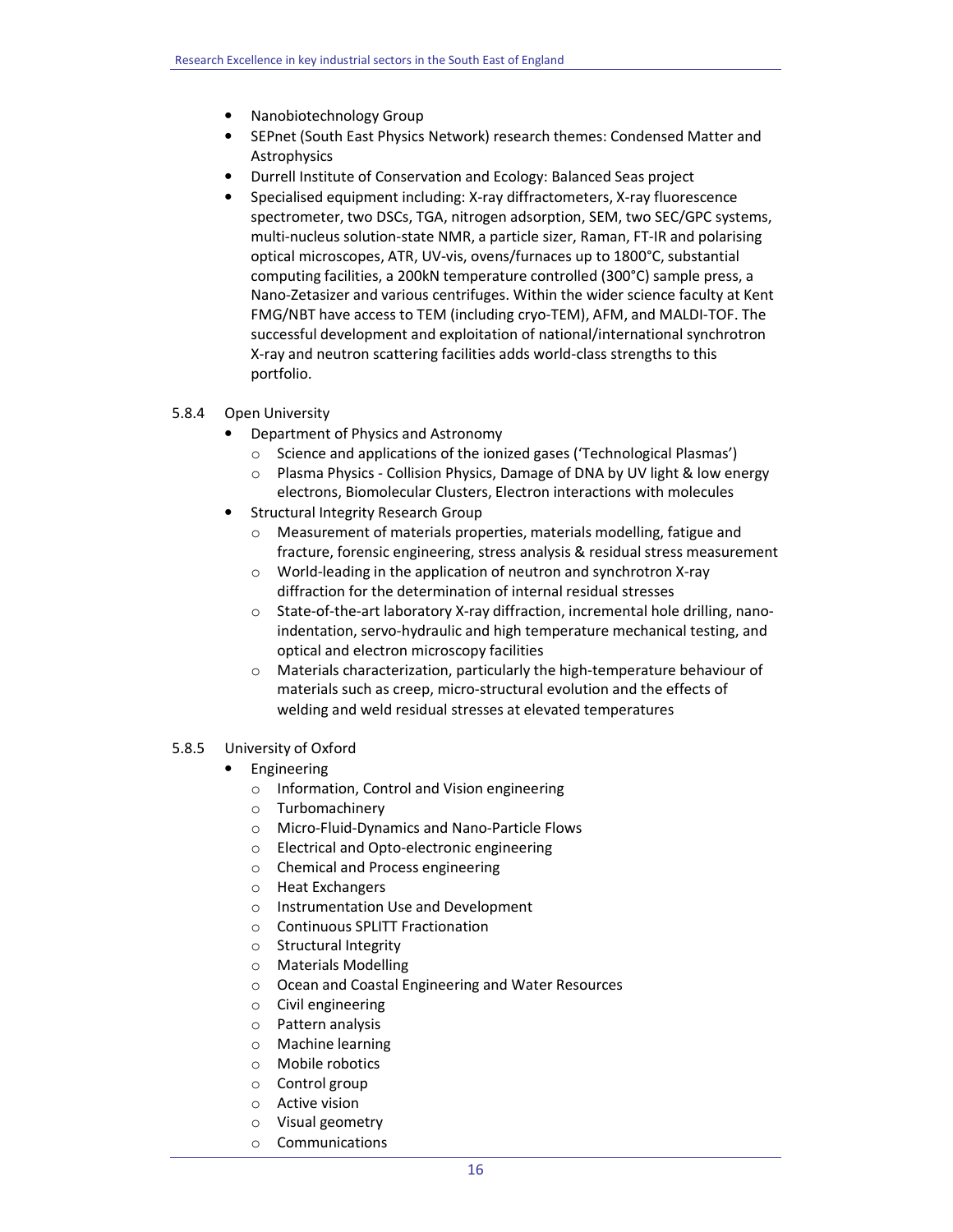- o Oxford Plasma Physics and Pulsed Power
- o Liquid Crystal and Ordered Molecular Systems
- o Microelectronic Circuits and Analogue Devices
- o Optical Communications
- o Scanning Optical Microscopy
- o Cryogenic Engineering
- o Systems Engineering
- Earth Sciences
	- o Marine geophysics
	- o Physical Oceanography
	- o Ocean Biogeochemistry
	- o Stratigraphy and sedimentology
- Begbroke Science Park
- **Materials** 
	- o High temperature superconductivity
	- o Micromechanics
	- o Photonic nanomaterials
	- o Semiconductors
- Mathematics
	- o Mathematical Geoscience
	- o Fluid mechanics and materials
- 5.8.6 University of Portsmouth
	- Rapid Prototyping Lab
	- Digital Material Stress Analysis Modelling
	- Advanced Polymers and Composites Laboratory
	- Institute of Industrial Research
	- Training courses for employees of businesses in Marine and Aerospace industries (e.g. 'Advanced Polymers and Composites' and 'Non-Destructive Testing'), financed by the European Social Fund (ESF)
- 5.8.7 University of Southampton
	- Maritime Strategic Research Group
	- Fluid Structure Interactions Research Group
	- The Wolfson Unit for Marine Technology and Industrial Aerodynamics
	- Transportation Research Group
	- Institute of Maritime Law
	- Lloyd's Register University Technology Centre (LR UTC)
	- Royal National Lifeboat Institution Advanced Technology Partnership on Maritime Engineering and Safety (RNLI ATP)
	- Ministry of Defence/Lloyd's Register Centre of Excellence for Marine Structures
	- ECS (School of Electronics and Computer Science) and the Mountbatten Research Centre
	- Southampton Nanofabrication Centre
	- Optoelectronics Research Centre (ORC)
	- Electronic Systems and Devices Group (ECS)
	- Communications Research Group (ECS)
	- Electrical Power Engineering Research Group (ECS)
	- Institute of Sound and Vibration Research (ISVR)
	- nCATS National Centre of Advanced Tribology at Southampton
	- National Crystallography Service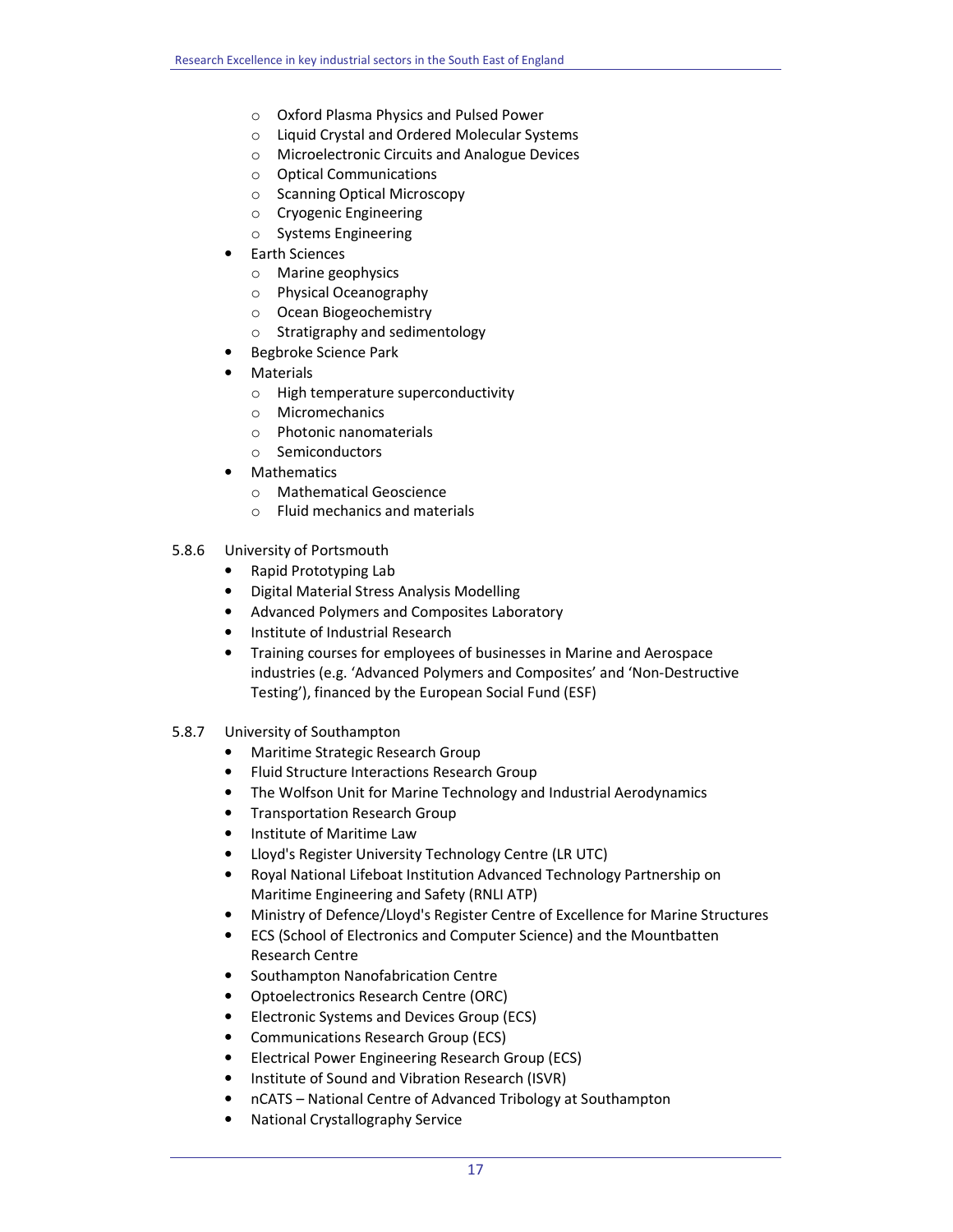# 5.8.8 University of Surrey

- University wide research network on nano-technology & materials
- Advanced Materials Devices and Nanotechnology (Faculty of Engineering and Physical Sciences)
	- o Advanced Technology Institute
	- o Surrey Materials Institute
- Materials and Nanoscience (Faculty of Health and Medical Sciences)
- Nuclear and Radiation Physics (Faculty of Engineering and Physical Sciences)
	- o Centre for Nuclear and Radiation Physics
	- o Nuclear Physics Group
	- o Radiation and Medical Physics Group
- 5.8.9 University of Sussex
	- Mechanical Engineering Group
	- Electrical and Electronic Engineering Group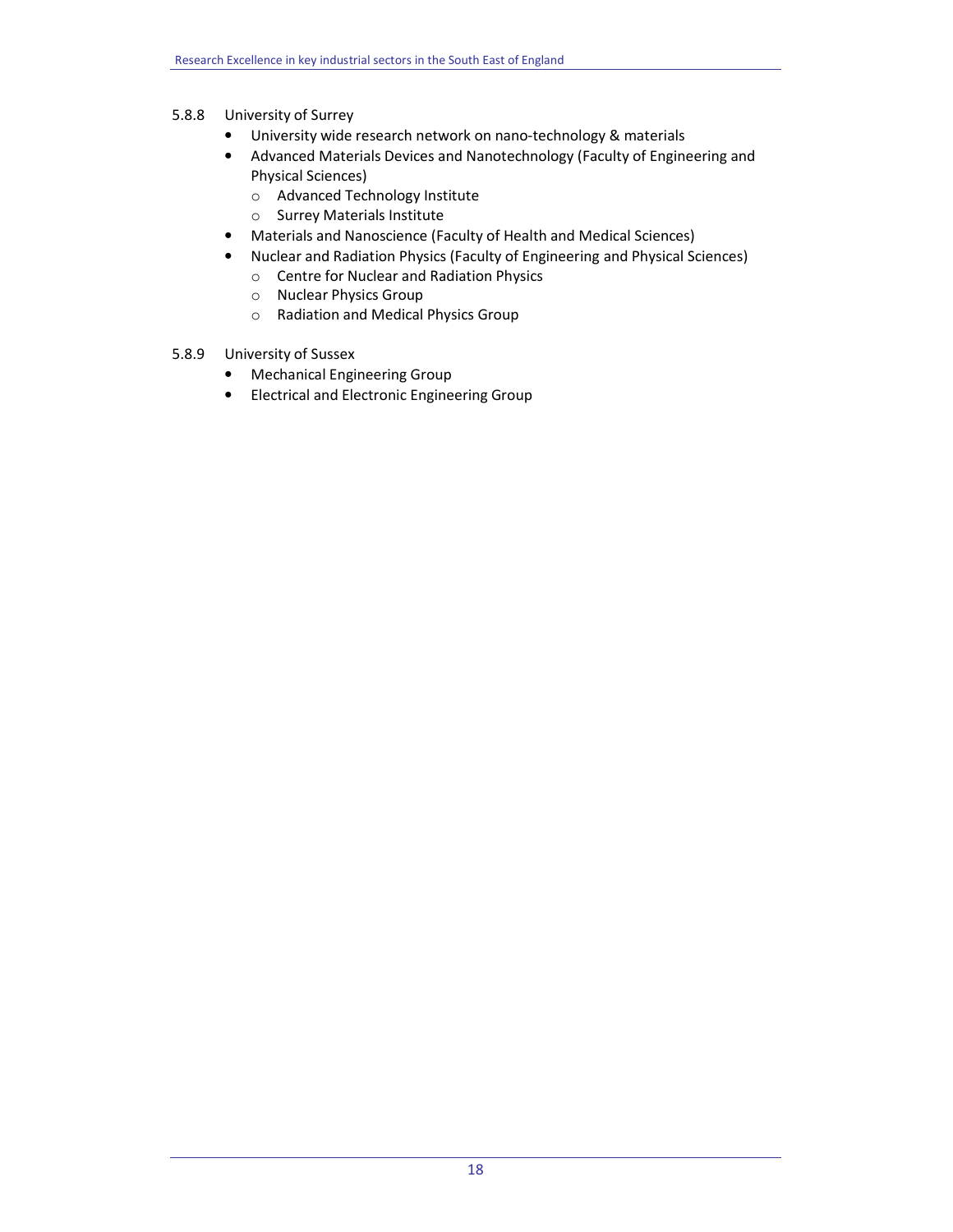## Aerospace and Defence

- 5.9 To assess research excellence in the aerospace and defence sector the following UOAs (RAE 2008) have been used:
	- 19 Physics
	- 23 Computer Science & Informatics
	- 24 Electrical & Electronic Engineering
	- 25 General Engineering and Mineral & Mining Engineering
	- 28 Mechanical, Aeronautical and Manufacturing Engineering
- 5.10 The following 16 South East universities submitted returns against these UOAs:
	- University of Brighton
	- Cranfield University
	- University of Greenwich
	- University of Kent
	- Kingston University
	- **Open University**
	- University of Oxford
	- Oxford Brookes University
	- University of Portsmouth
	- University of Reading
	- Royal Holloway, University of London
	- University of Southampton
	- Southampton Solent University
	- University of Surrey
	- University of Sussex
	- Thames Valley University
- 5.11 The £102m funding for aerospace and defence related research is broken down into £44m QR funding (22.1 % of the UK total QR), £46m yearly average OST/RC (21.4% of UK total) and £11.8m yearly average UK industry funding (23.7% of UK total). In absolute terms the UK industry funding attracted to South East universities in this sector is the highest of all six priority sectors and the second highest as a percentage of the UK total UK industry funding (environment and energy is higher at 33.5%).

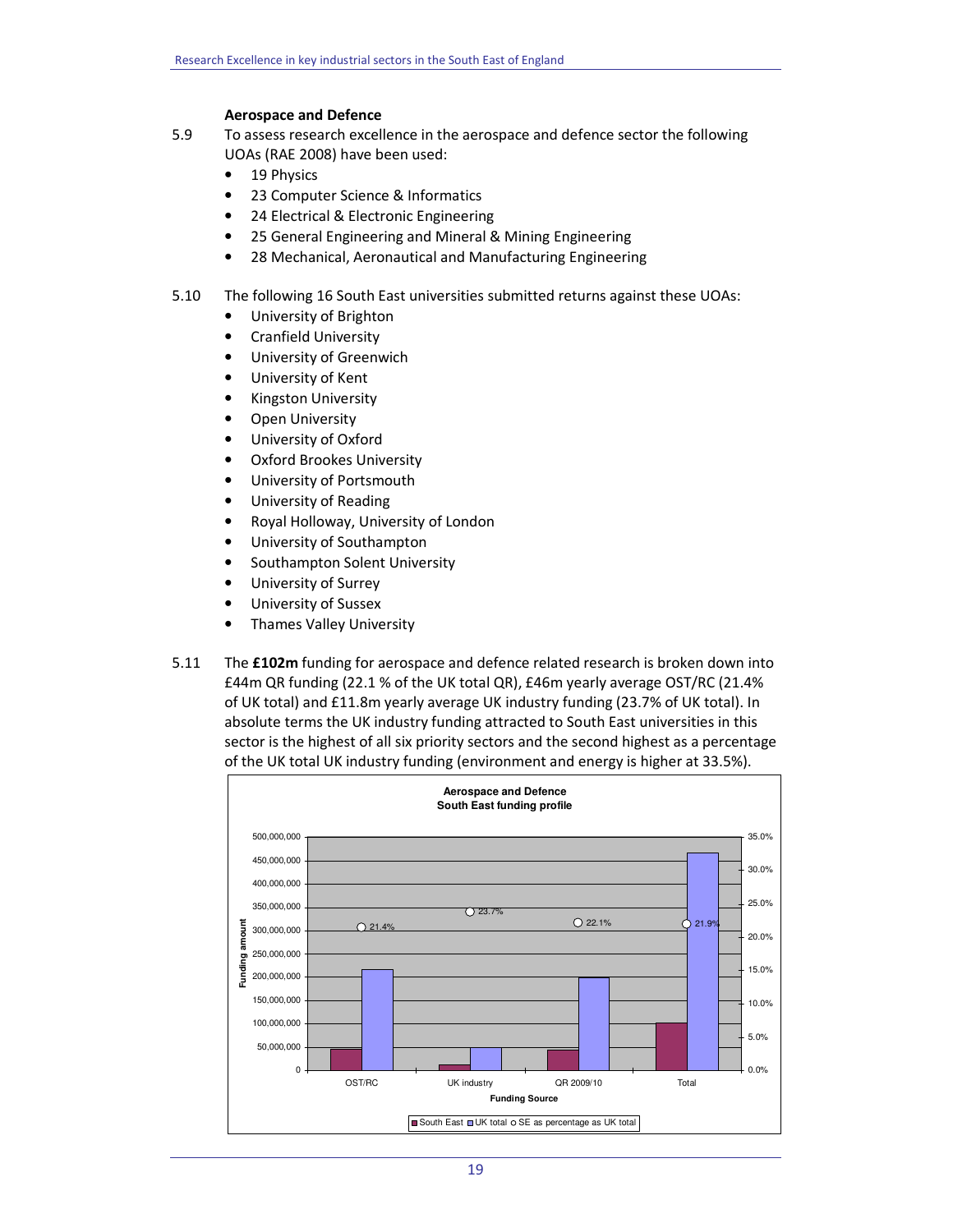5.12 With some 2500 academic staff and research students South East universities have a significant body of research in relation to aerospace and defence (23.3% of UK total). This is the second highest critical mass profile of South East universities in the six priority sectors, both in absolute and relative terms.



5.13 South East universities account for 21.9% (681 submissions<sup>14</sup>) of grade  $4*/3*$ research in aerospace and defence related disciplines. With 66/120 grade 4\*/3\* research submissions the University of Oxford has the highest number of internationally excellent research in the South East, followed by the University of Southampton (55/119), both demonstrating particular strengths in computer science & informatics (UOA 23). Other South East universities with significant international research excellence in this sector are Surrey (29/68), Cranfield (19/43) and Sussex (11/35).

<sup>&</sup>lt;sup>14</sup> See footnote 13.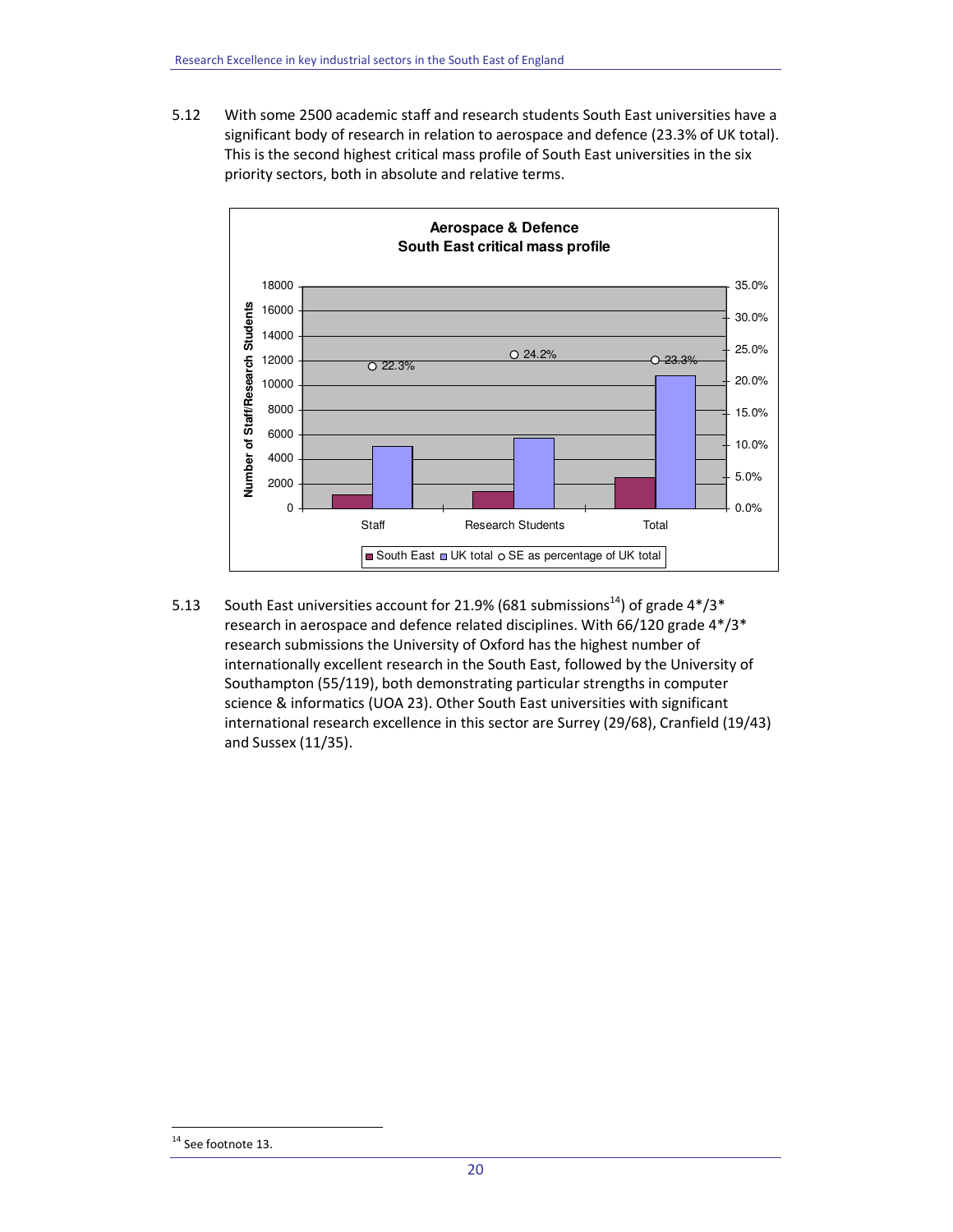

- 5.14 South East universities have very significant strengths in Computer Science & Informatics (UOA23). Particular strengths in relation to this sector also include Physics (UOA19), Mechanical, Aeronautical and Manufacturing Engineering (UOA28) and Electrical & Electronic Engineering (UOA24).
- 5.15 In comparing South East universities to the national grade-point average in disciplines relevant to the aerospace and defence sector the following institutions were assessed above national average:

| <b>UOA</b><br>No. | Subject                                                      | <b>National</b><br>average | South East universities<br>above national average                                                                                                                                                       |
|-------------------|--------------------------------------------------------------|----------------------------|---------------------------------------------------------------------------------------------------------------------------------------------------------------------------------------------------------|
| 19                | <b>Physics</b>                                               | 2.65                       | University of Oxford (2.65)<br>University of Southampton (2.65)                                                                                                                                         |
| 23                | Computer Science &<br><b>Informatics</b>                     | 2.75                       | University of Southampton (3.20)<br>University of Oxford (3.15)<br>Open University (2.95)<br>University of Sussex (2.85)<br>Royal Holloway, University of<br>London (2.80)<br>University of Kent (2.75) |
| 24                | Electrical & Electronic<br>Engineering                       | 2.67                       | University of Surrey (2.95)<br>University of Southampton (2.85)                                                                                                                                         |
| 25                | General Engineering and<br>Mineral & Mining<br>Engineering   | 2.66                       | University of Oxford (3.10)<br>University of Surrey (2.90)                                                                                                                                              |
| 28                | Mechanical, Aeronautical<br>and Manufacturing<br>Engineering | 2.70                       | University of Greenwich (2.95)<br>University of Southampton (2.70)<br>University of Brighton (2.70)                                                                                                     |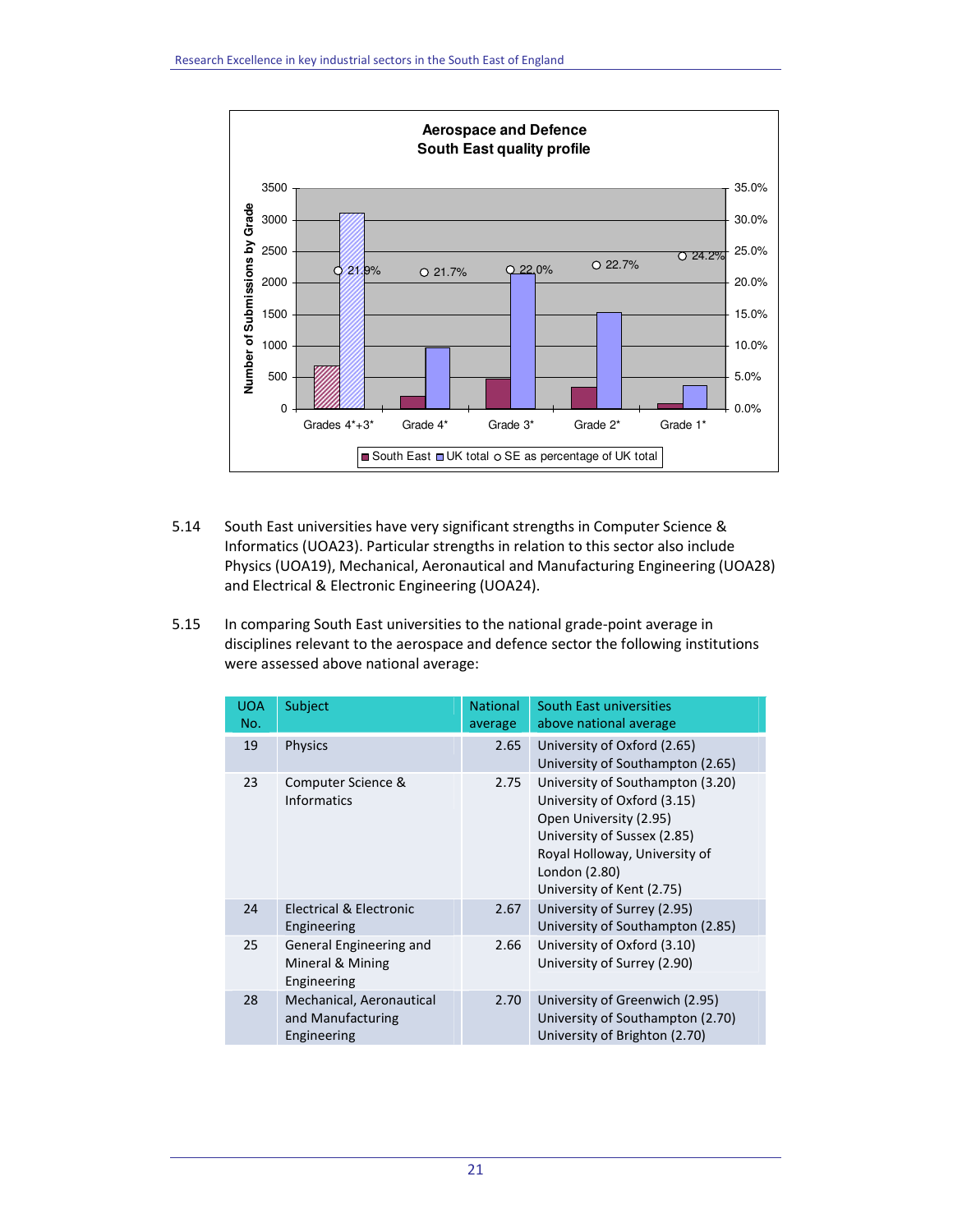- 5.16 Within the South East there are areas of particular research excellence and specialised facilities at the following HEIs $^{15}$ :-
- 5.16.1 University of Kent
	- Centre for Astrophysics and Planetary Science (CAPS)
- 5.16.2 University of Greenwich
	- Centre for Computer and Computational Science
	- Centre for Numerical Modeling & Process Analysis
	- Computational Mechanics & Reliability Group
	- Computational Science & Engineering Group
	- Electronics Manufacturing Engineering Group
	- Fire Safety Engineering Group
	- Innovative Product Development Research Group
	- Internet Security Research Laboratory
	- Mobile & Wireless Communications Engineering
	- Wolfson Centre for Bulk Solids Handling Technology

# 5.16.3 Open University

- Structural Integrity Research Group
- Planetary and Space Sciences Research Institute (PSSRI) Part of CEPSAR, the OU Centre for Earth, Planetary, Space & Astronomical Research:
	- o Solar System exploration missions
	- o First class analytical and environmental simulation facilities for the investigation of extra-terrestrial materials and processes
	- o Search for answers to basic questions about our Universe, studying all aspects of planetary and space sciences including the evolution of planets and moons in our Solar System, near-Earth objects such as asteroids, the early Solar System, interstellar dust particles, impacts on all scales and astrobiology
	- $\circ$  The group has involvement in missions like Stardust, Genesis, Rosetta, had three instruments on board the highly successful Cassini/Huygens spacecraft which landed on Titan, one of Saturn's moons in January 2005, and is now developing new instruments for the ESA ExoMars mission in 2013
	- o Technology and expertise in PSSRI, developed for planetary science, is now being evolved and applied to a wide range or terrestrial applications such as biomedical, environmental and security monitoring.
	- o The 'e2v Centre for Electronic Imaging' (CEI), a research centre within the PSSRI, is a collaboration between e2v technologies plc and the Open University. The CEI is dedicated to the research and development of advanced technologies for electronic image sensing and provides knowledge exchange between the UK technology industry and academia.
- Department of Physics and Astronomy:
	- $\circ$  A programme of observational, theoretical, laboratory based and mission based astronomy research, focusing on three of the nine themes endorsed by the STFC roadmap: Are we alone in the universe? How do galaxies, stars and planets form and evolve? What are the laws of physics in extreme conditions?
	- o Member of the UK SALT Consortium, which owns a 5% share in the 10m Southern African Large Telescope

 $15$  This list is not exclusive and is based on submissions received from universities.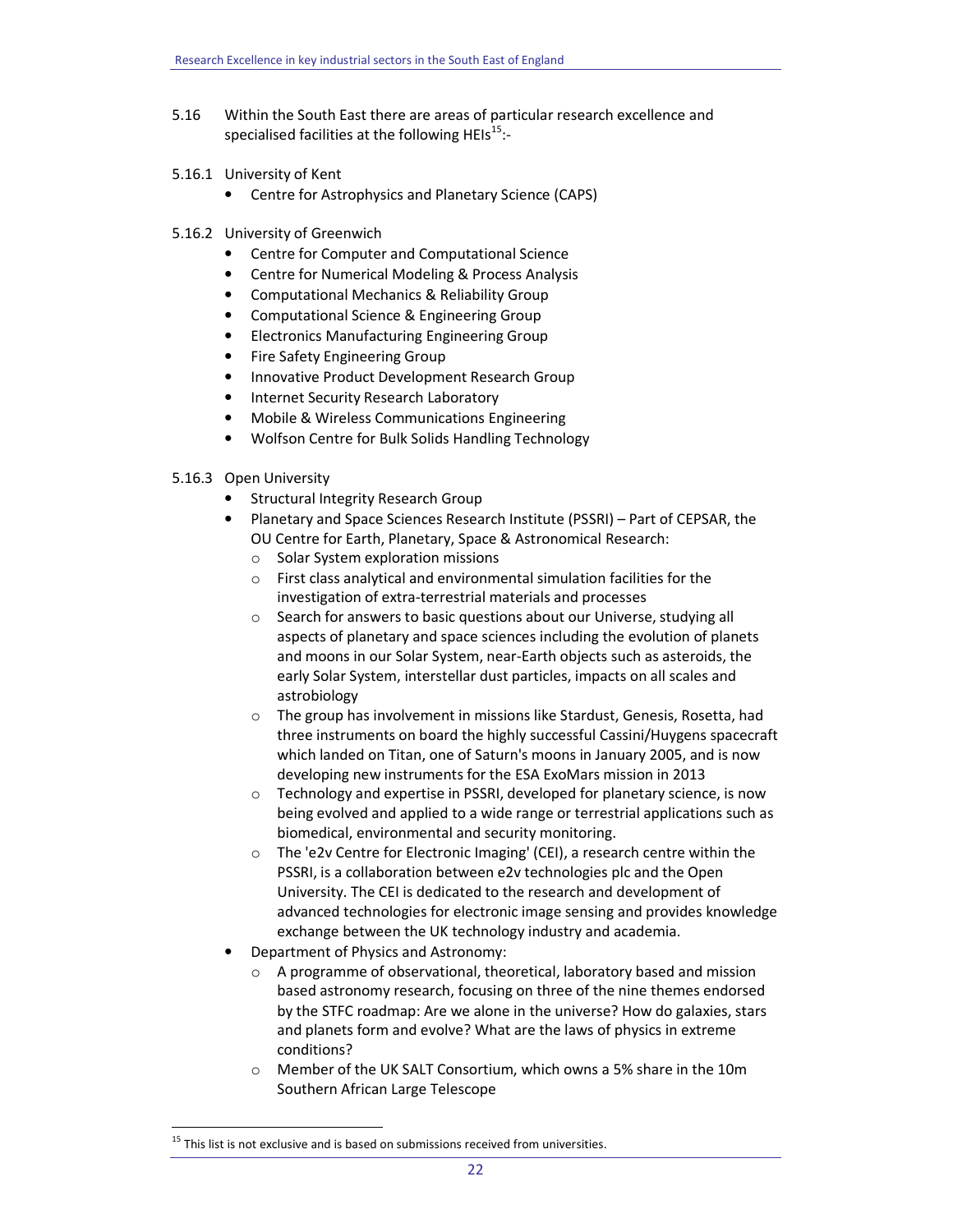- $\circ$  Partner in the SuperWASP consortium which operates two robotic sky-patrol camera systems (one in La Palma, one at Sutherland Observatory)
- o Members of the group serve on the science teams for the 2009 ESA GENIE and the 2015 DARWIN missions, and are members of the guaranteed time consortia of the 2006 Japanese Akari infrared survey mission and the 2009 Herschel SPIRE instrument
- o Coordination of an EU Network in Astrobiology
- $\circ$  Coinvestigators in the future Japan/ESA SPICA mission and the forthcoming UK LOFAR Consortium.
- 5.16.4 University of Oxford
	- Heat Transfer and Aerodynamics (Engineering)
	- Aerodynamics and Astronautics (Engineering)
	- Internal Combustion Engine Group (Engineering)
	- Systems security (Computing Laboratory)
	- Sensor networks (Computing Laboratory)
	- Armed conflict law (Law)
- 5.16.5 University of Portsmouth
	- Space Office: the University's European Space Agency School (ESA)
	- Logistics and Management Mathematics: Research Group into Operational Research and Mathematical Programming, Multi-Objective Optimisation and Logistics and Supply Chain Management
	- Materials & Structural Integrity Laboratory
	- Institute of Industrial Research: Artificial Intelligence Algorithms to systems which improve their accuracy, efficiency and deliver a superior product.
- 5.16.6 University of Reading
	- Department of Meteorology
	- National Centre for Earth Observation
	- School of Systems Engineering: Computational Vision Group
	- School of Politics and International Relations: Centre for Strategic Studies
- 5.16.7 Royal Holloway, University of London
	- Department of Physics
	- o Bio-diagnostics
	- o Experimental Particle Physics
	- o John Adams Institute for Accelerator Science
	- o Nanophysics and Nanotechnology
	- o Quantum Technology
- 5.16.8 University of Southampton
	- Aerospace Industrial Sector Team
	- School of Engineering Sciences
	- Rolls Royce University Technology Centre (UTC) Gas Turbine Noise
		- o Fluid Dynamics and Acoustics Group
	- Rolls Royce University Technology Centre (UTC) Computational Engineering o Computation and Engineering Design Group
	- Airbus Noise Technology Centre (ANTC)
	- Materials Research Group (School of Engineering Science)
	- Microsoft Institute for High Performance Computing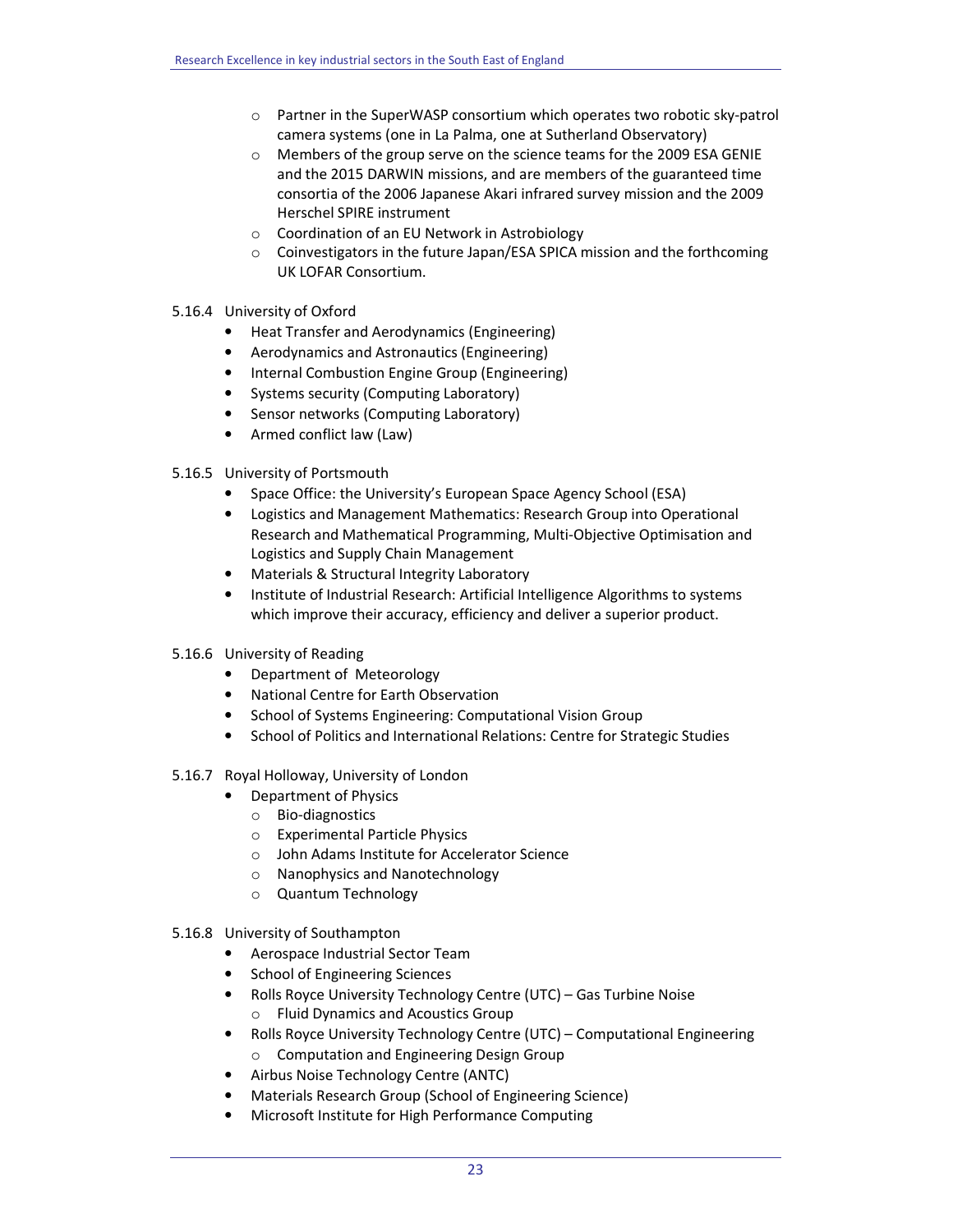# 5.16.9 University of Surrey

- University Wide Research Network: Space
- Space, Aerodynamics and Mechanical Engineering (Faculty of Engineering and Physical Sciences)
	- o Surrey Space Centre
	- o Thermo-Fluid Systems Group
	- o Surrey Advanced Vehicle Analysis Group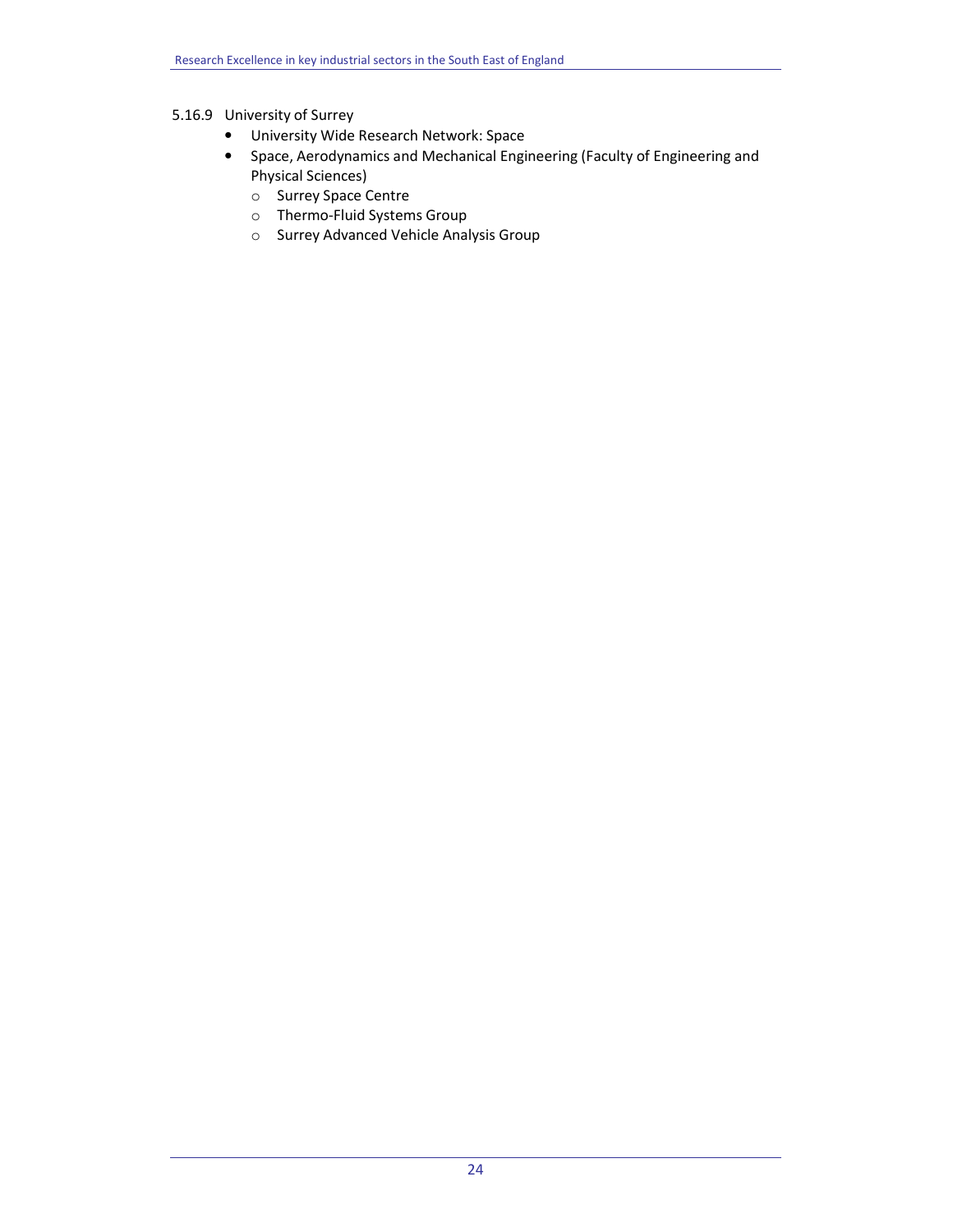# Environment and Energy

- 5.17 To assess research excellence in the environment and energy sector the following UOAs (RAE 2008) have been used:
	- 16 Agriculture, Veterinary and Food Science
	- 17 Earth Systems and Environmental Sciences
	- 30 Architecture and the Built Environment
	- 31 Town and Country Planning
	- 32 Geography and Environmental Studies
- 5.18 The following 13 South East universities submitted returns against these UOAs:
	- University of Brighton
	- Cranfield University
	- University of Greenwich
	- University of Kent
	- Kingston University
	- **Open University**
	- University of Oxford
	- Oxford Brookes University
	- University of Portsmouth
	- University of Reading
	- Royal Holloway, University of London
	- University of Southampton
	- University of Sussex
- 5.19 Whilst the overall funding of £38.4m in disciplines related to the environment and energy sector is the lowest amount compared to the other sectors it is noticeable that South East universities attract a third of the total UK industry research funding in this area. About a quarter (£13.6m) of the total UK OST/RC funding and 21.8% ( $E$ 19.7m) of QR funding is awarded to South East universities in this sector.

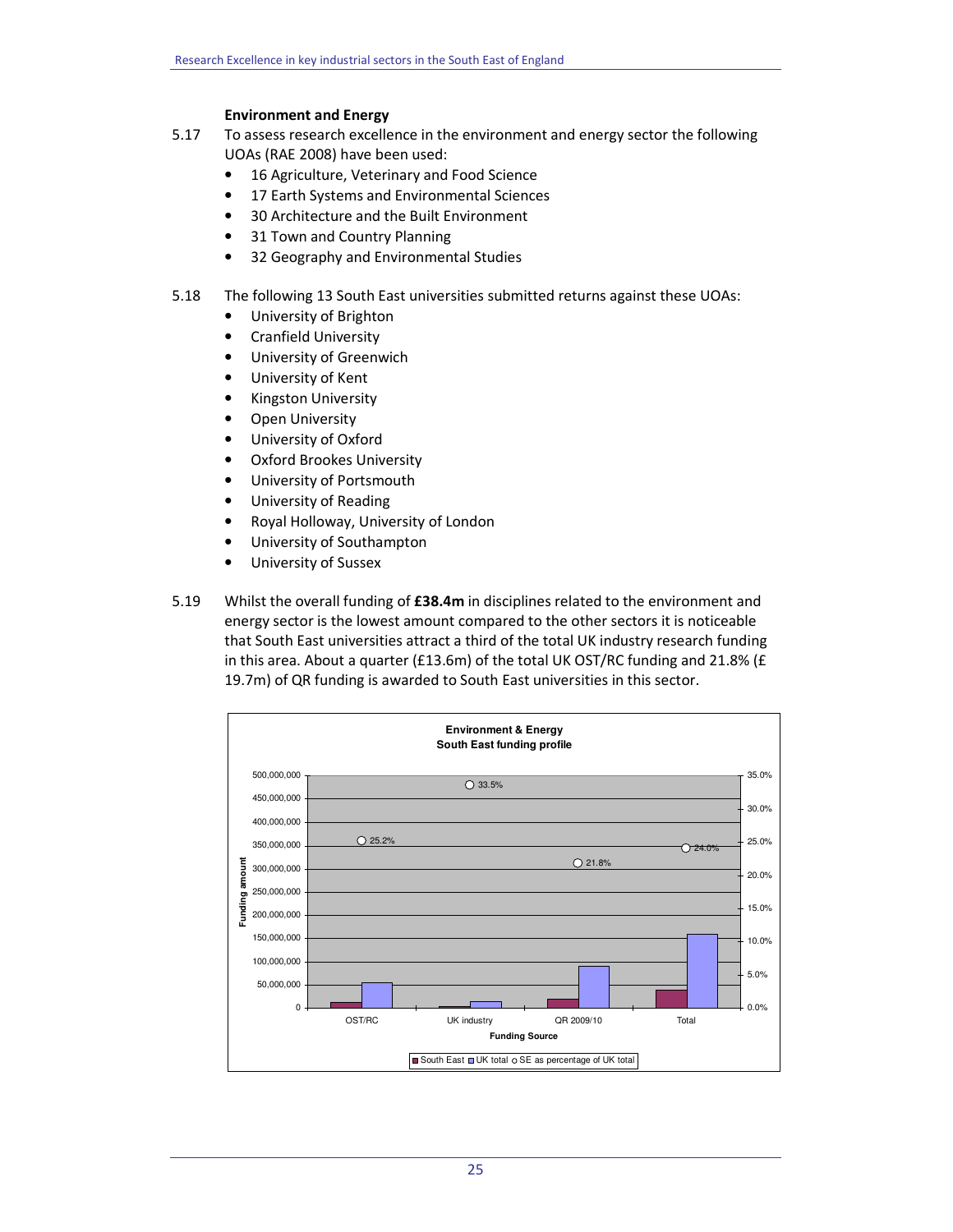5.20 596 academic staff and 521 research students (1117 in total) have submitted evidence of research to the RAE2008 in disciplines supporting the environment and energy sector. It is noteworthy that a lower average percentage of researchers (21.1% of UK total) managed to attract 24% of total UK funding with an exceptionally high proportion of UK industry funding (see paragraph 4.14).



5.21 A strong position of South East universities in research disciplines supporting the environment and energy sector is evidenced by 20.5% (347 submissions<sup>16</sup>) of the UK total grade 4\*/3\* submissions. The University of Reading accounts for 29 grade 4\* and 70 grade 3\* submissions, followed by Oxford (19/27) and Southampton (18/40). The Open University (11/34) and Royal Holloway, University of London (10/25) also display international research excellence relevant to the environment and energy sector.



<sup>&</sup>lt;sup>16</sup> See footnote 13.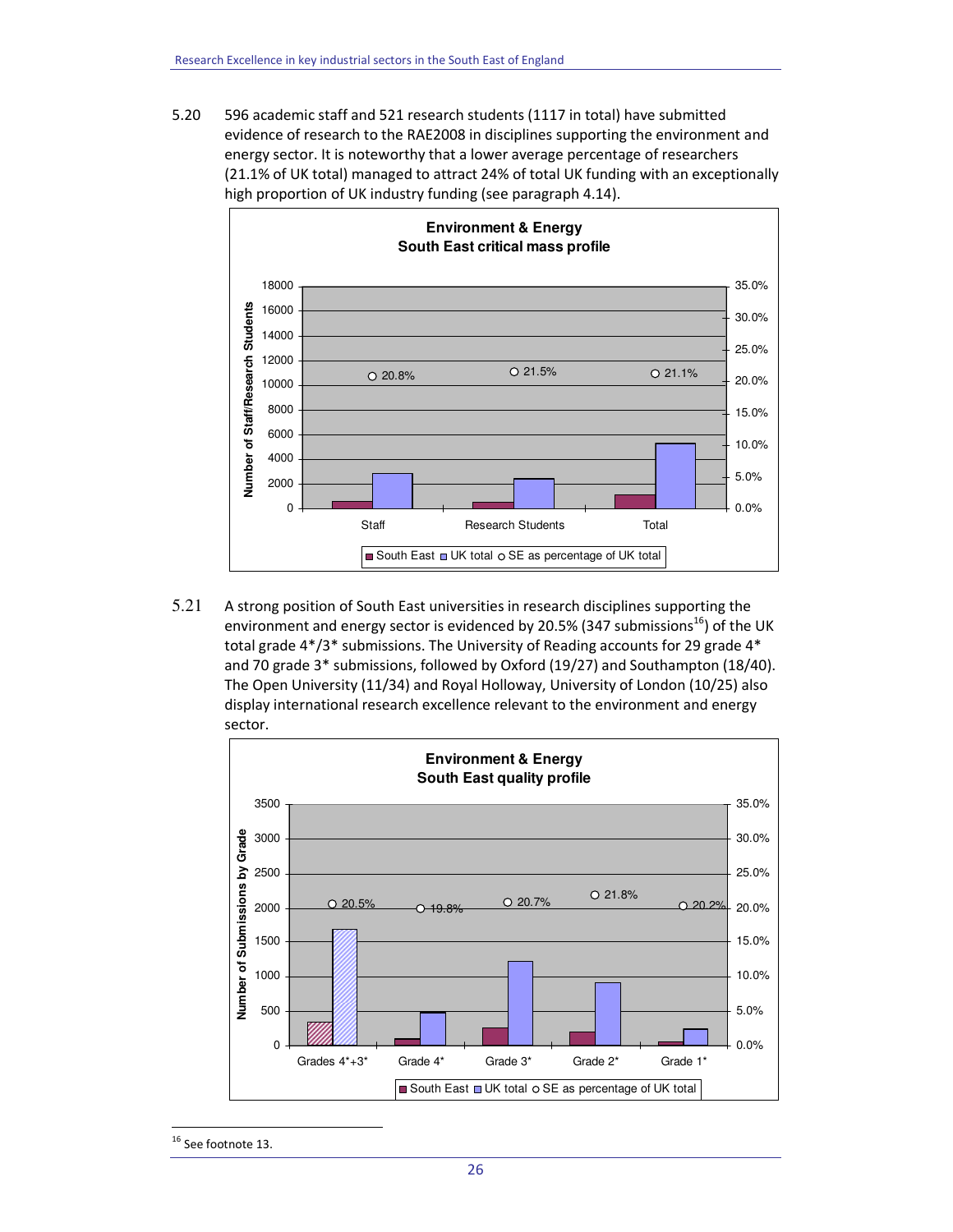- 5.22 Within the energy and environment sector South East universities have strengths in Earth Systems and Environmental Sciences (UOA17) and Geography and Environmental Studies (UOA32). The University of Reading's strengths in Food Bioscience is also noteworthy, although it may be more relevant to the land-based and wholesale/retail sectors.
- 5.23 Comparing South East universities to the national grade-point average in disciplines relevant to the environment and energy sector the following institutions were assessed above national average:

| <b>UOA</b><br>No. | Subject                                            | <b>National</b><br>average | South East universities<br>above national average                                                                                                                           |
|-------------------|----------------------------------------------------|----------------------------|-----------------------------------------------------------------------------------------------------------------------------------------------------------------------------|
| 16                | Agriculture, Veterinary and<br><b>Food Science</b> | 2.41                       | University of Reading (2.60)                                                                                                                                                |
| 17                | Earth Systems and<br><b>Environmental Sciences</b> | 2.73                       | University of Oxford (3.20)<br>University of Reading (3.00)<br>Royal Holloway, University of<br>London (2.90)<br>University of Southampton (2.85)<br>Open University (2.80) |
| 30                | Architecture and the Built<br>Environment          | 2.64                       | University of Reading (2.90)                                                                                                                                                |
| 31                | Town and Country Planning                          | 2.52                       | University of Reading (2.70)                                                                                                                                                |
| 32                | Geography and<br><b>Environmental Studies</b>      | 2.64                       | University of Oxford (2.95)<br>Royal Holloway, University of<br>London (2.80)<br>University of Sussex (2.75)<br>Open University (2.70)<br>University of Southampton (2.65)  |

- 5.24 Within the South East there are areas of particular research excellence and specialised facilities at the following HEIs $^{17}$ :-
- 5.24.1 University of Brighton
	- Aquatic Research Centre
	- Centre for Sustainability in the Built Environment
	- Built Environment and Civil Engineering
	- University-wide Research Network:
		- o The Sustainability Network
	- Faculty of Science and Engineering Research Themes:
		- o Applied Geosciences
		- o Environmental Management
		- o Society, Space and Environment
	- Faculty of Science and Engineering Research Groups:
		- o Waste and Energy Research Group (WERG)
		- o Environmental Nanotechnologies Group
		- o Environment and Public Health Research Unit (EPHRU)
		- Faculty of Arts Research Groups:
		- o Inheritable Futures Lab
		- o The Office for Spatial Research
		- o Urban Performance

 $\overline{a}$ 

o Continuous Productive Urban Landscapes (CPULS)

 $17$  This list is not exclusive and is based on submissions received from universities.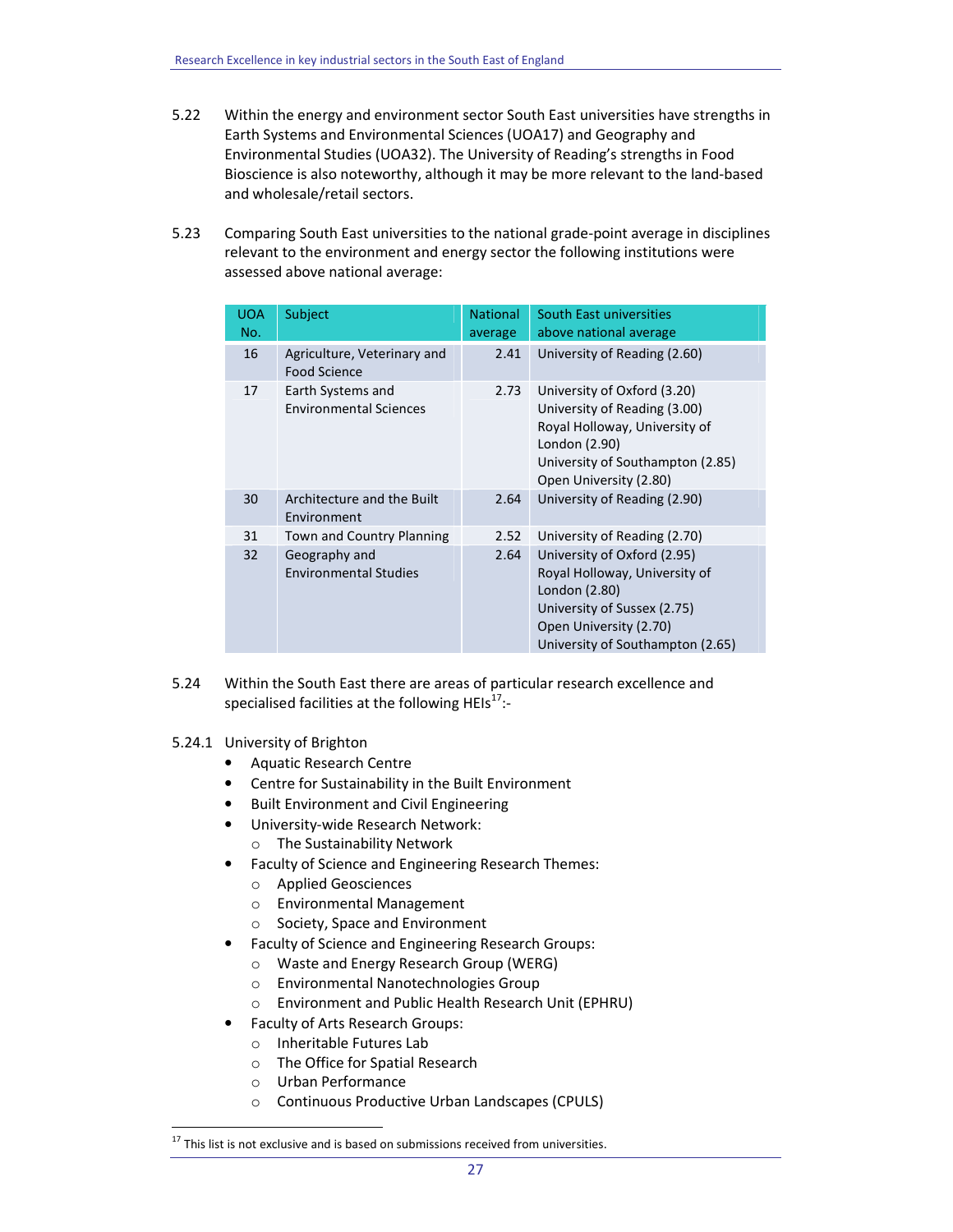- The Centre for Tourism Policy Studies (CENTOPS)
- Sport and Leisure Cultures Research Group
- 5.24.2 University of Greenwich
	- Agricultural Biosecurity Group
	- Biodiversity and Molecular Biology Group
	- Chemical Ecology & Plant Biochemistry Group
	- Fire Safety Engineering Group
	- Bio-energy Research Group
	- Contaminated Land Remediation & Waste Management Group
	- Accelerated Carbonation Technology (ACT)
	- Biomass conversion
	- Plant and algal biochemistry
	- Bio-remediation and soil quality
	- Environmental geography
	- Sustainability
	- Environmental conservation
	- Landscape assessment and forestry
	- Groundwater contamination and remediation
	- Environmental pollution
	- Analytical chemistry, geochemistry and chemostratigraphy
	- GIS and remote sensing
	- Solar energy conversion, photocatalysis & renewable fuels.
	- Solar hydrogen production
	- Pest Behaviour Group
	- Sustainable Built Environment Research Group
	- Landscape and Environmental Design Research Group
	- Design in the Built Environment Research Group
	- Post-Harvest & Value Addition Research Group
- 5.24.3 University of Kent
	- Durrell Institute of Conservation and Ecology
	- Environment research network
	- Energy research network
	- Instrumentation and Embedded Systems research group
	- Future Computing group (including green computing and power-efficient memory technology)
	- Kent Law School (environmental law)
- 5.24.4 Open University
	- Open University Business School
		- o Low carbon workplaces
		- o Corporate Social Responsibility
	- Department of Earth and Environmental Sciences
		- o Climate modelling and linked climate/economic models
		- o Isotope geochemistry including applications to both ancient climate change and modern issues such as methane release and ocean deoxygenation
		- o Natural hazards such as volcano eruptions
		- $\circ$  Biogeochemistry including issues such as waste management and methane release from peatlands
		- o Geomicrobiology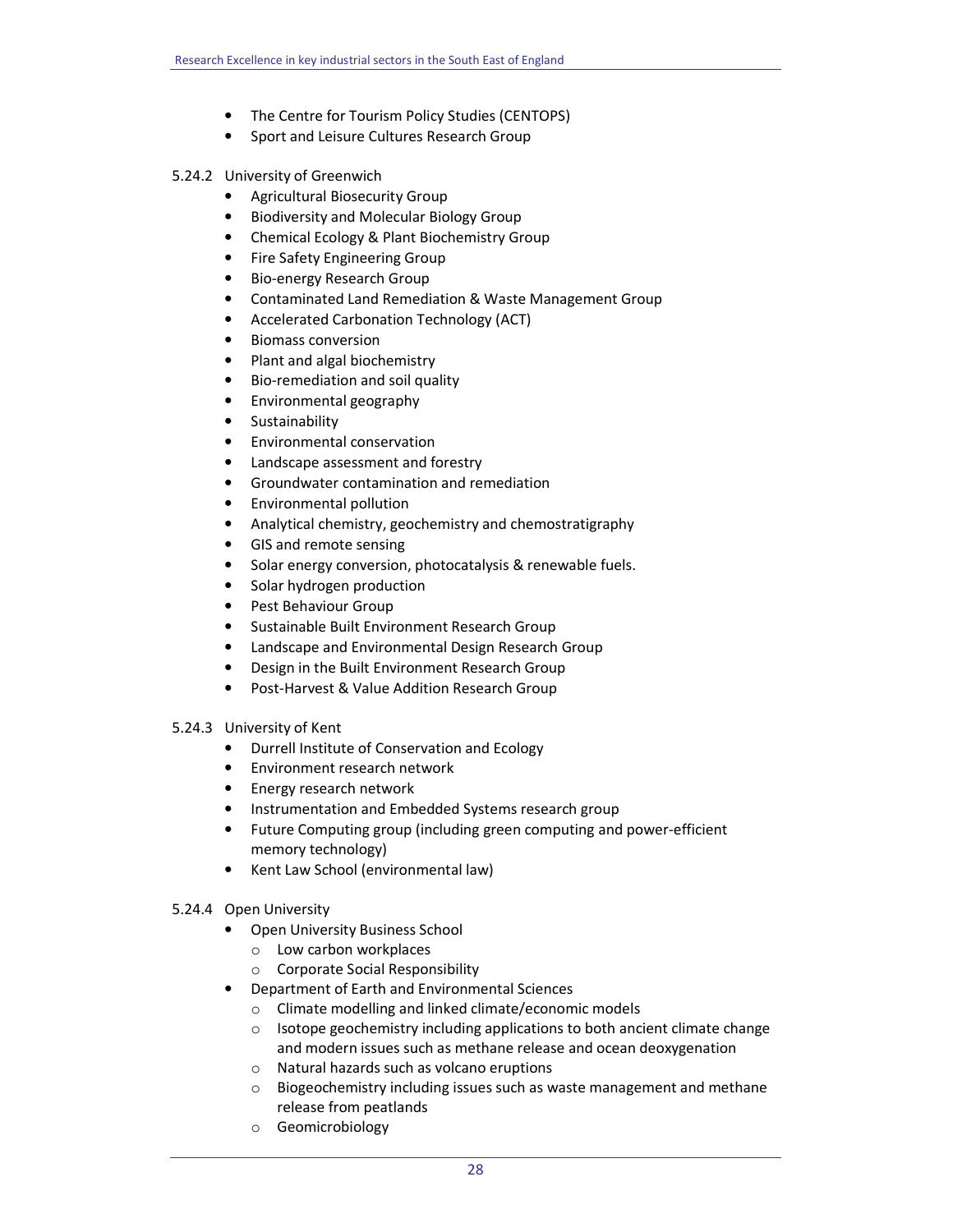- Department of Life Sciences
	- o Ecology of floodplain meadows (The Floodplain Meadows Partnership)
- Faculty of Maths, Computing & Technology
	- o Sustainability, Energy and Environment research theme
	- o Integrated Waste Systems Research Group (IWS)
	- o Sustainable Design Research Group
	- o Transport Research
	- o Open Systems Research Group
	- o Environmental acoustics research
- 5.24.5 University of Oxford
	- Engineering
		- o Energy Engineering
		- o Electrical Power Group
		- o Environmental Chemical Engineering
	- Chemistry
		- o Atmospheric chemistry
		- o Energy and catalysis
	- Earth Sciences
		- o Environmental microbiology
		- o Isotopes and climate
	- Materials
		- o Materials for fusion and fission power
		- o Solar energy
	- Geography
		- o Biodiversity
		- o Climate systems and policy
		- o Landscape dynamics
		- o Technological Natures: Materials, Cities, Politics
		- o Transformations: Economy, Society and Place
	- Law
		- o Environmental Law (Law)
	- Smith School
		- o Environmental Sciences and Governance
		- o Environmental Economics
		- o Climate & Development
		- o Low Carbon Mobility
		- o Catastrophe Risk Financing
		- o Private Sector Transformation
	- ECI
		- o UK climate impact
		- o China environment and energy
		- o Environmental change and food systems
		- o Ecosystem dynamics
		- o Forest governance
		- o Biodiversity
		- o African ecology
		- o Buildings
		- o Energy behaviour
		- o Energy in developing countries
		- o Fuel poverty
		- o Lights and appliances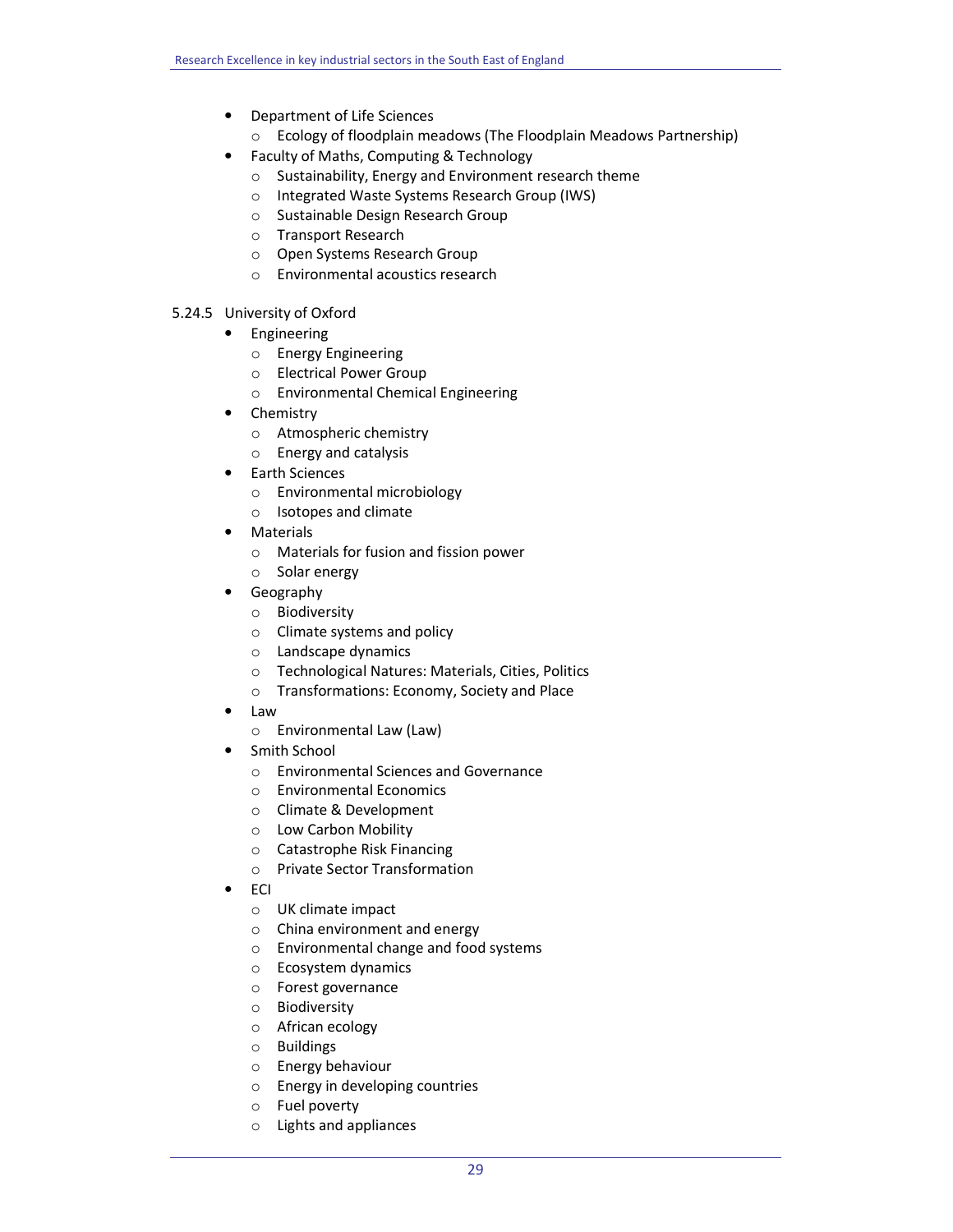- o Lower carbon economy
- o Personal carbon trading
- o Renewable energy use
- o Water research and management
- 5.24.6 University of Portsmouth
	- Sustainable Waste Water Management and Clear-up
	- Carbon Footprint (performance assessment and evaluation)
	- Centre for Urban Regeneration
	- Transport Planning
	- Acquatic Hydrology, Ecology and Toxicology
	- Coastal Analysis
- 5.24.7 University of Reading
	- Walker Institute for Climate Systems
	- Advanced Climate Technology Urban Atmospheric Laboratory (ACTUAL)
	- Technologies for Sustainable Built Environments (TSBE) Centre
	- National Centre for Earth Observation
- 5.24.8 Royal Holloway, University of London
	- Department of Earth Sciences
		- o Fault Dynamics Research Group
		- o Plant Palaeobiology Research Group
		- o South East Asian Research Group
	- Department of Geography
		- o Centre for Developing Areas Research
		- o Centre for Quaternary Research
		- o Information and Communication Technologies for Development
		- o Social and Cultural Geography
- 5.24.9 University of Southampton
	- National Oceanography Centre
	- Living with Environment Change Strategic Research Group
	- nCATS National Centre of Advanced Tribology at Southampton
	- Energy USRG
	- Ultrasonics and Underwater Acoustics (UAUA)
	- Complexity Science Strategic Research Group Institute for Complex Systems **Simulation**
- 5.24.10 University of Surrey
	- University Wide Research Network: Energy
	- University Wide Research Network: Water
	- Sustainability, Energy and Environment (Faculty of Engineering and Physical Sciences)
		- o Centre for Environmental Strategy
	- Science, Environment and Technologies (Faculty of Arts and Human Sciences)
	- Environmental Regulatory Research (Faculty of Management and Law)
- 5.24.11 University of Sussex
	- SPRU Science and Technology Policy Research
		- o Sussex Energy Group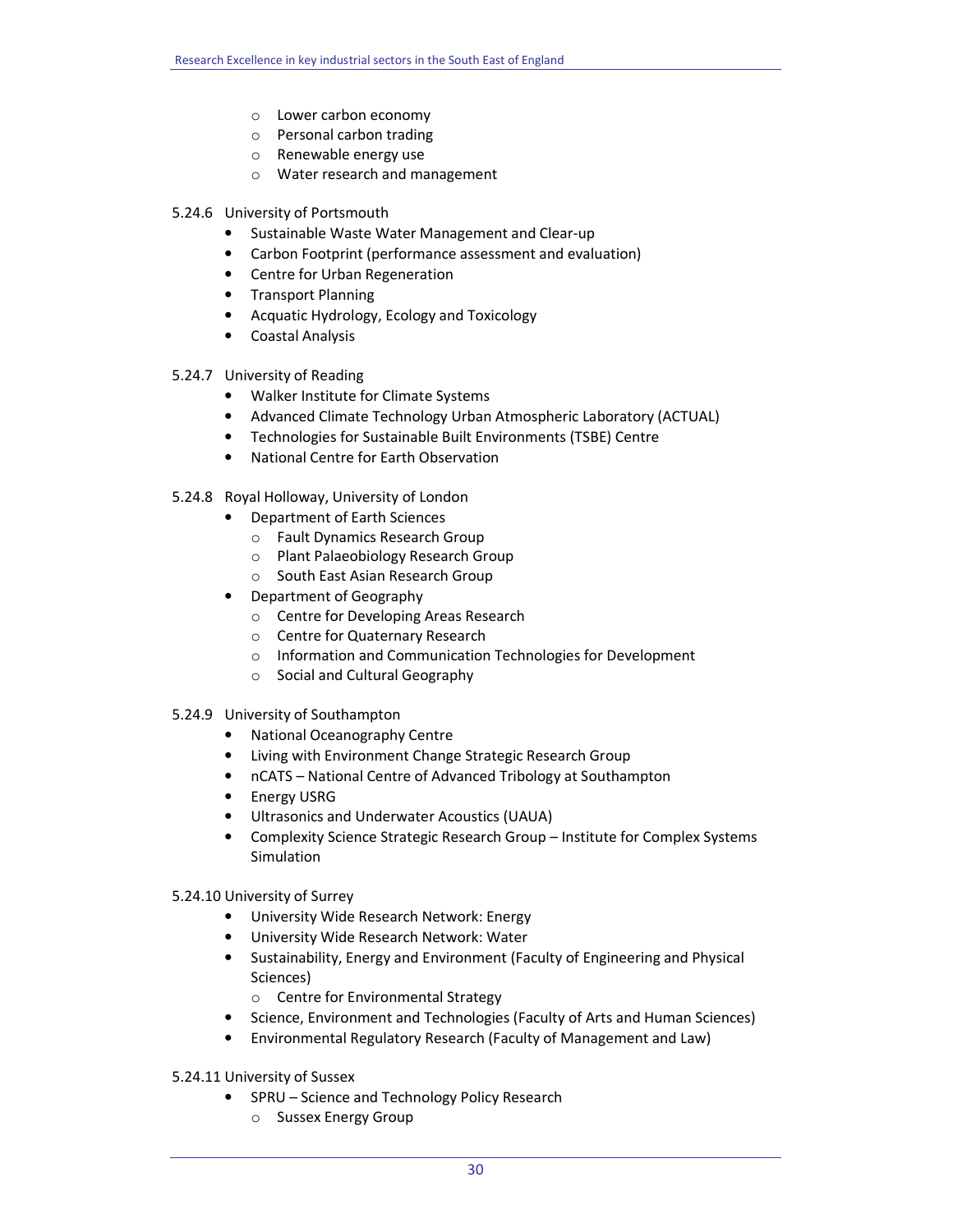- o Social, Technological and Environmental Pathways to Sustainability Centre (STEPS)
- School of Global Studies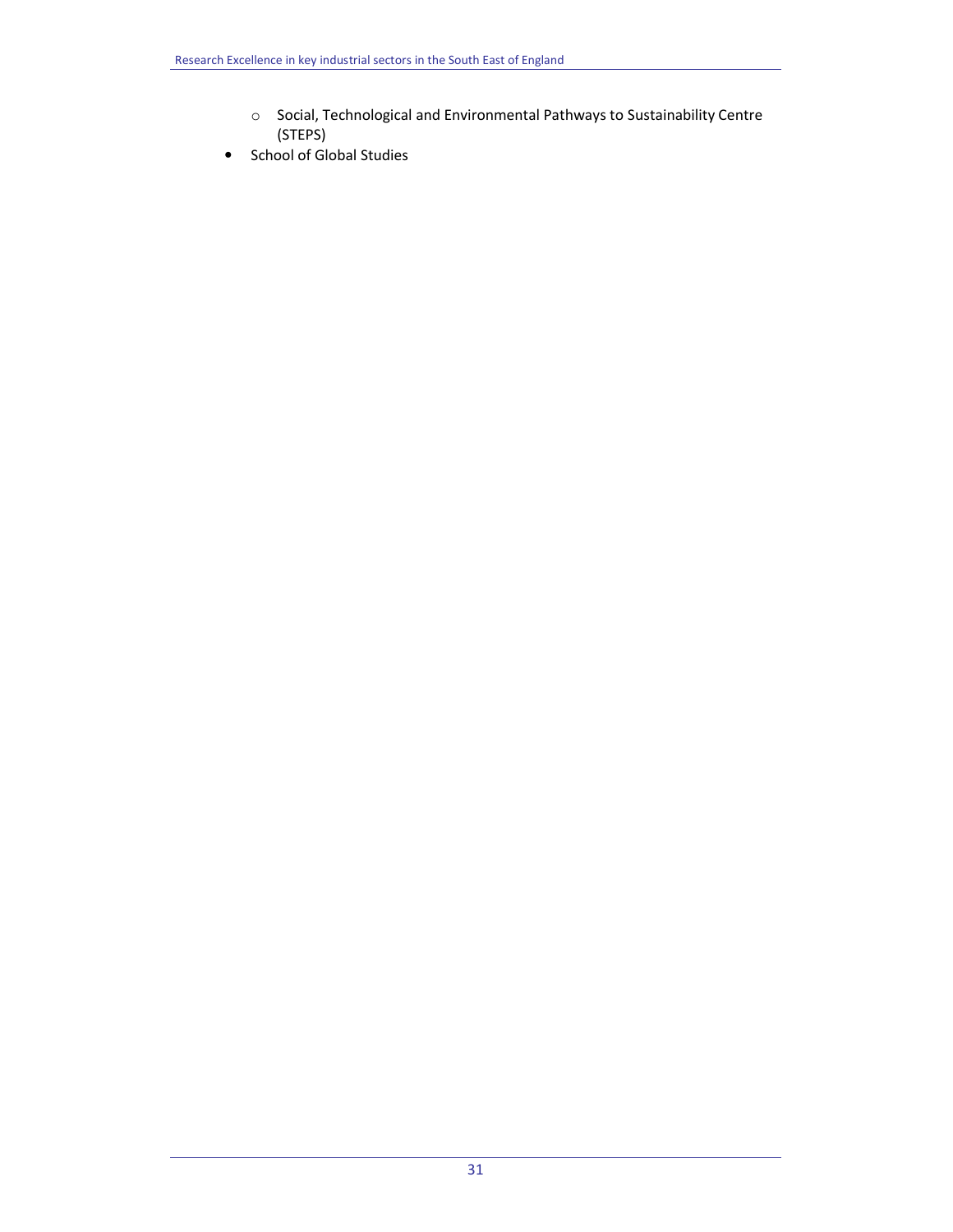# Financial and Professional Services

- 5.25 To assess research excellence in the financial and professional services sector the following UOAs (RAE 2008) have been used:
	- 20 Pure Mathematics
	- 21 Applied Mathematics
	- 22 Statistics and Operational Research
	- 34 Economics and Econometrics
	- 35 Accounting and Finance
	- 36 Business and Management Studies
	- 38 Law
- 5.26 The following 15 South East universities submitted returns against these UOAs:
	- Buckinghamshire New University
	- University of Brighton
	- Cranfield University
	- University of Greenwich
	- University of Kent
	- Kingston University
	- Open University
	- University of Oxford
	- Oxford Brookes University
	- University of Portsmouth
	- University of Reading
	- Royal Holloway, University of London
	- University of Southampton
	- University of Surrey
	- University of Sussex
- 5.27 The £31.1m QR funding (22.6% of UK total) provides the most significant funding stream for research related to financial and professional services. With £6.7m OST/RC and £2.1m UK industry funding the total amounts to just below £40m. This level of funding is similar to the amount available in the energy and environmental sector but with a much heavier reliance on public sector funding.

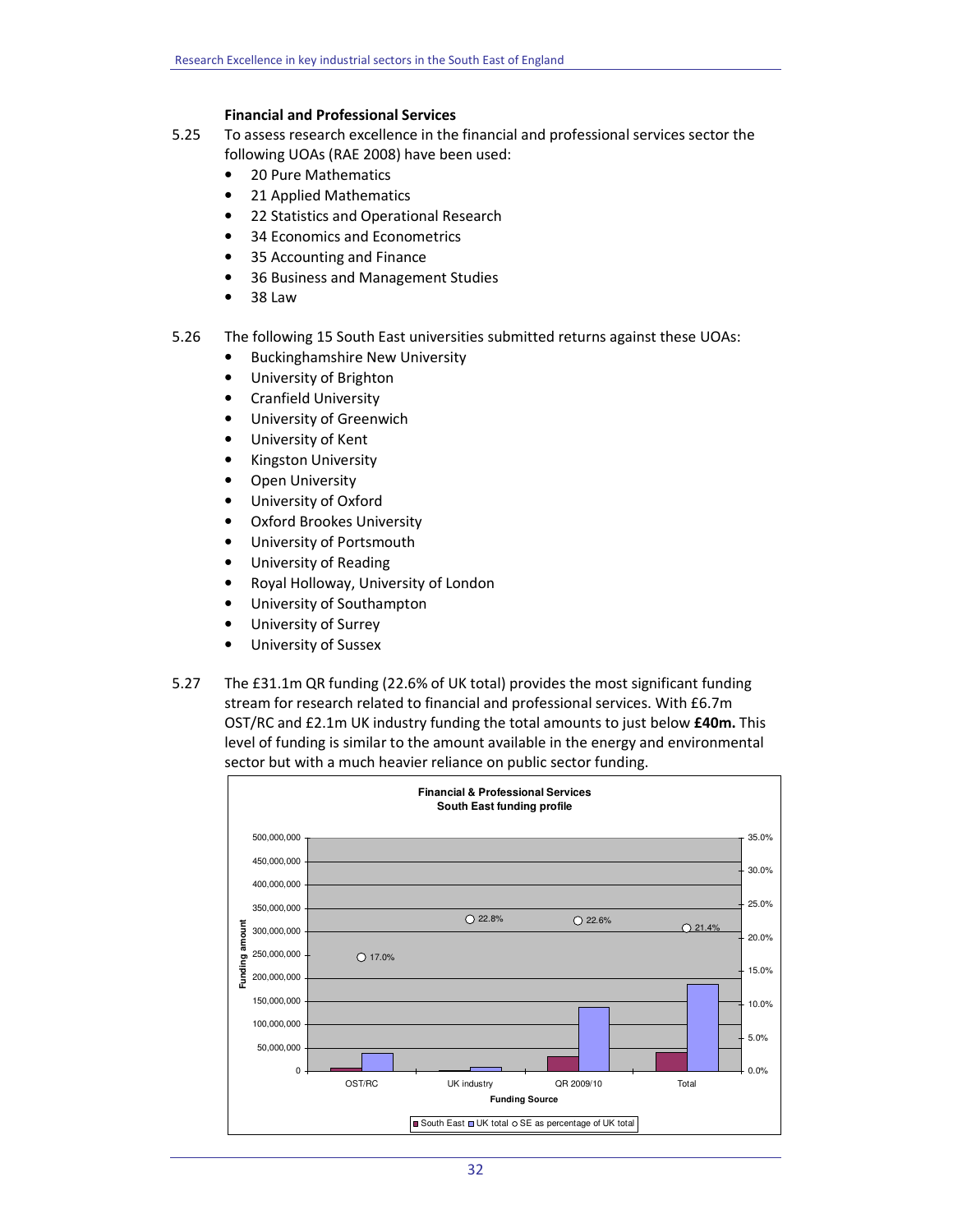5.28 Despite the comparatively low total funding amount 1775 academic staff and research students seek to advance knowledge creation in areas relevant to financial and professional services. One reason for the funding levels associated with research into financial and professional services might be that Pure and Applied Mathematics (UOA 20+21) have been included in this analysis; both are disciplines which attract lower amounts of direct industry and/or OST/RC funding.



5.29 19.8% (682 submissions<sup>18</sup>) of the total UK research in the financial and professional services sector assessed at grades 4\*/3\* comes from South East universities. The University of Oxford (126/156) accounts by far for the highest number of grade 4\*/3\* submissions with a very significant strengths in Law (UOA38) and Economics & Econometrics (UOA 34), followed by Southampton (19/72) and Kent (18/43). Other South East universities with research excellence in this sector include Royal Holloway, University of London (11/34), Surrey (8/33) and Reading (8/30).



<sup>&</sup>lt;sup>18</sup> See footnote 13.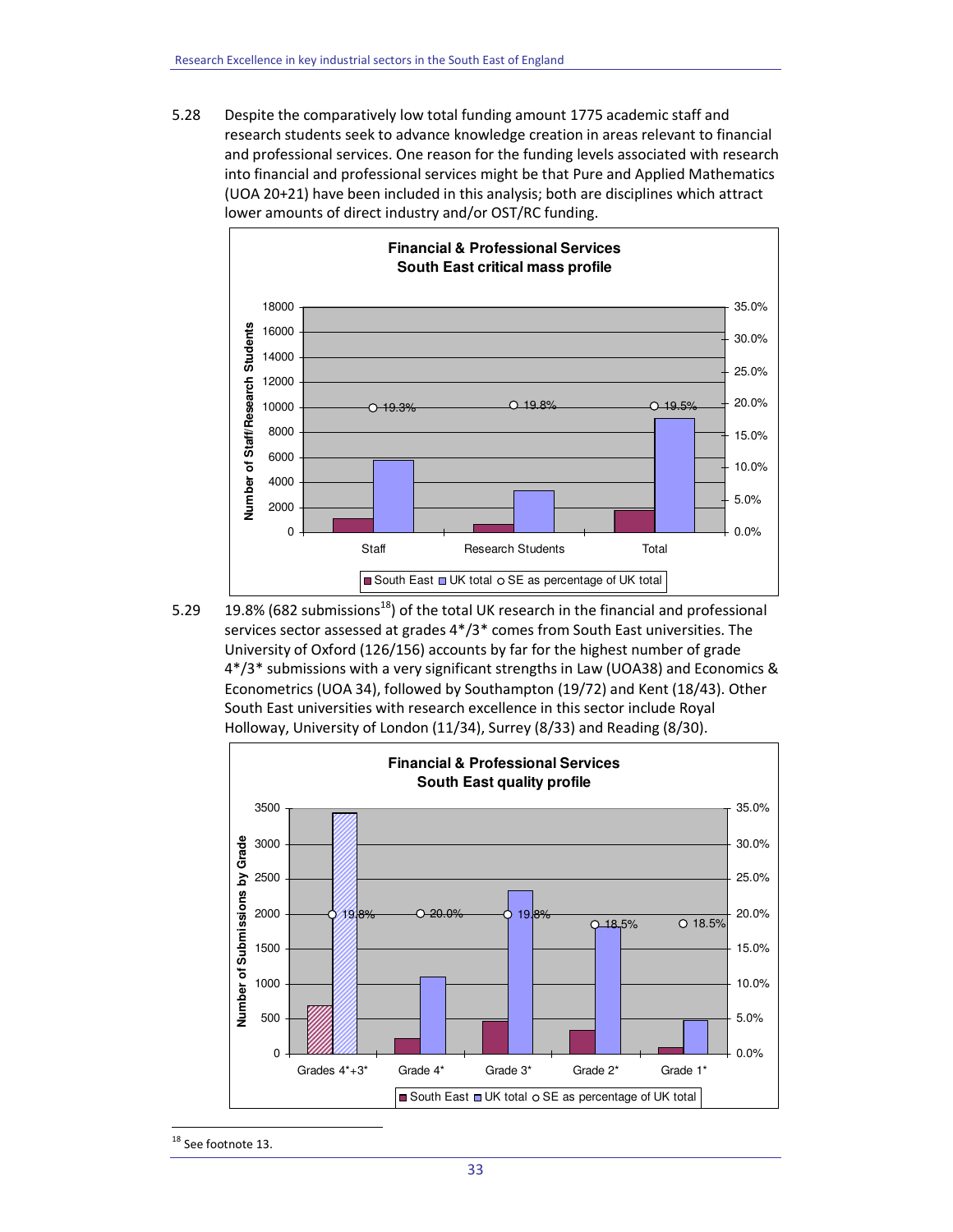- 5.30 Business and Management Studies (UOA36), Law (UOA38) and Economics & Econometrics (UOA34) are particular strengths of South East universities. Strong performance can also be observed in Applied Mathematics (UOA21) and Pure Mathematics (UOA20).
- 5.31 Comparing South East universities to the national grade-point average in disciplines relevant to the financial and professional services sector the following institutions were assessed above national average:

| <b>UOA</b><br>No. | Subject                                          | <b>National</b><br>average | South East universities<br>above national average                                                                                                           |
|-------------------|--------------------------------------------------|----------------------------|-------------------------------------------------------------------------------------------------------------------------------------------------------------|
| 20                | <b>Pure Mathematics</b>                          | 2.69                       | University of Oxford (3.10)                                                                                                                                 |
| 21                | <b>Applied Mathematics</b>                       | 2.70                       | University of Oxford (3.05)<br>University of Portsmouth (2.90)<br>University of Southampton (2.85)<br>University of Surrey (2.80)                           |
| 22                | <b>Statistics and Operational</b><br>Research    | 2.69                       | University of Oxford (3.30)<br>University of Southampton (2.75)                                                                                             |
| 34                | Economics and<br>Econometrics                    | 3.01                       | University of Oxford (3.35)                                                                                                                                 |
| 35                | <b>Accounting and Finance</b>                    | 2.34                       | <b>Nil</b>                                                                                                                                                  |
| 36                | <b>Business and Management</b><br><b>Studies</b> | 2.55                       | University of Oxford (2.95)<br>Royal Holloway, University of<br>London (2.65)<br>University of Southampton (2.60)                                           |
| 38                | Law                                              | 2.48                       | University of Oxford (3.00)<br>University of Kent (2.85)<br>University of Reading (2.70)<br>University of Sussex (2.60)<br>University of Southampton (2.50) |

- 5.32 Within the South East there are areas of particular research excellence and specialised facilities at the following HEIs<sup>19</sup>:-
- 5.32.1 University of Brighton

- Brighton Business School
	- o Economics and Econometrics including major research unit CENTRIM (Centre for Research in Innovation Management)
	- o Accounting and Finance, focused on small business finance
	- o Business and Management, including marketing, innovation, supply chain management, employment related studies as well as broader areas of research around employment patterns, employability and effects of gender.
	- o A particular strand of applied research is in the area of learning support networks and small business with a major initiative around Profitnet supporting over 600 SMEs in the region and creating tools and services for developing inter-organisational learning and strategies to improve design capability in emerging technologies and creative industries.
	- o Research expertise in manufacturing innovation where work has been completed in how new approaches to management and leadership can transform organisations and lead to new organisational linkages and development.

 $19$  This list is not exclusive and is based on submissions received from universities.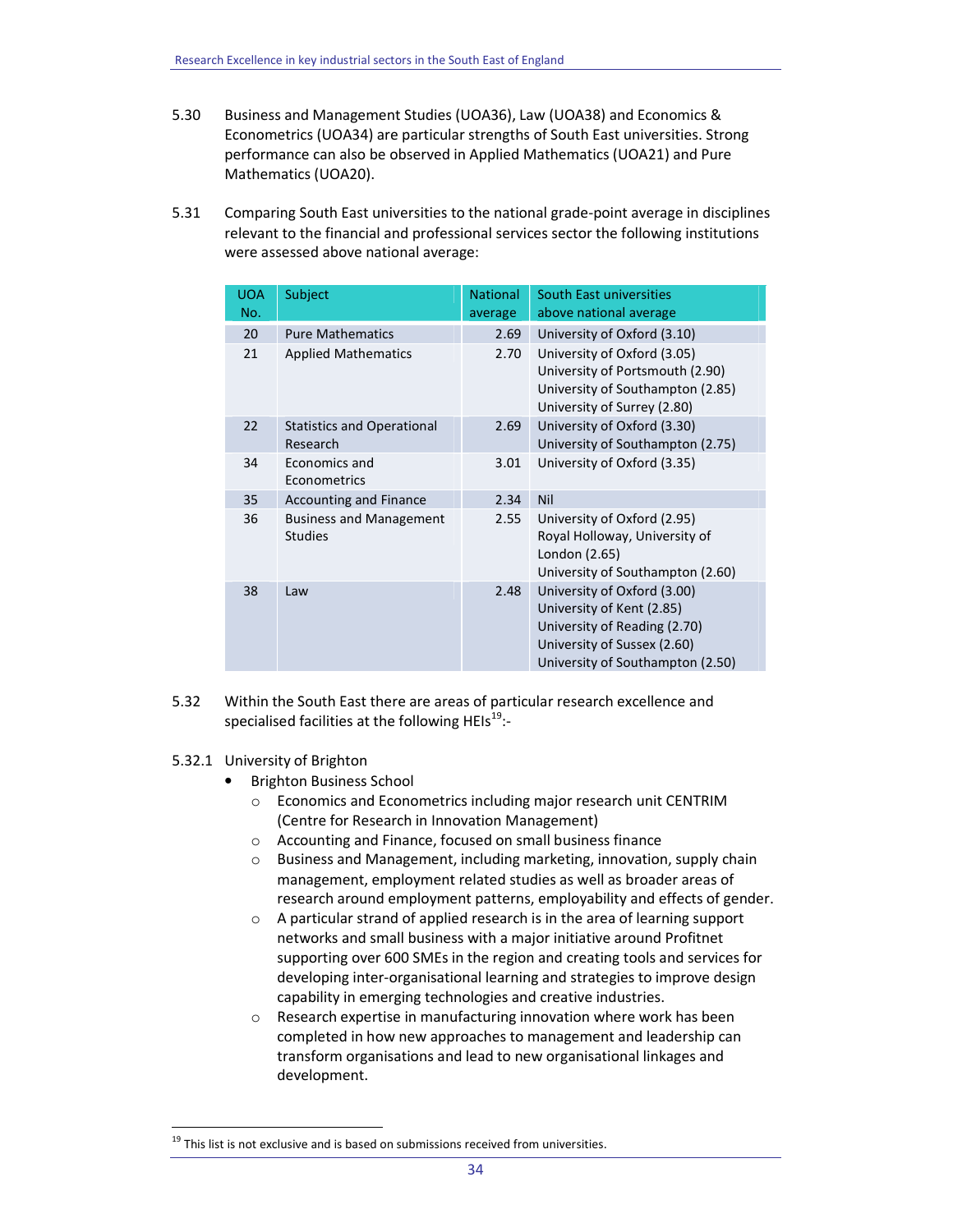# 5.32.2 University of Greenwich

- Centre for Business Network Analysis
- Centre for Governance, Risk and Accountability
- Property and Trusts Law
- Commercial Law
- Corporate and Employment Law
- Environmental Law
- Public Services International Research Unit
- Sociology Criminology and Cultural Studies
- Statistics & Operational Research Group
- Supply Chain Research Group
- Work & Employment Research Unit
- 5.32.3 University of Kent
	- Macroeconomics, money and finance research group
	- Accounting and Finance research group
	- Centre of Actuarial Science, Risk and Investment
	- School of Law

# 5.32.4 Open University

- Open University Business School
	- o xDelia project (developing learning approaches to improve financial decision-making – EU framework 7 funded)
	- o Financial Services Organisations and Consumers
	- o Retail investors
	- o Collaboration with BBC
	- o Understanding Limited Liability Partnerships in the Small and Medium Sized Business Sector
	- o Regional economic development (eEconomy, eGovernance and eEntrepreneurship)
	- o Taxation
	- o Economics, finance and management of the public sector
	- o Centre for Financial Management
	- o Institute of Social Marketing
- Digital Economy (Computing Department)
- Centre for Innovation, Knowledge and Development
- 5.32.5 University of Oxford
	- Mathematical and computational finance (Mathematics)
	- Oxford-Man Institute of Quantitative Finance (Oxford-Man)
	- Said Business School (Accounting, Finance, Management science, Marketing, Operations management, Organisational behaviour, Strategy, entrepreneurship and international business)
	- Economics
		- o Improving institutions for growth
		- o Oxford Centre for the Analysis of Resource-Rich Economies
		- o Development Economics
		- o Econometrics
		- o Financial Economics
		- o Industrial Economics
		- o Innovation, Productivity and Growth
		- o International Trade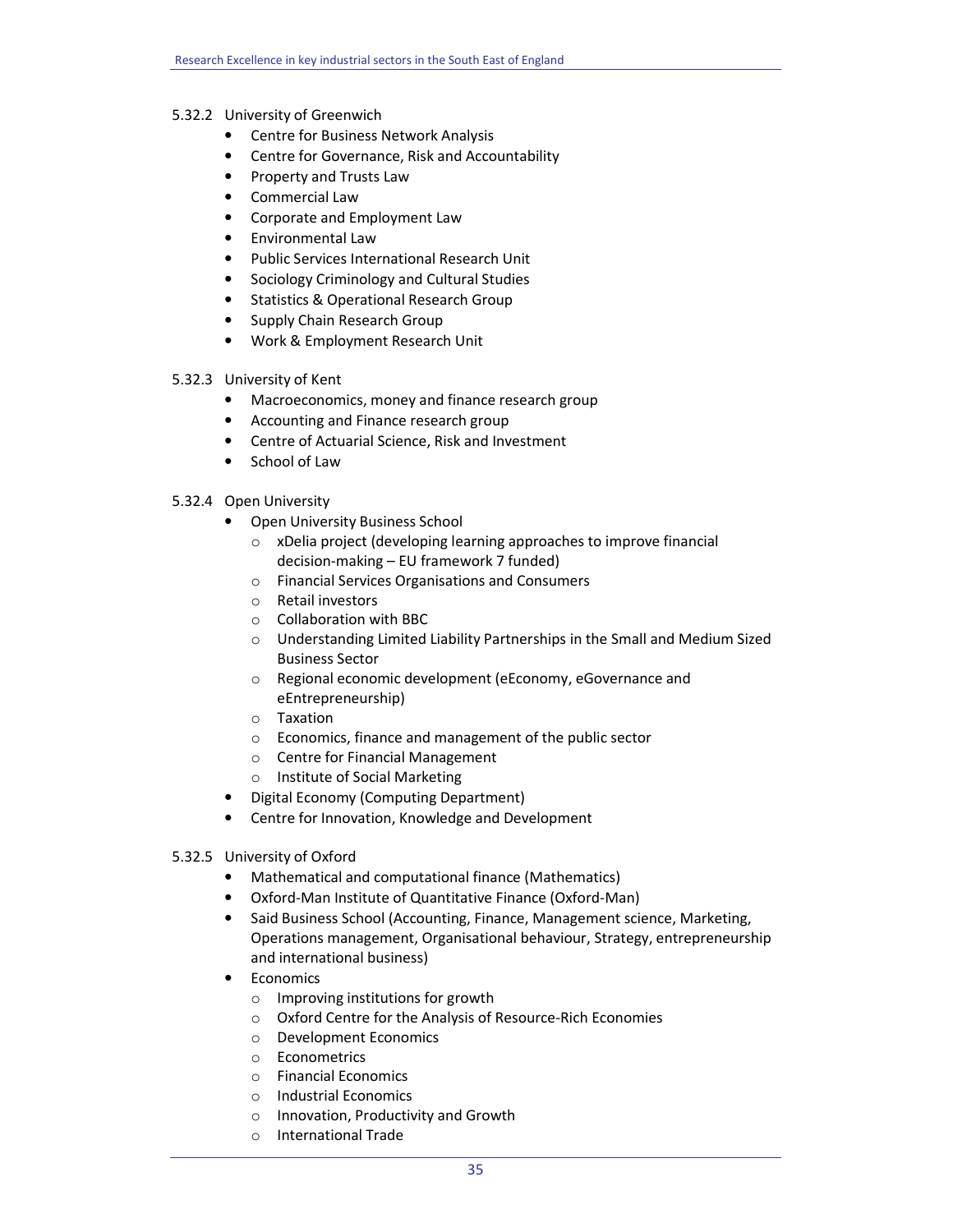- o Labour and applied microeconometrics
- o Marcoeconomics
- o Transition Economics
- Law
	- o Commercial Law
	- o Comparative Law
	- o Competition Law
	- o Corporate Law and Finance
	- o Criminal Law and criminology
	- o European Union Law
	- o Family Law and human rights
	- o Intellectual property
	- o Judicial Process
	- o Property
	- o Tax

# 5.32.6 University of Portsmouth

- Centre for the Economics and Management of Aquatic Resources (CEMARE)
- Centre for Organisation Research and Development (CORD)
- Centre for Counter Fraud Studies (CCFS)
- 5.32.7 University of Reading
	- Henley Business School
	- ICMA (International Capital Market Association) Centre of Excellence
- 5.32.8 Royal Holloway, University of London
	- Department of Mathematics
		- o Discrete Mathematics and Algebra
		- o Information Security Group
		- o Statistics and Probability
	- School of Management
		- o Accounting, Finance and Economics
		- o Centre for Public Services Organisations
		- o Centre for Research into Sustainability
		- o Enterprise Engineering Research Initiative
		- o Marketing
		- o Strategy and International Business
		- o Technology and Information Management
- 5.32.9 University of Southampton
	- Digital Economy Strategic Research Group
	- Centre for Operational Research, Management Science and Information Systems (CORMSIS)
	- Centre for Population Change (CPC)
- 5.32.10 University of Surrey
	- University Wide Research Network: Digital Economy
	- Economics (Faculty of Arts and Human Sciences)
		- o Economic research
		- o Applied Microeconomics
		- o Health Economics
		- o Radio Communications Group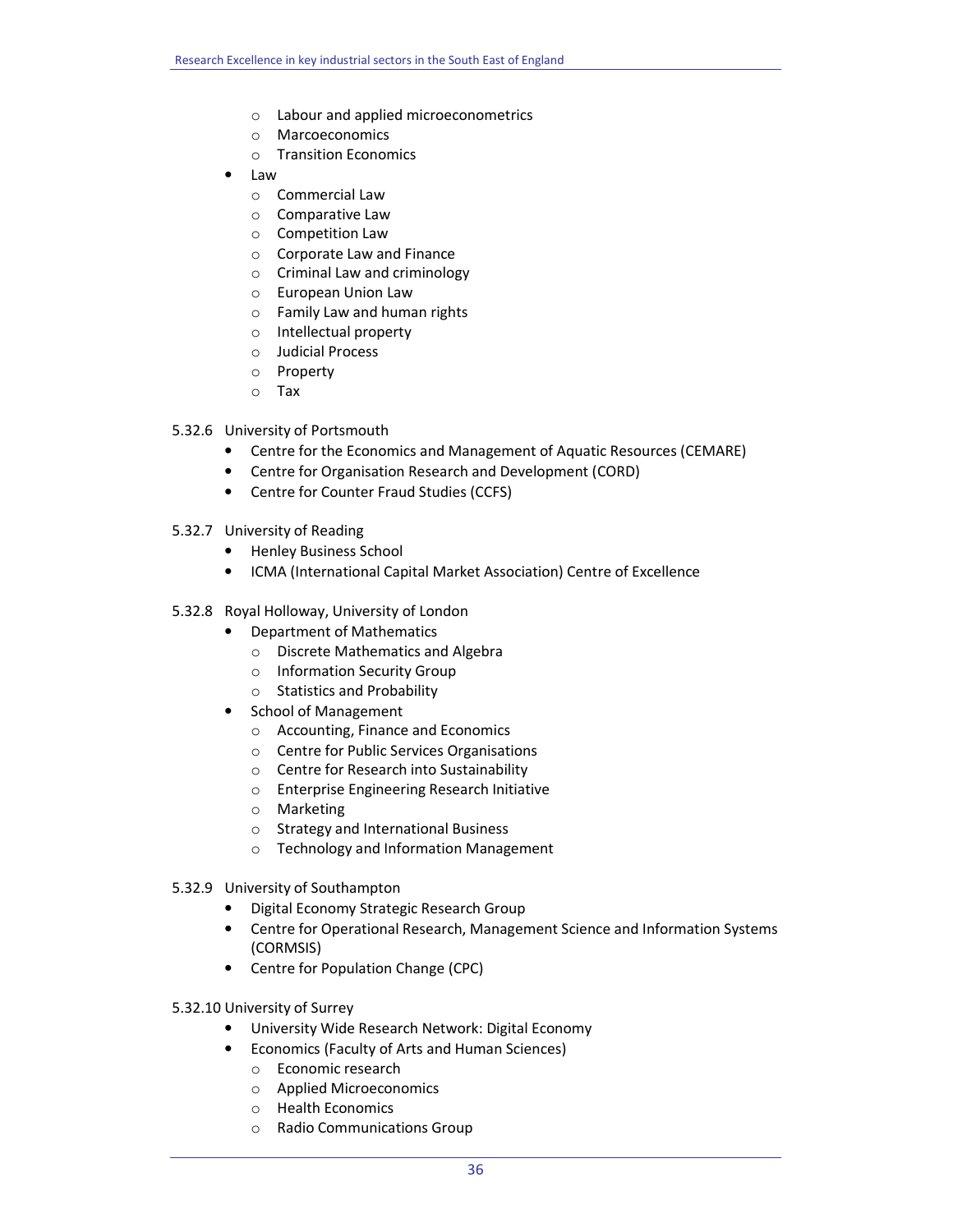- o Surrey Centre for International Economic Studies
- o Surrey Energy Economics Centre
- Accounting and Financial Management (Faculty of Management and Law)

5.32.11 University of Sussex

• School of Business, Management and Economics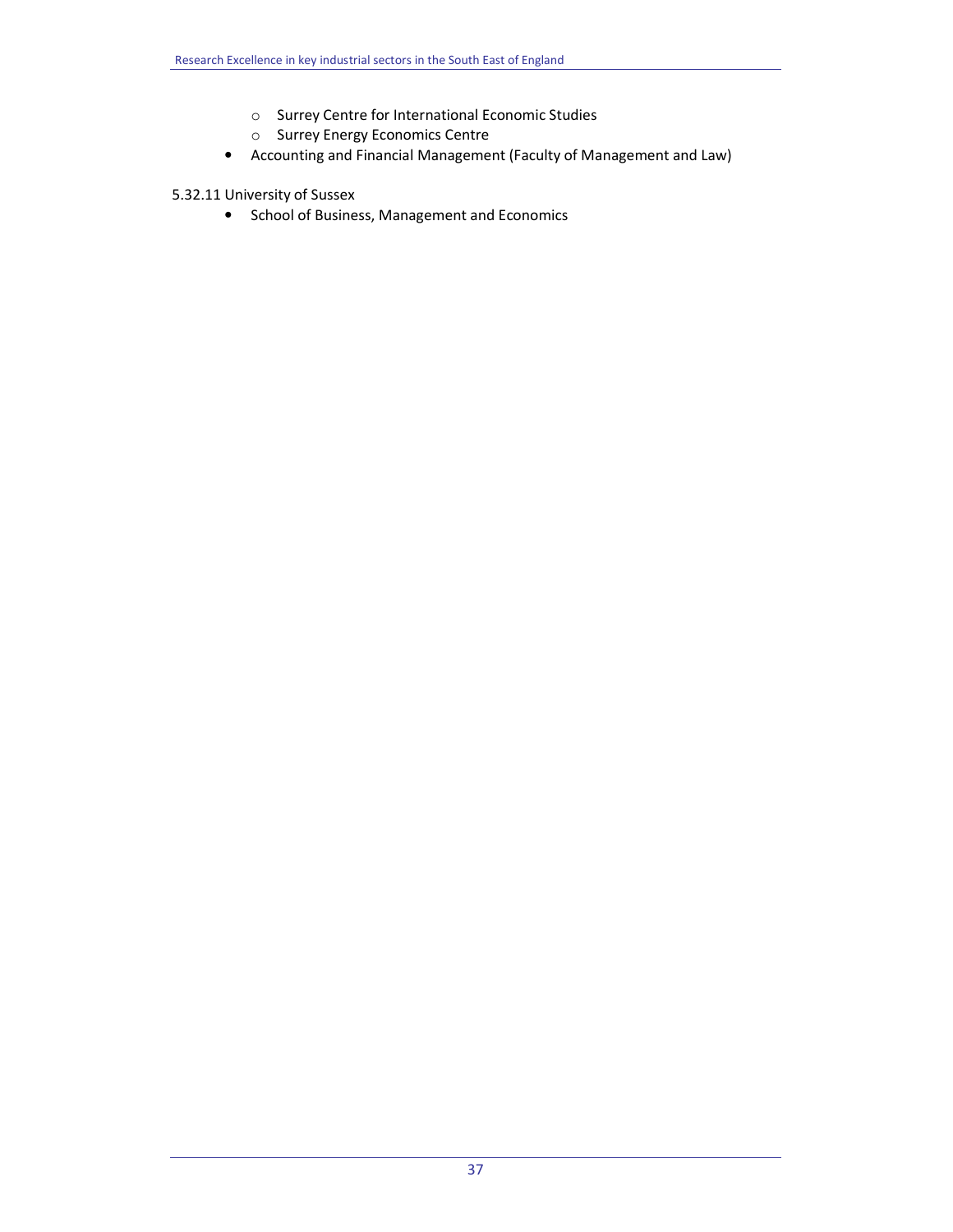# ICT, Software and Digital Media

- 5.33 To assess research excellence in the ICT, Software and Digital Media sector the following UOAs (RAE 2008) have been used:
	- 21 Applied Mathematics
	- 22 Statistics and Operational Research
	- 23 Computer Science and Informatics
	- 24 Electrical & Electronic Engineering
	- 66 Communication, Cultural and Media Studies
- 5.34 The following 15 South East universities submitted returns against these UOAs:
	- University of Brighton
	- University of Greenwich
	- University of Kent
	- Kingston University
	- **Open University**
	- University of Oxford
	- Oxford Brookes University
	- University of Portsmouth
	- University of Reading
	- Royal Holloway, University of London
	- University of Southampton
	- University of Surrey
	- University of Sussex
	- Thames Valley University
	- University of Winchester
- 5.35 With almost a quarter of the total UK research funding attracted to South East universities ICT, Software and Digital Media is the strongest sector in relative terms. A total of £52.4m research funding is available, broken down into £30.9m (25.6% of UK total) QR, £18.3m (24.8% of UK total) OST/RC and £3.2m (19.4%) UK industry funding. Against the strong public sector funding UK industry funding in this sector is considerably lower, both in relative and absolute terms.

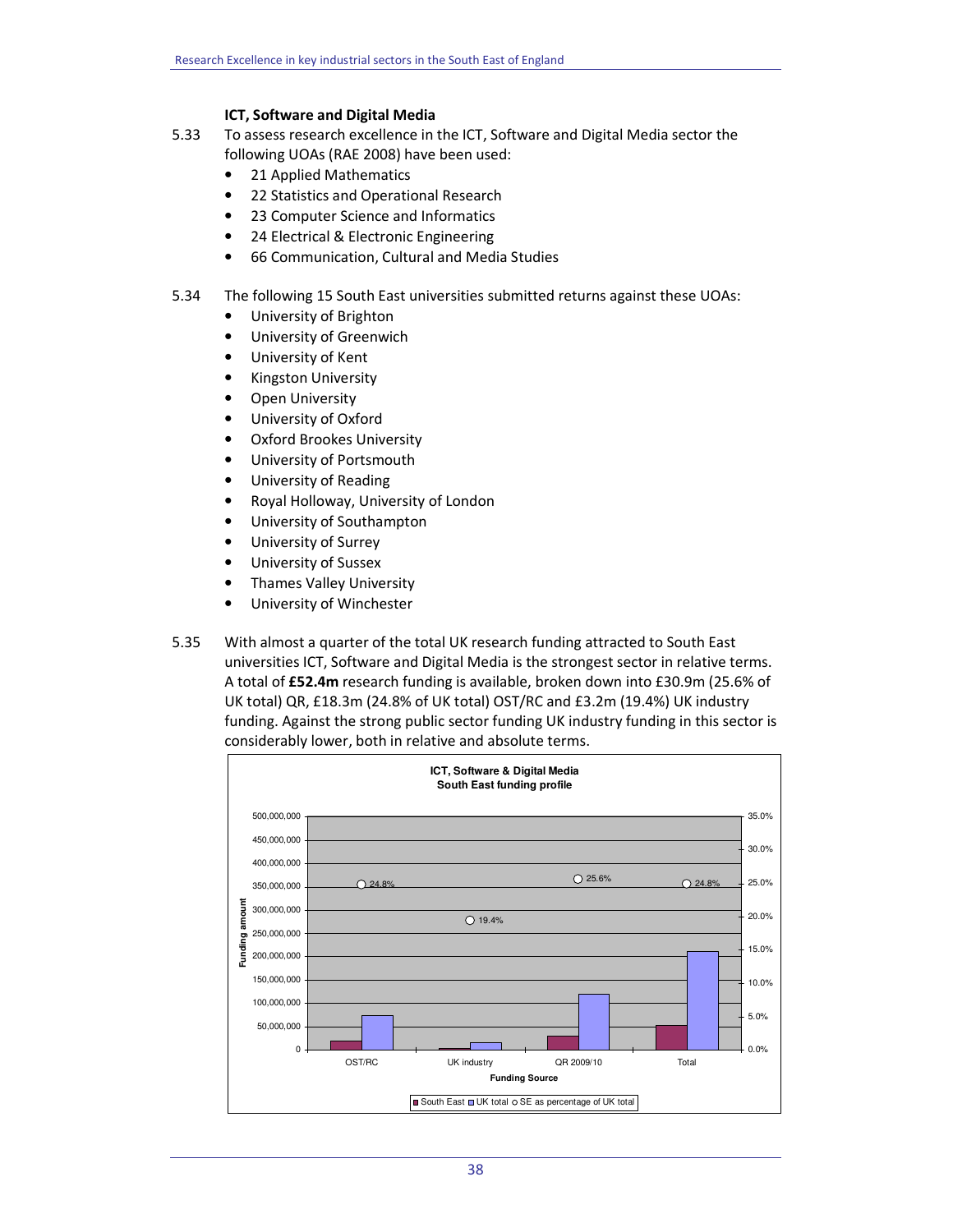5.36 Working for South East universities 726 academic staff and 608 research students (1334 in total) have submitted evidence of research to the RAE2008 in disciplines supporting the ICT, Software and Digital Media sector. This equates to 21.9% of total UK critical mass.



5.37 In research related to the ICT, Software and Digital Media sector South East universities have a significant share of both grade 4\* (23% of UK total) and grade 3\* (21.9% of UK total) submissions<sup>20</sup>. These add up to 457 submissions or 22.3% of UK total output in international research excellence. With 47/65 grade 4\*/3\* research submissions the University of Oxford has the highest number of internationally excellent research in the South East, followed by the University of Southampton (36/68), both demonstrating particular strengths in computer science & informatics (UOA 23) and the latter also in Electrical & Electronic Engineering (UOA24). Other South East universities with significant international research excellence in this sector are Surrey (22/39, significant research excellence in electrical & electronic engineering), Sussex (10/31) and Kent (9/23).

<sup>&</sup>lt;sup>20</sup> See footnote 13.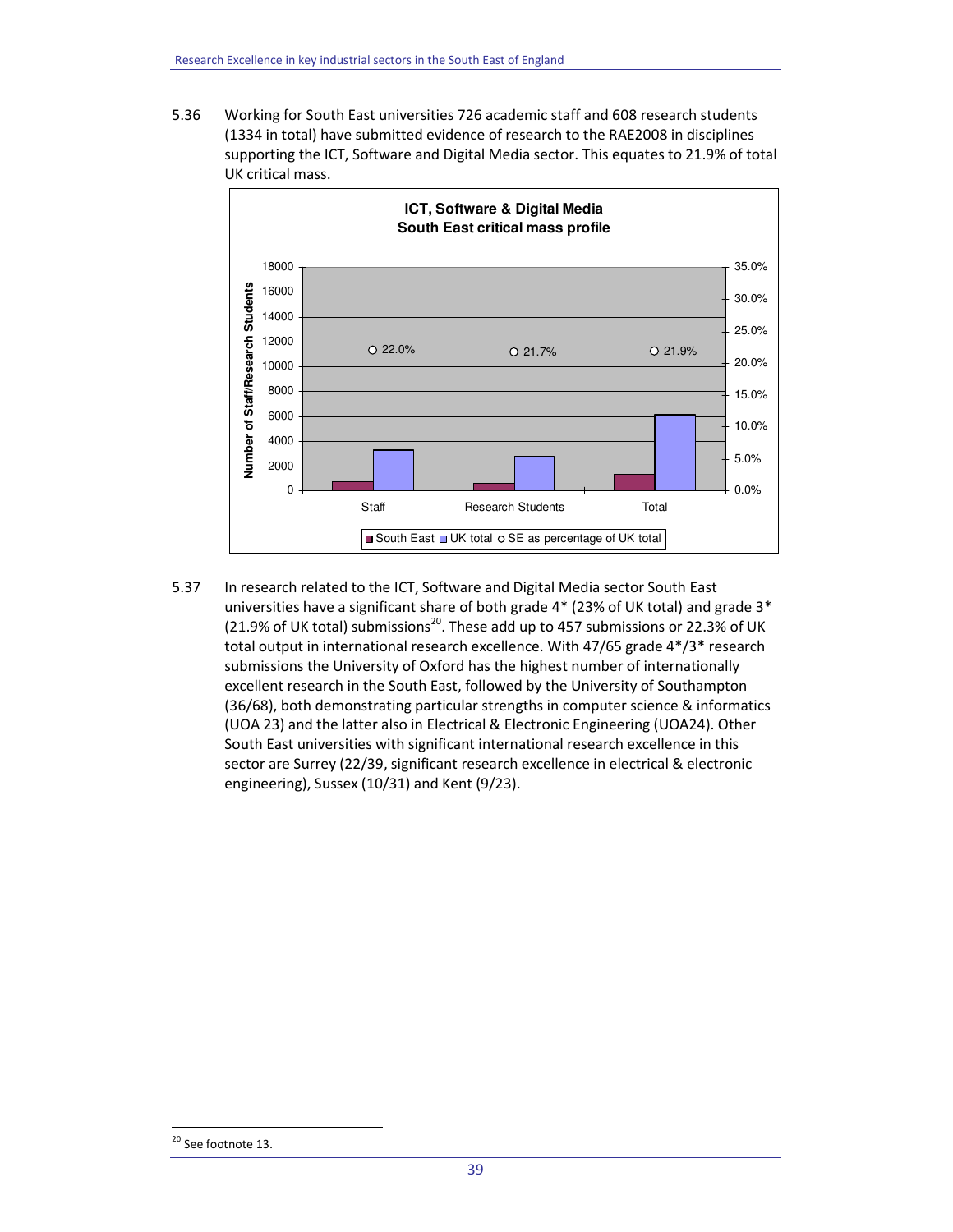

- 5.38 The South East universities' strengths in Computer Science & Informatics (UOA23) and Electrical & Electronic Engineering (UOA24) are particularly relevant to this sector. Significant strengths in Applied Mathematics (UOA21) and Statistics & Operational Research (UOA22) further enhance the South East's competitive position in the ICT, Software and Digital Media sector.
- 5.39 Comparing South East universities to the national grade-point average in disciplines relevant to the ICT, Software and Digital Media sector the following institutions were assessed above national average:

| <b>UOA</b><br>No. | Subject                                       | <b>National</b><br>average | South East universities<br>above national average                                                                                                                                                       |
|-------------------|-----------------------------------------------|----------------------------|---------------------------------------------------------------------------------------------------------------------------------------------------------------------------------------------------------|
| 21                | <b>Applied Mathematics</b>                    | 2.70                       | University of Oxford (3.05)<br>University of Portsmouth (2.90)<br>University of Southampton (2.85)<br>University of Surrey (2.80)                                                                       |
| 22                | <b>Statistics and Operational</b><br>Research | 2.69                       | University of Oxford (3.30)<br>University of Southampton (3.15)                                                                                                                                         |
| 23                | Computer Science and<br><b>Informatics</b>    | 2.75                       | University of Southampton (3.20)<br>University of Oxford (3.15)<br>Open University (2.95)<br>University of Sussex (2.85)<br>Royal Holloway, University of<br>London (2.80)<br>University of Kent (2.75) |
| 24                | Electrical & Electronic<br>Engineering        | 2.67                       | University of Surrey (2.95)<br>University of Southampton (2.85)                                                                                                                                         |
| 66                | Communication, Cultural<br>and Media Studies  | 2.60                       | Royal Holloway, University of<br>London (2.90)<br>University of Sussex (2.90)<br>University of Oxford (2.65)                                                                                            |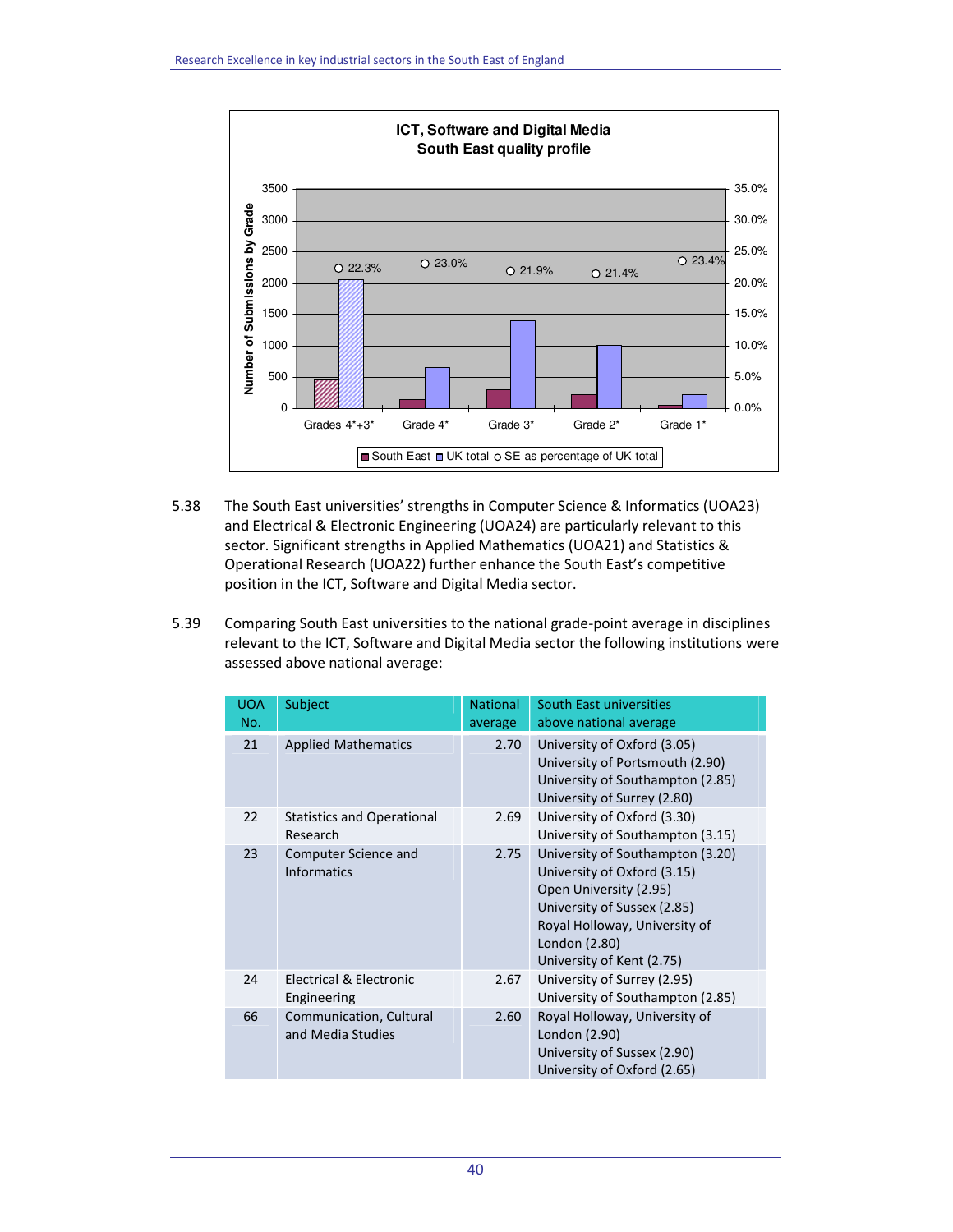- 5.40 Within the South East there are areas of particular research excellence and specialised facilities at the following HEIs<sup>21</sup>:-
- 5.40.1 University of Brighton
	- Visual Modelling Research Group
	- Natural Language Technology Research Group
	- Interactive Technologies Research Group
	- Cultural Informatics Research Group
	- CUBIST (Cultural Business: Impact, Strategy and Technology) Research Group

## 5.40.2 University of Greenwich

- Centre for Computer and Computational Science
- Centre for Numerical Modeling & Process Analysis
- Computational Mechanics & Reliability Group
- Computational Science & Engineering Group
- Media and Communications Research Group
- Fire Safety Engineering Group
- Institute for the Converging Arts & Sciences
- Mobile & Wireless Communications Engineering
- Statistics & Operational Research Group
- 5.40.3 University of Kent
	- Computational Intelligence Group
	- Security Group
	- Programming Languages and Systems Group
	- Future Computing group
	- Broadband and Wireless Communications research group
	- Digital media research group
	- Instrumentation, Control and Embedded Systems
	- Image and Information Engineering research group
- 5.40.4 Open University
	- Centre for Research in Education and Educational Technology
	- Childhood and Youth Studies
		- o Digital literacies and multi modal approaches to learning languages
	- Institute of Educational Technology
		- o Technology Enhanced Learning
		- o Learning in an Open World Research Group
		- o Next Generation Distance Learning Group
		- o Digital Scholarship
		- o Jennie Lee Labs
	- Knowledge Media Institute (KMi)
		- o Future internet
		- o New media systems
		- o Semantic services and sense making
		- o Information retrieval
	- Open University Business School
		- o World Wide Web
		- o Employee surveillance techniques
		- o E-commerce

 $21$  This list is not exclusive and is based on submissions received from universities.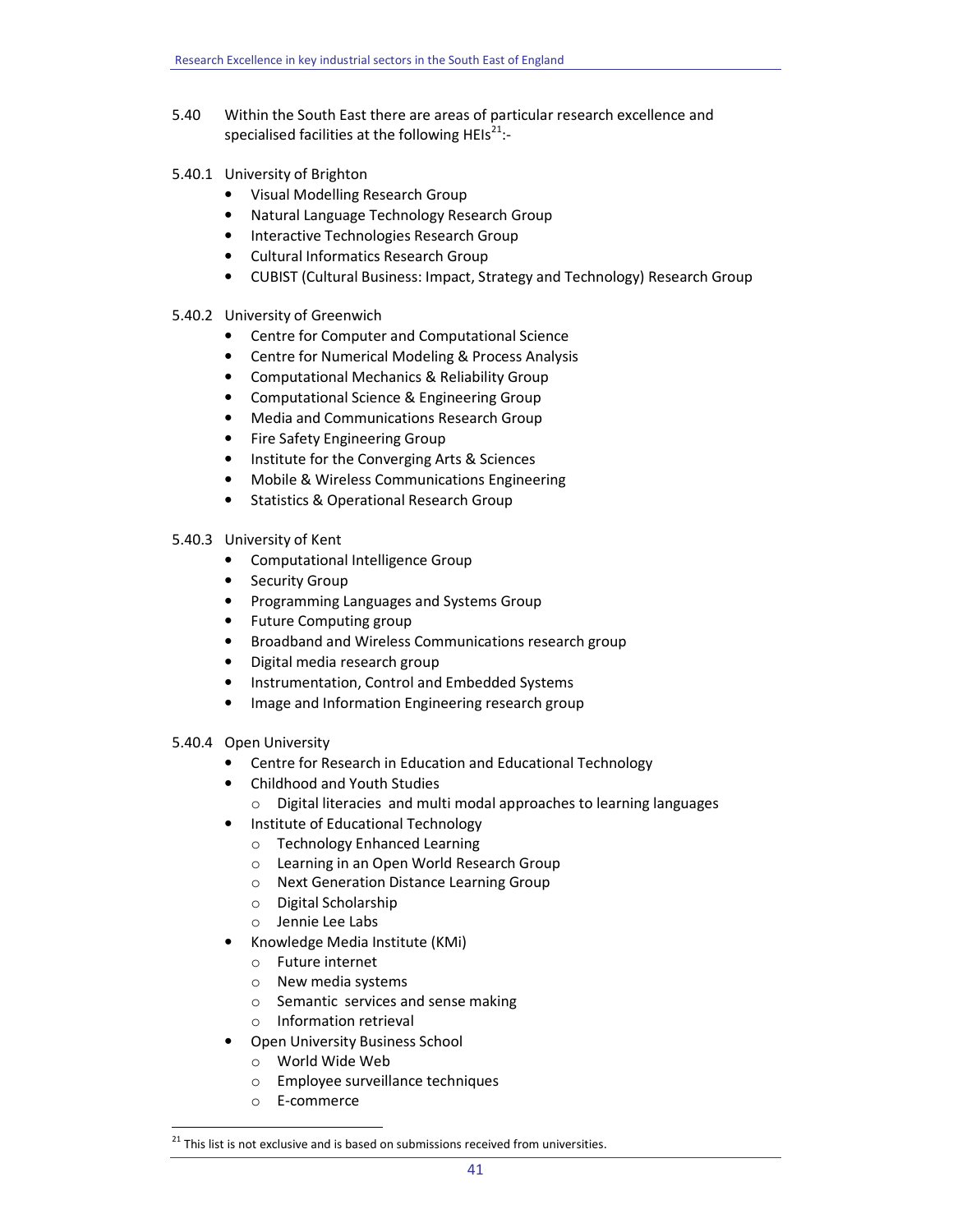- Information and Communication Technologies
	- o Human-centred computing
	- o Language, Multimedia and Knowledge Technologies
	- o Software engineering
- Shareable interfaces: mobile, tangible and ubiquitous computing
	- o Pervasive Computing Research Group
- Digital Media Research Group
- Digital security
	- o Security and Privacy Research Group
- NeXt Generation Multimedia and Network Technologies Research Group
- Technology Management Research Group
- ESRC Centre for Research on Socio-Cultural Change (broadcasting and new media, digital cultures and the creative industries, and advertising)
- OpenSpace Research Centre
- 5.40.5 University of Oxford
	- Computing Laboratory
		- o Databases
		- o Knowledge Representation and Reasoning
		- o e-Science and the Semantic Web
		- o Computational Linguistics
		- o Spatial Reasoning
		- o Programming languages
		- o Information modelling
		- o Requirements engineering
		- o Model-based development)
		- o Research informatics
		- o Verification
	- Statistics
		- o Bioinformatics
		- o Computer-intensive statistics
		- o Applied probability
		- o Discrete Mathematics and Operational Research
	- Oxford Internet Institute
		- o Future Internet and Web 2.0
		- o e-security
		- o Cybertrust
		- o Global networks and societies
		- o Government on the web
		- o Internet governance
		- o Social networks

# 5.40.6 University of Portsmouth

- Advanced Games Research Group
- State of the art facilities include:
	- o Virtual Reality Suite
	- o Motion Capture Suite
	- o Video Broadcasting
	- o Music and Sound Studios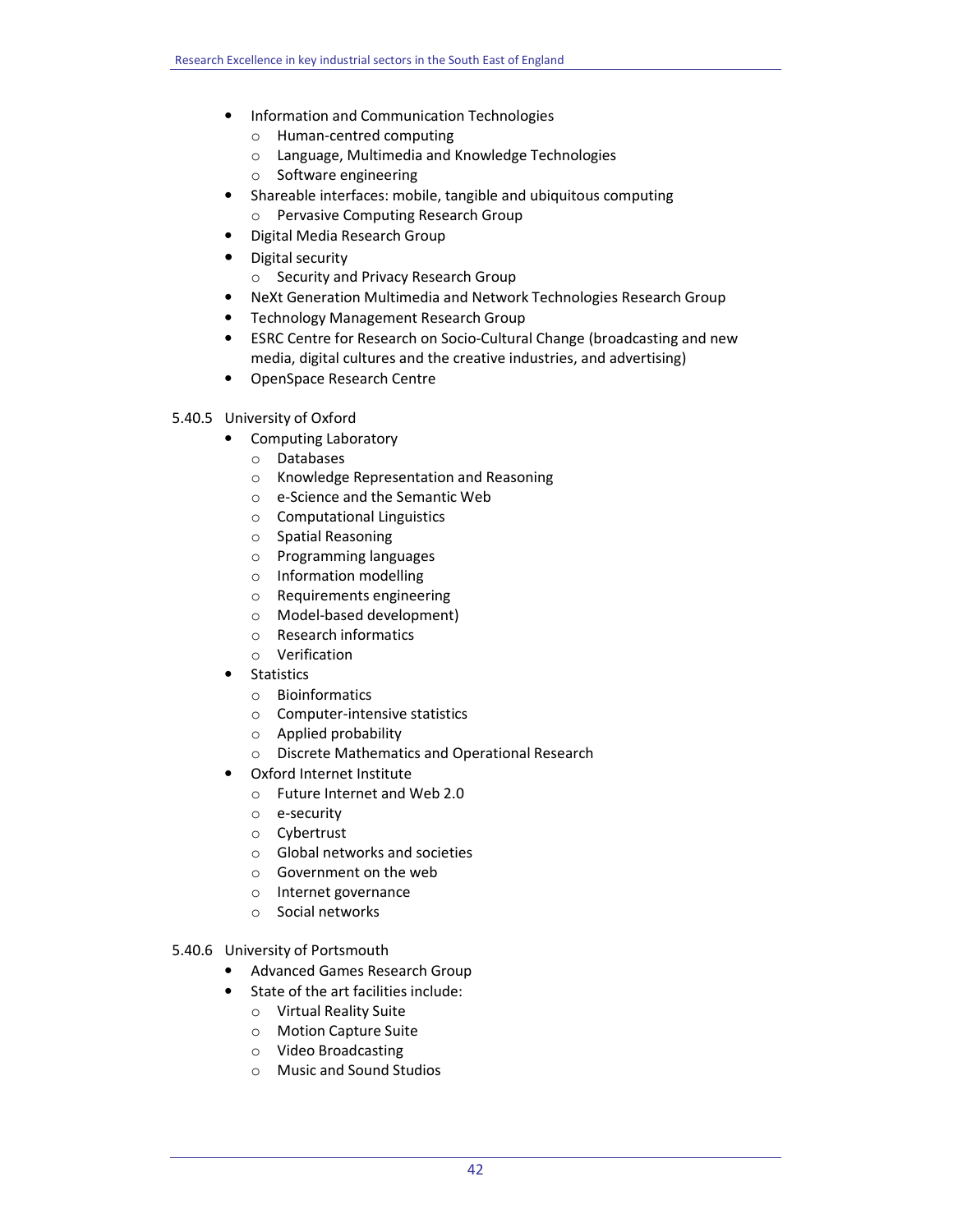# 5.40.7 University of Reading

- The School of Systems Engineering
- Department of Mathematics
	- o Mathematical Modeling for the Digital Economy;
	- o Social network analysis
	- o Communication networks with evolving networks
	- o Digital teleconnections
	- o Behavioural inferencing
	- o Customer lifetime value
- The Cybernetic Group
- Department of Typography Simplification Centre
- School of Construction Management Innovation Research Centre
	- o Research at the socio-technical interface to develop new tools and processes for the design of buildings and infrastructure in the digital economy

# 5.40.8 Royal Holloway, University of London

- Department of Computer Science
	- o Bioinformatics
	- o Centre for Systems and Synthetic Biology
	- o Computer Learning Research Centre
	- o Theory of Computing
- Department of Media Studies
	- o Migrant and Diasporic Cinema in Contemporary Europe
- 5.40.9 University of Southampton
	- Digital Economy Strategic Research Group
	- Centre for Operational Research, Management Science and Information Systems (CORMSIS)
	- Intelligence, Agents, Multimedia Group (ECS)
	- Autonomous Learning Agents for Decentralised Data and Information Networks (ALADDIN) research programme
	- Web Science Trust (WST)
	- Archaeological Computing Research Group (School of Humanities)

## 5.40.10 University of Surrey

- Information and Communication Technologies (Faculty of Engineering and Physical Sciences)
	- o Information and Communication Technologies Research
	- o Centre for Communication Systems Research
	- o Centre for Vision, Speech and Signal Processing
	- o Digital Ecosystems Group
	- o Formal Methods and Security Group
- Digital World Research Centre (Faculty of Arts and Human Sciences)

## 5.40.11 University of Sussex

- School of Informatics
	- o Patient Records Enhancement Project (PREP)
	- o Foundations of Software Systems
	- o Networking and Distributed Systems
	- o Pervasive Computing Systems
	- o Foundations of Computation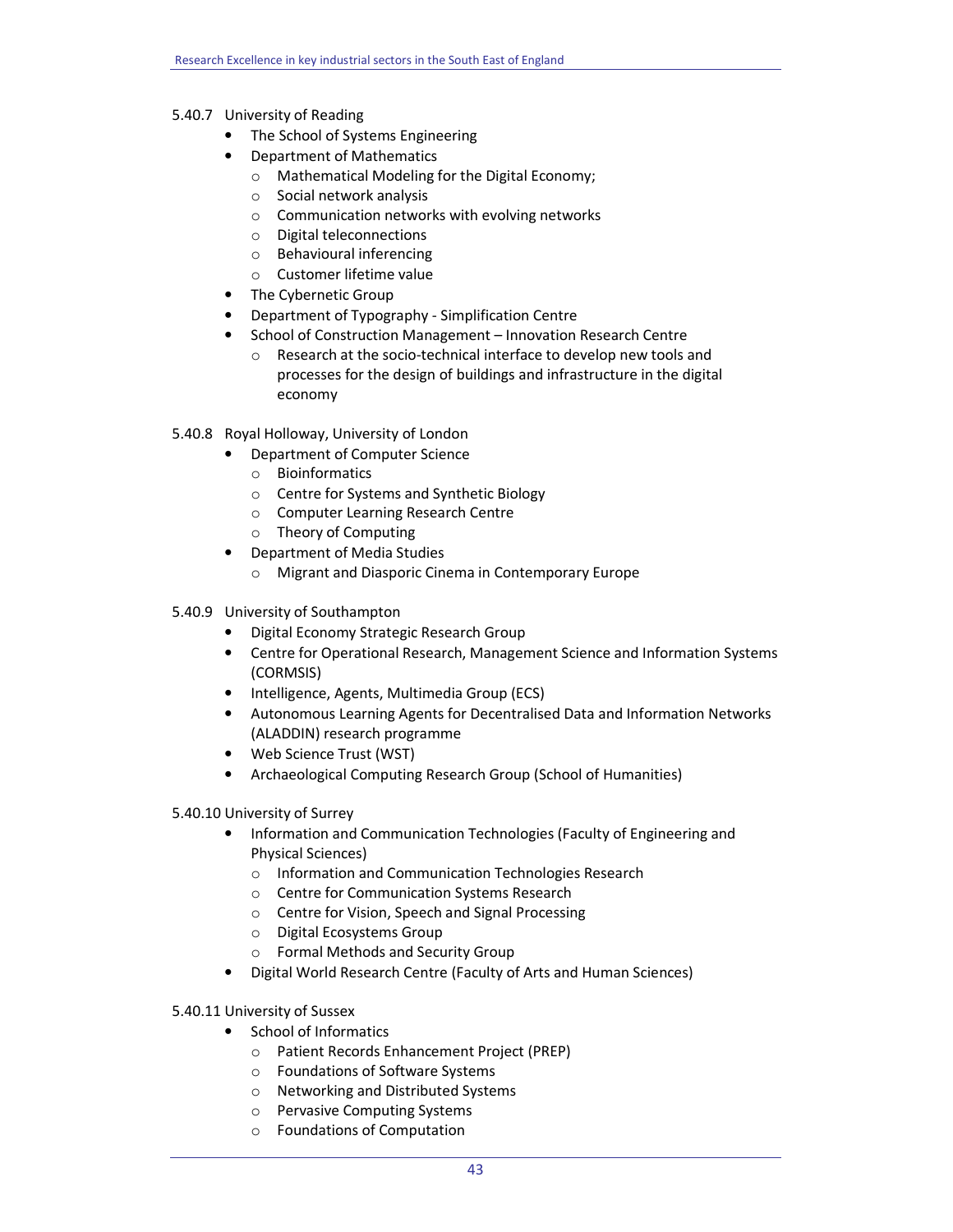- o Compiler Design and Programming Language Implementation
- o Interactive Systems
- o Centre for VLSI and Computer Graphics
- o Sackler Centre for Consciousness Science
- o Interoceptive Awareness
- o Explanatory Correlates
- o Synaesthesia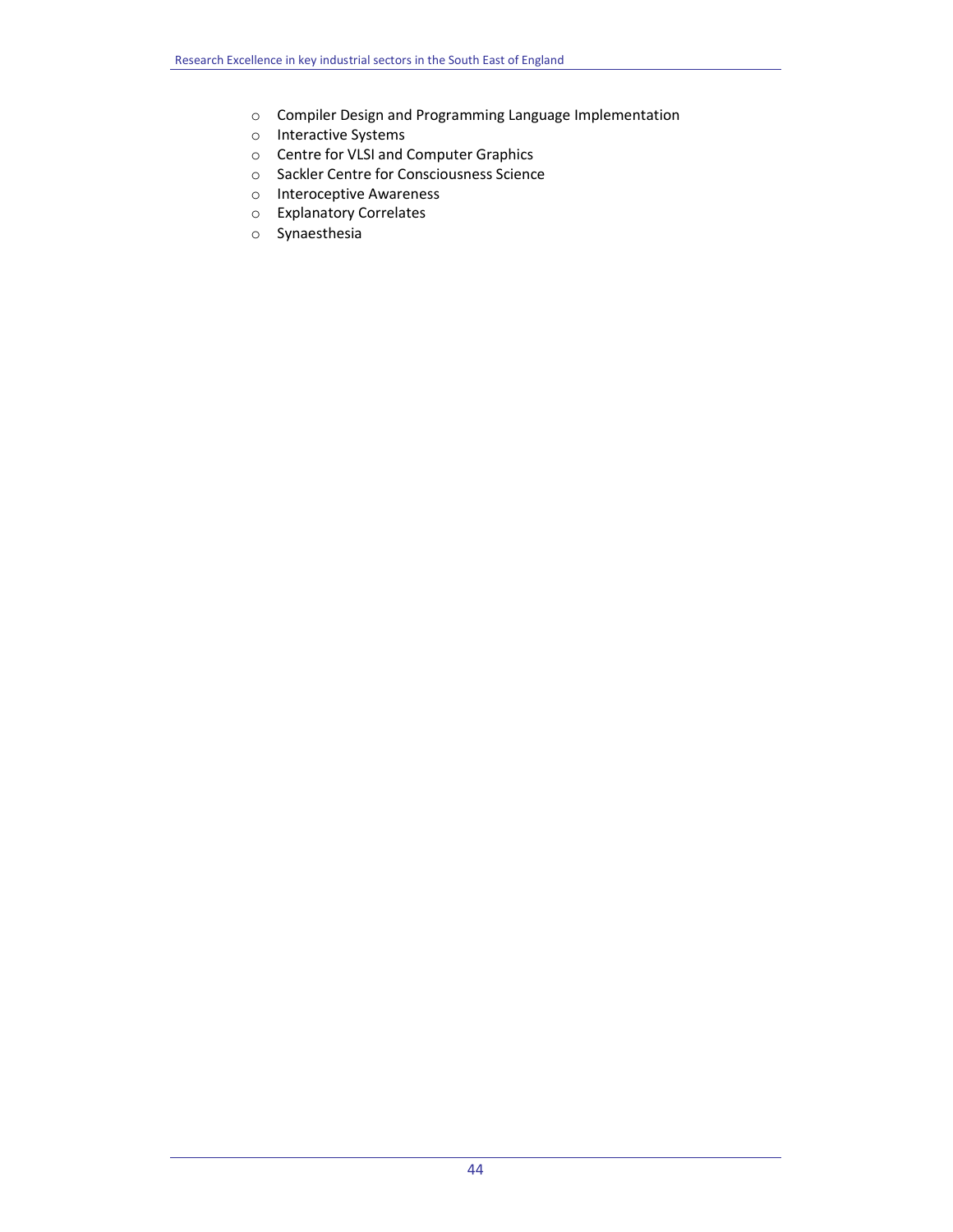# Pharmaceuticals, Life Sciences and Health

- 5.41 To assess research excellence in the pharmaceuticals, life sciences and health sector the following UOAs (RAE 2008) have been used:
	- 1 Cardiovascular Medicine
	- 2 Cancer Studies
	- 3 Infection and Immunology
	- 4 Other Hospital Based Clinical Subjects
	- 5 Other Laboratory Based Clinical Subjects
	- 6 Epidemiology and Public Health
	- 7 Health Services Research
	- 8 Primary Care and Other Community Based Clinical Subjects
	- 9 Psychiatry, Neuroscience and Clinical Psychology
	- 10 Dentistry
	- 13 Pharmacy
	- 14 Biological Sciences
	- 15 Pre-clinical and Human Biological Sciences
	- 18 Chemistry
- 5.42 The following 12 South East universities submitted returns against these UOAs:
	- University of Brighton
	- Cranfield University
	- University of Greenwich
	- University of Kent
	- Open University
	- University of Oxford
	- Oxford Brookes University
	- University of Reading
	- Royal Holloway, University of London
	- University of Southampton
	- University of Surrey
	- University of Sussex
- 5.43 Whilst the £99m overall funding available in disciplines relating to pharmaceuticals, life sciences & health is the second highest in absolute terms of all six priority sectors South East universities only attract 15.2% of the total UK funding in this field. £49m OST/RC funding (17.2% of UK total) is the largest contributor, closely followed by £40.5m QR funding (13.6% of UK total). Only about 10% of the South East funding portfolio (£9.9m; 13.8% of UK total) comes from UK industry.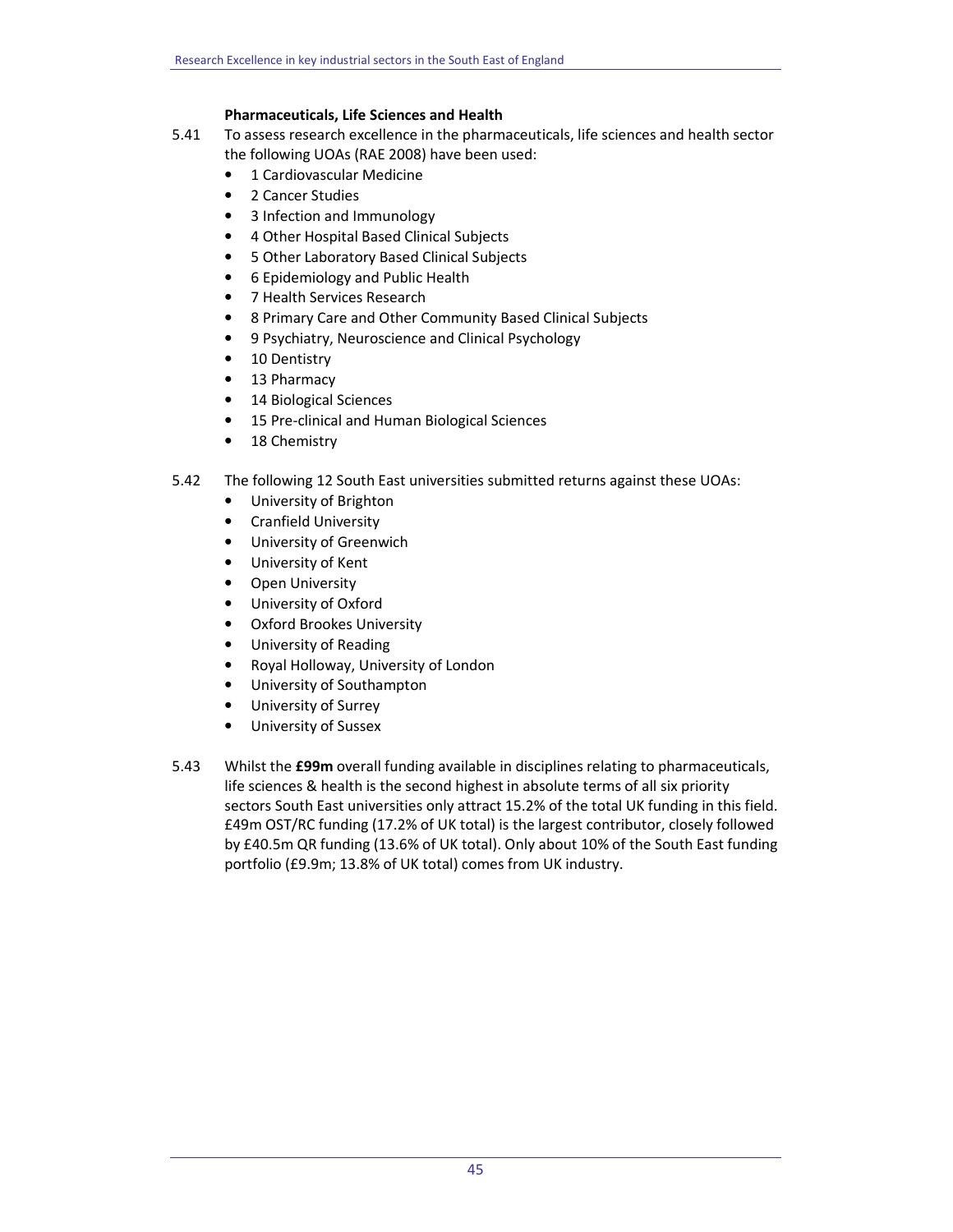

5.44 With more than 2000 academic staff and 2700 research students South East universities have a very significant critical mass in pharmaceuticals, life sciences & health (27.1% of UK total). This is the highest critical mass profile of South East universities in the six priority sectors, almost twice as high as aerospace & defence which is the second highest.



5.45 However, looking at the grade profile it is noteworthy that South East universities only account for 12.9% of all UK grade  $4*/3*$  submissions<sup>22</sup>. With 171 grade  $4*$  and 231 grade 3\* submissions the University of Oxford dominates in this area. All other South East universities have far lower grade profiles: Southampton (22/101), Sussex

<sup>&</sup>lt;sup>22</sup> See footnote 13.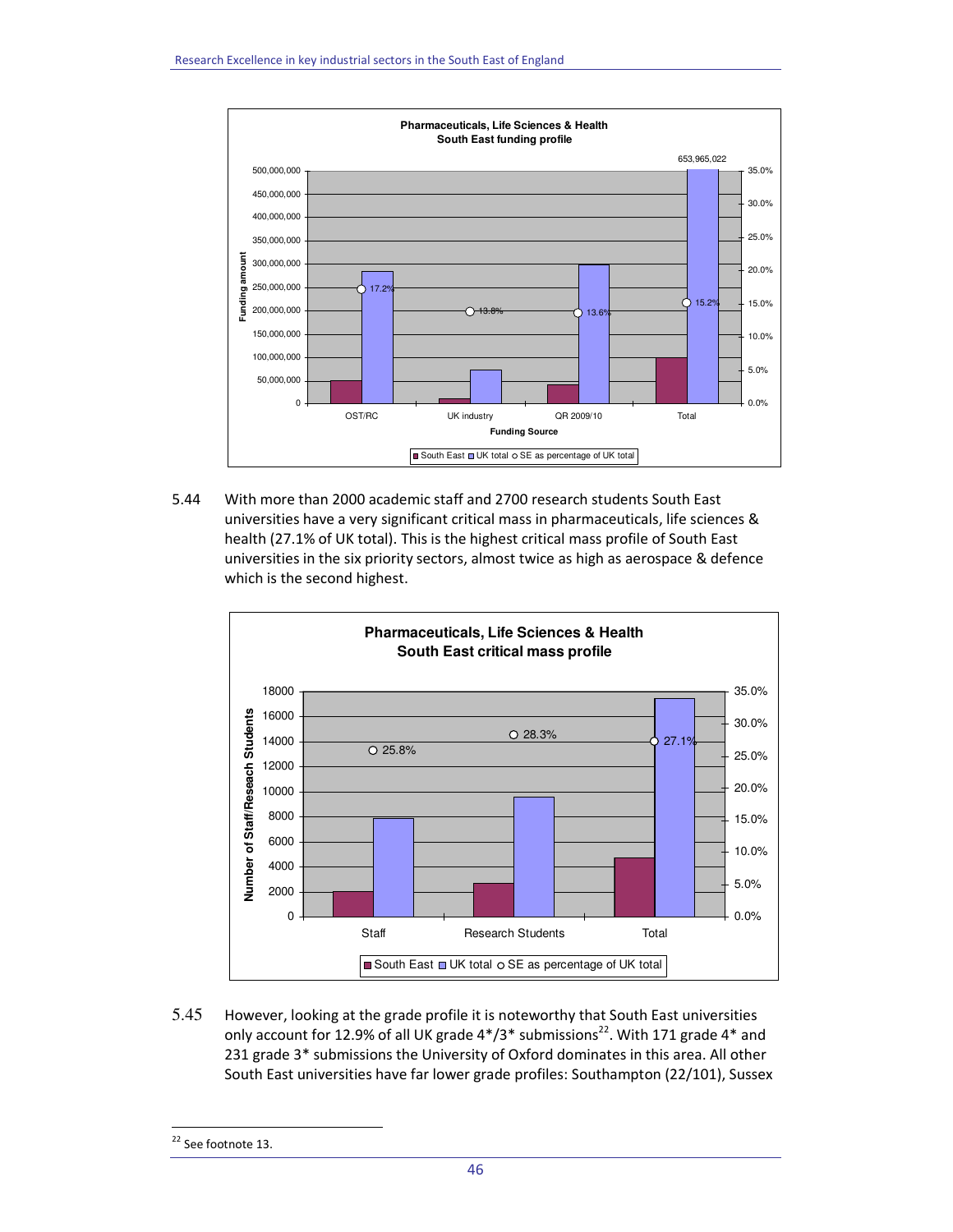

(11/33), Reading (3/20), Royal Holloway, University of London (3/11), Kent (1/5), OU (1/3), Cranfield (1/2), Greenwich (0/1), Oxford Brookes (0/1) and Surrey (0/1).

- 5.46 South East universities demonstrate particular strengths in Infection & Immunology (UOA3), Biological Sciences (UOA14) and Other Hospital Based Clinical Subjects (UOA4). Other areas of strengths include Chemistry (UOA18) and Pre-clinical and Human Biological Sciences (UOA15).
- 5.47 Comparing South East universities to the national grade-point average in disciplines relevant to the ICT, Software and Digital Media sector the following institutions were assessed above national average:

| <b>UOA</b><br>No. | Subject                                                   | <b>National</b> | South East universities<br>above national average                                                      |
|-------------------|-----------------------------------------------------------|-----------------|--------------------------------------------------------------------------------------------------------|
|                   |                                                           | average         |                                                                                                        |
| $\mathbf{1}$      | Cardiovascular Medicine                                   | 2.70            | University of Oxford (3.30)                                                                            |
| $\overline{2}$    | <b>Cancer Studies</b>                                     | 2.88            | University of Oxford (2.95)                                                                            |
| 3                 | Infection and Immunology                                  | 2.79            | University of Oxford (3.25)                                                                            |
| 4                 | <b>Other Hospital Based</b><br><b>Clinical Subjects</b>   | 2.81            | University of Oxford (3.00)                                                                            |
| 5                 | <b>Other Laboratory Based</b><br><b>Clinical Subjects</b> | 2.62            | University of Oxford (3.05)                                                                            |
| 6                 | Epidemiology and Public<br>Health                         | 2.72            | University of Oxford (2.95)                                                                            |
| $\overline{7}$    | <b>Health Services Research</b>                           | 2.55            | University of Oxford (2.80)                                                                            |
| 8                 | Primary Care and Other                                    | 2.66            | University of Oxford (3.25)                                                                            |
|                   | <b>Community Based Clinical</b><br>Subjects               |                 | University of Southampton (3.10)                                                                       |
| 9                 | Psychiatry, Neuroscience<br>and Clinical Psychology       | 2.60            | University of Oxford (2.65)                                                                            |
| 10                | Dentistry                                                 | 2.76            | Nil                                                                                                    |
| 13                | Pharmacy                                                  | 2.56            | Nil                                                                                                    |
| 14                | <b>Biological Sciences</b>                                | 2.55            | University of Oxford:<br>Biochemistry (3.00)<br>Plant Sciences (2.85)<br>Royal Holloway, University of |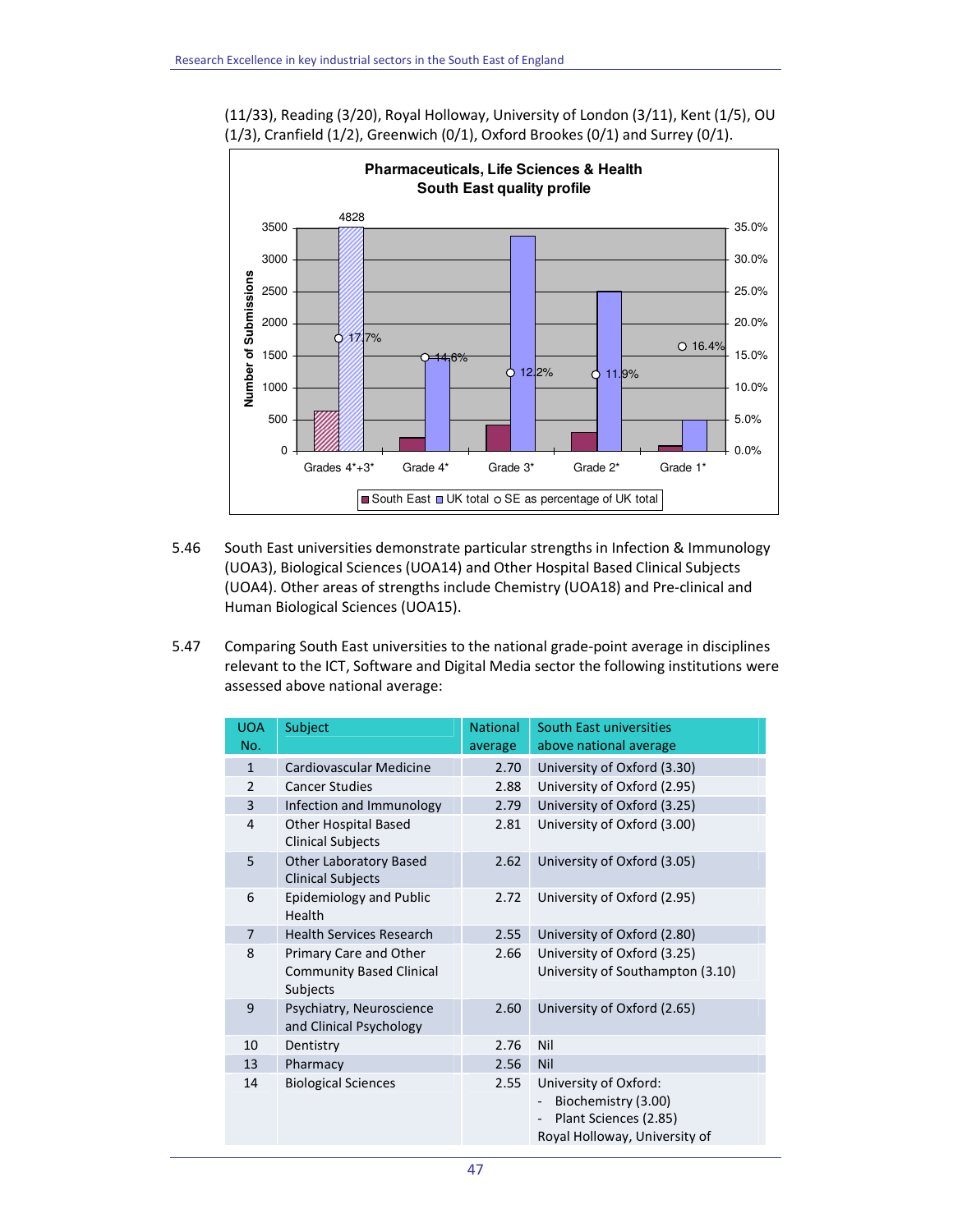|    |                                                      |      | London (2.80)<br>University of Oxford:<br>- Zoology $(2.70)$ |
|----|------------------------------------------------------|------|--------------------------------------------------------------|
| 15 | Pre-clinical and Human<br><b>Biological Sciences</b> | 2.57 | University of Oxford (3.00)                                  |
| 18 | Chemistry                                            | 2.79 | University of Oxford (3.05)                                  |

- 5.48 Within the South East there are areas of particular research excellence and specialised facilities at the following HEIs<sup>23</sup>:-
- 5.48.1 University of Brighton
	- Centre for Nursing and Midwifery Research
	- International Health Development Research Unit
	- Social Science Policy and Research Centre (SSPARC)
	- Clinical Research Centre for Health Professions
	- Wellbeing, Health and Occupation Research Group
	- Healthy Ageing Group
	- Brighton and Sussex Medical School
		- $\circ$  Division of Medicine conduct research in a number of different domains including Cancer Medicine, Immunology and Inflammation, Elderly Care, Infectious Diseases and Neuropsychiatry
		- o Division of Primary Care the main research foci are in asthma, diagnostic methods in sexually-transmitted diseases, and medical informatics
	- Centre for Biomedical & Health Science Research
	- Epidemiology and Public Health
- 5.48.2 University of Greenwich
	- Applied Psychology Research Group
	- Research Centre for Children, School & Families
	- Experimental Thermodynamics
	- Bio-medical and Drug Discovery Group
	- Food & Nutrition Group
	- Formulation & Pre-formulation Sciences Group
	- Bio-energy Research Group
	- Centre for Nursing & Healthcare Research
	- Sexual Health Group
	- Diabetes Group
	- Offenders Health Group

## 5.48.3 University of Kent

- Protein science research group
- The Biomedicine research group
- Cell and developmental biology research group
- Pharmacy at Medway
	- o New approaches to drug formulation and drug delivery
	- o Novel therapeutic agents in neuronal disorders (pain, sleep disorders, addictive behaviour)
	- o Cancer Infection and Immunity
	- The Clinical and Professional Practice group
- Health care and Health Services

 $23$  This list is not exclusive and is based on submissions received from universities.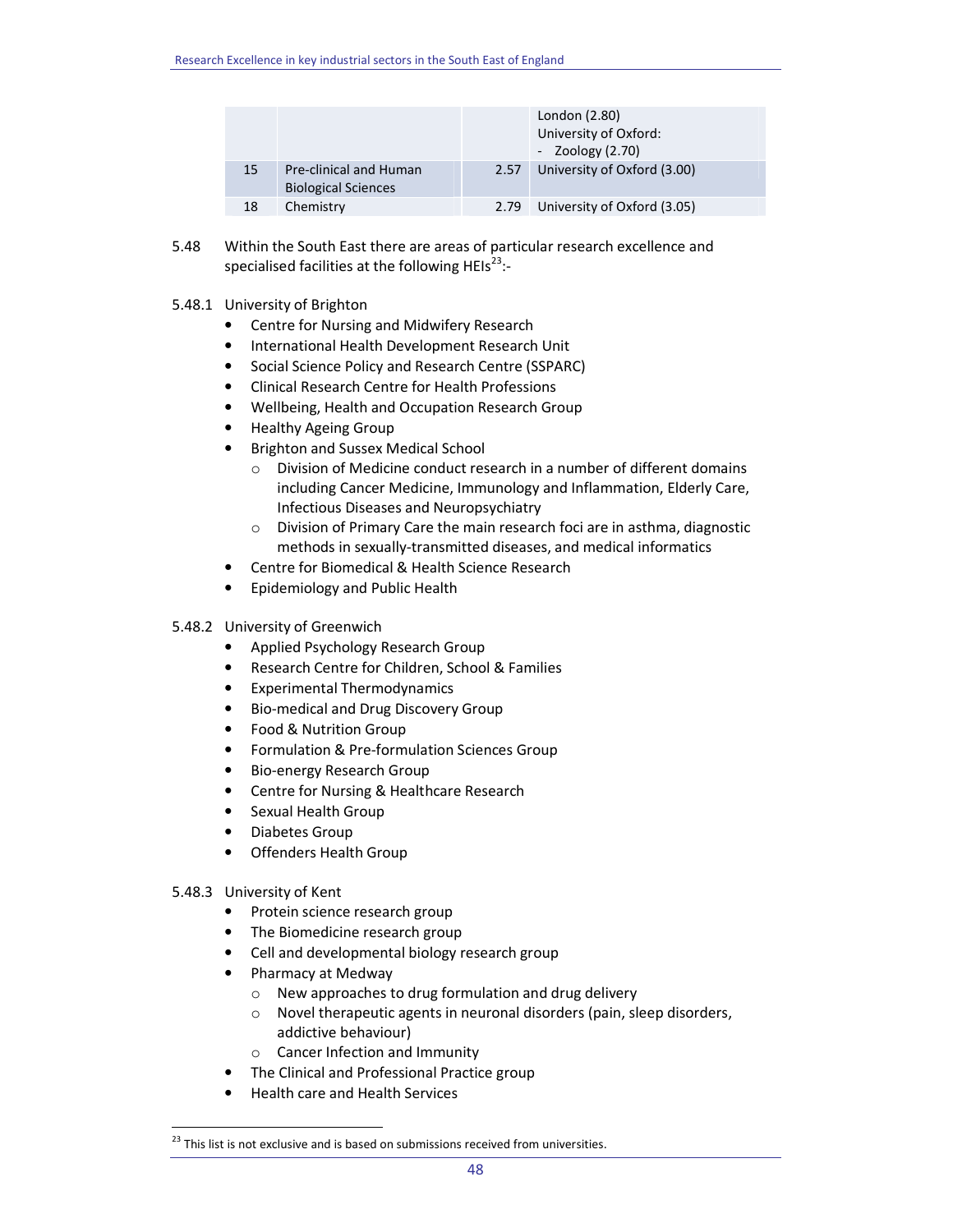• Kent Law School (medical law)

# 5.48.4 Open University

- Open University Business School
	- o Failings of governance mechanisms, particularly in the NHS
	- o Characteristics of the physical and financial value chain within which SME bio-pharma firms are located
	- Biomedical Research Network (BRN)
		- o Biomolecular damage
		- o Biopsychology
		- o Cell biology
		- o Disease and diagnostics
		- o Neuroscience
- Ageing and later life
- Children, young people, parenthood and families
- Death, dying and bereavement
- Living with disability and long term conditions
- Reproductive and sexual health
- Pharmacoepidemiology Medical Statistics Research Group
- Infectious disease modelling and surveillance

# 5.48.5 University of Oxford

- Engineering
	- o Biomedical Image Analysis
	- o Biomedical Instrumentation
	- o Biomedical Signal Processing & e-health
	- o Biomedical Ultrasonics & Biotherapy
	- o Drug and Vaccine Delivery (DVD)
	- o Fluidics and Biocomplexity
	- o Ophthalmic Engineering
	- $\circ$  Orthopaedic Biomedical Engineering Mechanobiology and Biomechanics
	- o Physiological Understanding through Modelling, Monitoring and Analysis
	- o Tissue Engineering and Bioprocessing
- Life Sciences Interface (many departments)
- Systems Biology (many departments)
- Computing Laboratory
	- o Fluid mechanics for heart failure
	- o Medical imaging
	- o Circulation modelling
	- o Molecular modelling
- MSD
	- o Cancer biology
	- o Infection and Immunology
	- o Vaccines
	- o Gene therapy
	- o Epidemiology
	- o Clinical Trials (Clinical Trials Unit)
	- o Cardiovascular Science
	- o Diabetes, Endocrinology and Metabolism (OCDEM)
	- o Musculo-skeltal science
	- o Neuroscience
	- o Genetics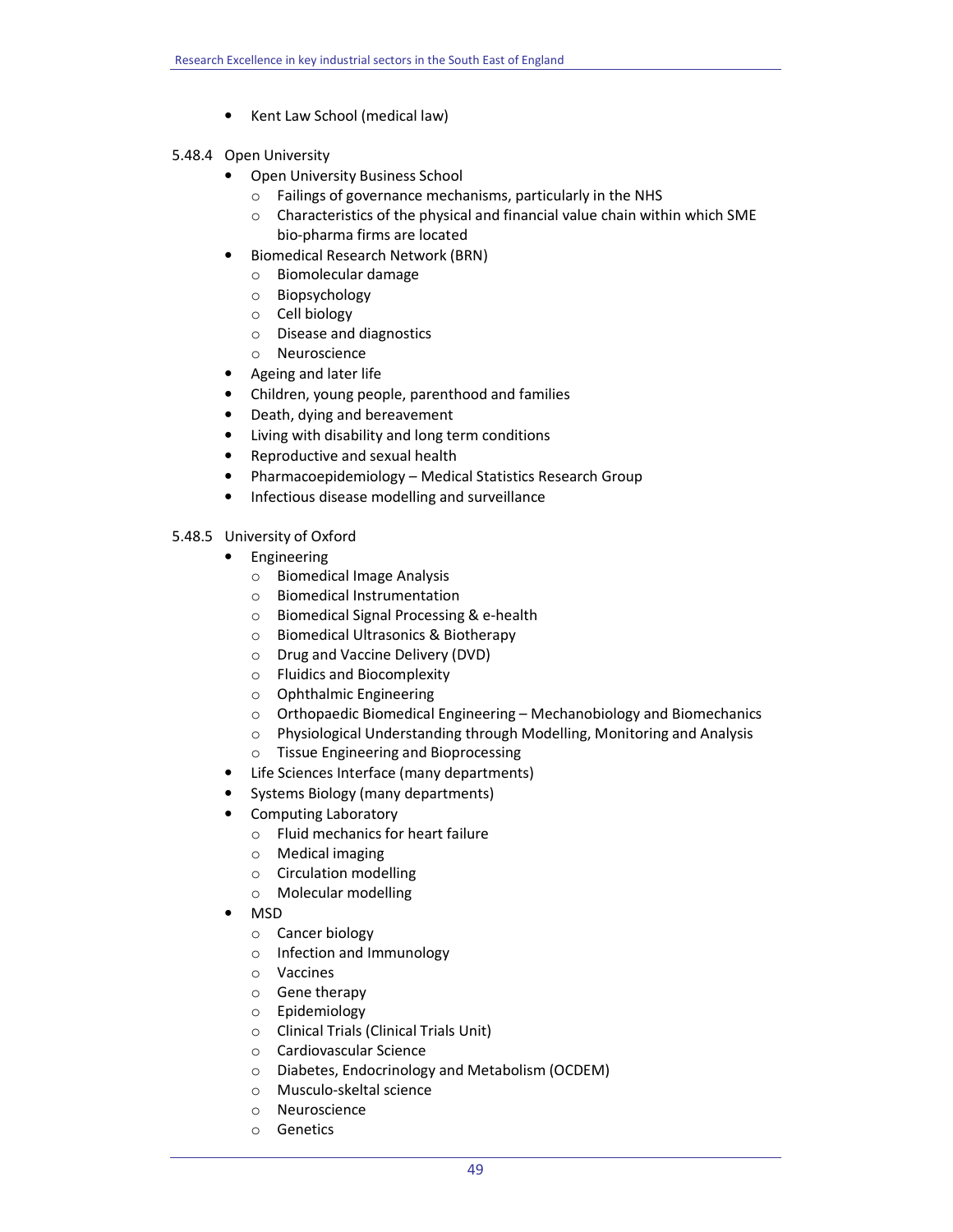- o Reproduction and development
- Ethics of bioscience (Ethics)
- Drug discovery (Chemistry, Pharmacology)
- Synthetic biology (Chemistry)
- Dosage (Pharmacology)
- Centre for Mathematical Biology (Mathematics)
- Particle therapy cancer research (Physics)
- Biological physics (Physics)
- Biochemistry and physiology (Plant sciences)
- Cell and developmental biology (Plant sciences)
- Mathematical and statistical genetics (Statistics)
- Bioinformatics (Statistics)
- Medical Law and ethics (Law)
- 5.48.6 University of Portsmouth
	- Digital Wellbeing Smart Home Research
	- Improving the performance of artificial implants (Synthetic Joints)
	- Identifying future needs of an ageing population
	- Telecare and Healthy Computing
	- Institute of Biomedical and Biomolecular Science
	- Brain Tumour Treatment
	- Expert Centre for health professional training
	- Geographical Wellbeing
	- Dental Academy
- 5.48.7 University of Reading
	- Research centres in the Life Sciences
		- o Institute for Cardiovascular & Metabolic Research (ICMR)
		- o Centre for Integrated Neuroscience and Neurodynamics (CINN)
	- Lead on South East Universities' Biopharma Consortium
	- Department of agri-food science
	- Centre for Food Security
- 5.48.8 University of Southampton
	- School of Medicine and the Southampton University Hospitals Trust (SUHT)
		- $\circ$  Centre of Excellence for blood cancer research (leukaemia, lymphoma and myeloma)
		- o Human Genetics
		- o Centre for Human Development, Stem Cells and Regeneration (CHDSCR)
		- o Respiratory Diseases
		- o DOHaD (Developmental Origins of Health and Disease)
	- Institute for Life Science Strategic Research
	- DePuy International University Technology Partnership (UTP) in Bioengineering Science
	- ICE-T Showcase TeleCare for Health, Work, and Wellbeing
	- Health Technologies Strategic Research Group
	- Human Sciences Research Group (ISVR)
		- o Human Factors Research Unit
		- o Hearing and Balance Centre
	- Fluid Dynamics and Acoustics Group (ISVR)
	- Signal Processing and Control Group (ISVR)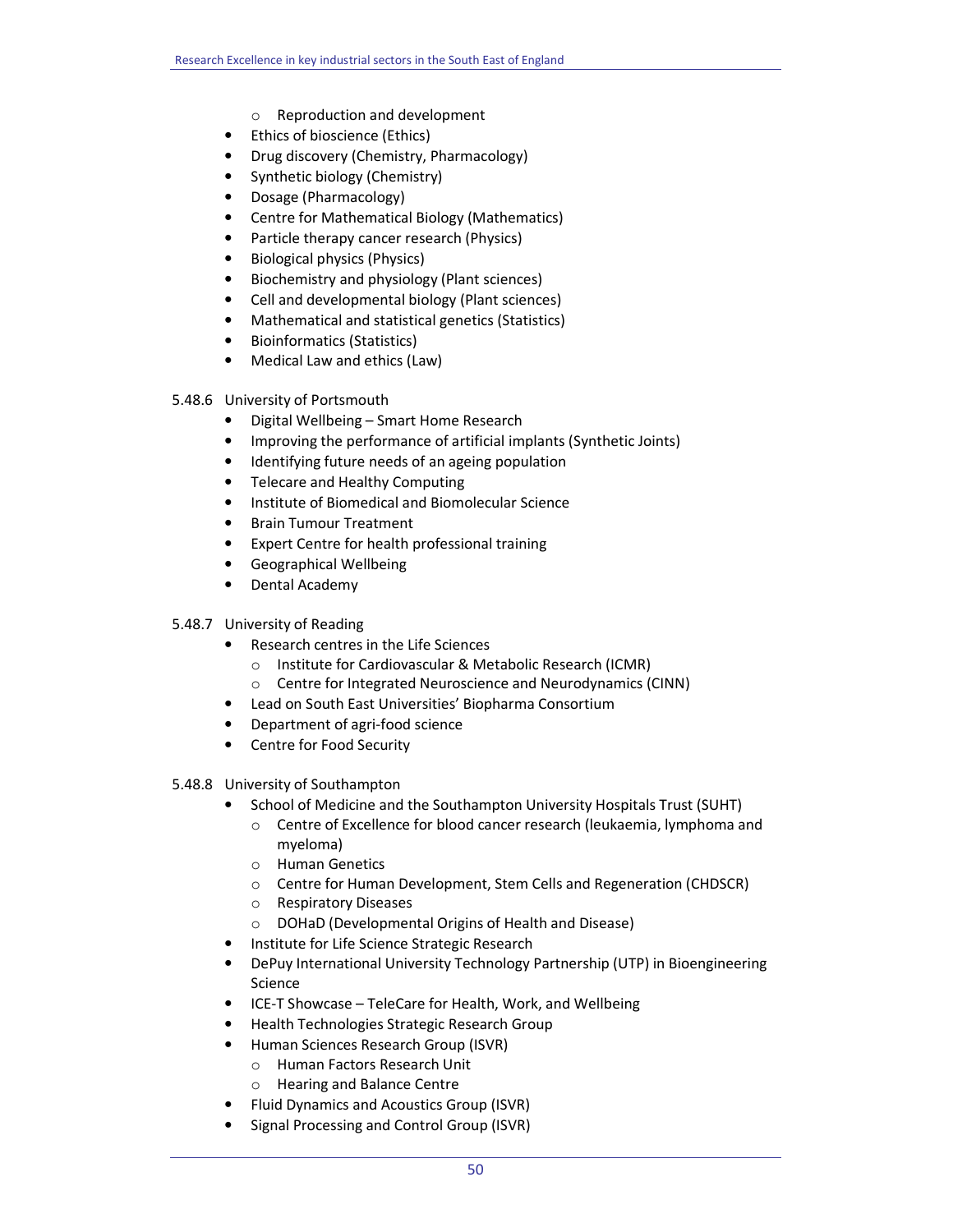• nCATS – National Centre of Advanced Tribology at Southampton

# 5.48.9 University of Surrey

- University Wide Research Network: Health & Medical
- Centre for Biomedical Engineering (Faculty of Engineering and Physical Sciences)
- Public Health (Faculty of Health and Medical Sciences)
- Diabetes, Obesity and Metabolism Group (Faculty of Health and Medical Sciences)
- Food Consumer behaviour and Health Research Centre (Faculty of Arts and Human Sciences)
- Health Psychology (Faculty of Arts and Human Sciences)
- Age, Generation and Everyday Life (Faculty of Arts and Human Sciences)
	- o Age, Generation and Gender Research Group
	- o Centre for Research on Ageing and Gender
- Sleep Centre (Faculty of Arts and Human Sciences, Faculty of Health and Medical Sciences)

# 5.48.10 University of Sussex

- Biomedical Engineering Group (School of Engineering and Design)
- Sussex Centre for Genome Damage and Stability
- Brighton and Sussex Medical School o Oncology and Genetics
- School of Psychology
	- o Behavioural and Clinical Neuroscience
	- o Cognitive Psychology
	- o Developmental and Clinical Psychology
	- o Social and Applied Psychology
	- o Behaviour change: intervention, design and evaluation
	- o Pro-social and Moral Engagement
	- o Intergroup Relations and Collective Behaviour
	- o Health Psychology
	- o Identity, Culture and Well-being
	- o Laboratory of Apiculture and Social Insects (LASI)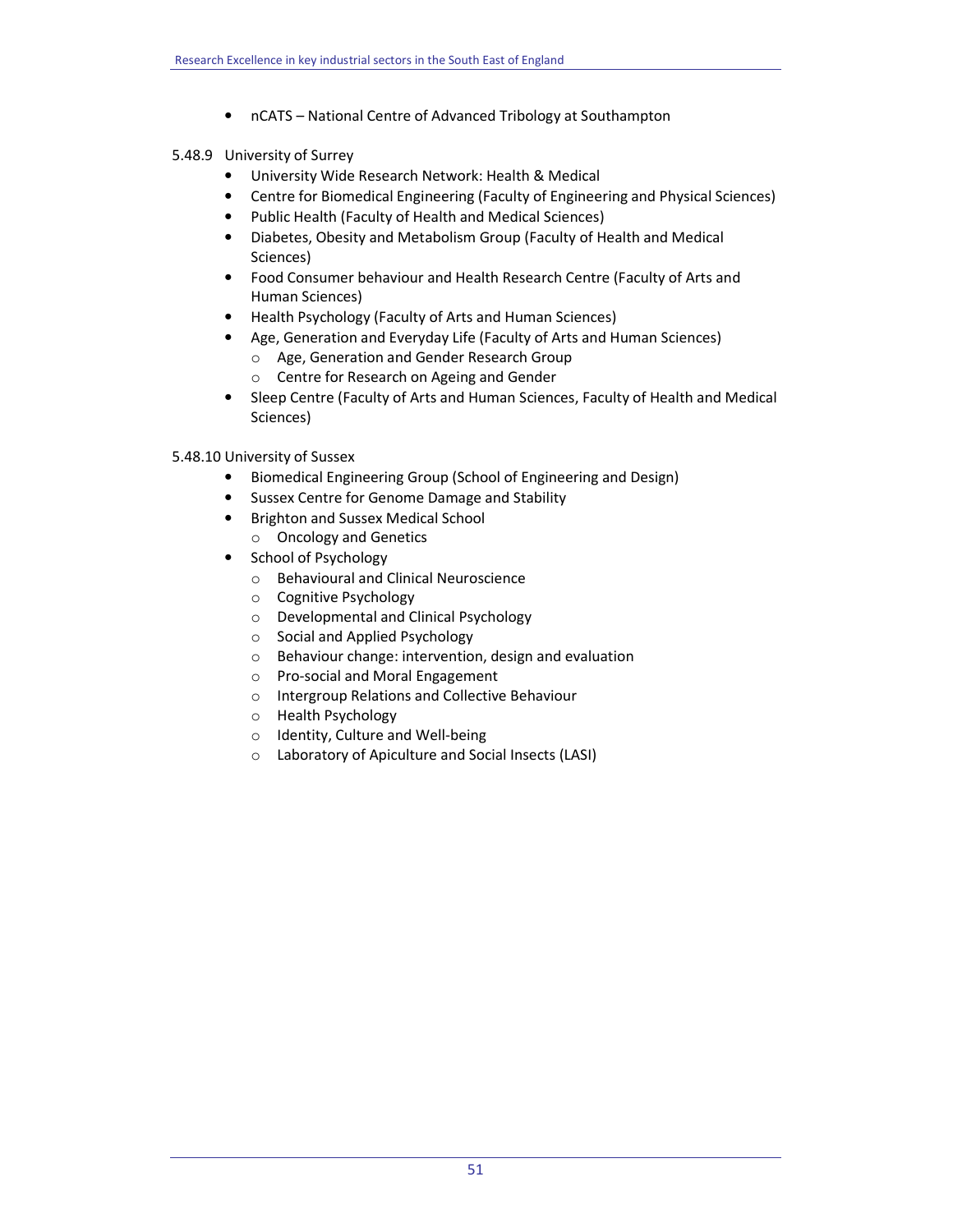# 6 Observations

- 6.1 This analysis of South East universities' research strengths in relation to six priority sectors demonstrates the sound and broad base of international excellence that the academic sector can bring to sustain and advance the UK's competitive advantage. In applying world leading research to further economic development in partnership with industry the South East is well positioned in the global market both to attract foreign direct investment and to grow indigenous businesses.
- 6.2 In summary the following observations can be made in relation to the six priority sectors:

## 6.2.1 Advanced Engineering and Marine

- Particular strengths in Mechanical, Aeronautical and Manufacturing Engineering (UOA28)
- Balanced funding profile: £18.5m OST/RC + £9.1m UK industry + £21.8m QR
- Strong dominance of University of Oxford and University of Southampton (international research excellence)



# 6.2.2 Aerospace and Defence

- Highest funding amount in absolute terms
- Highest UK industry funding in absolute terms
- Consistently high grade profile

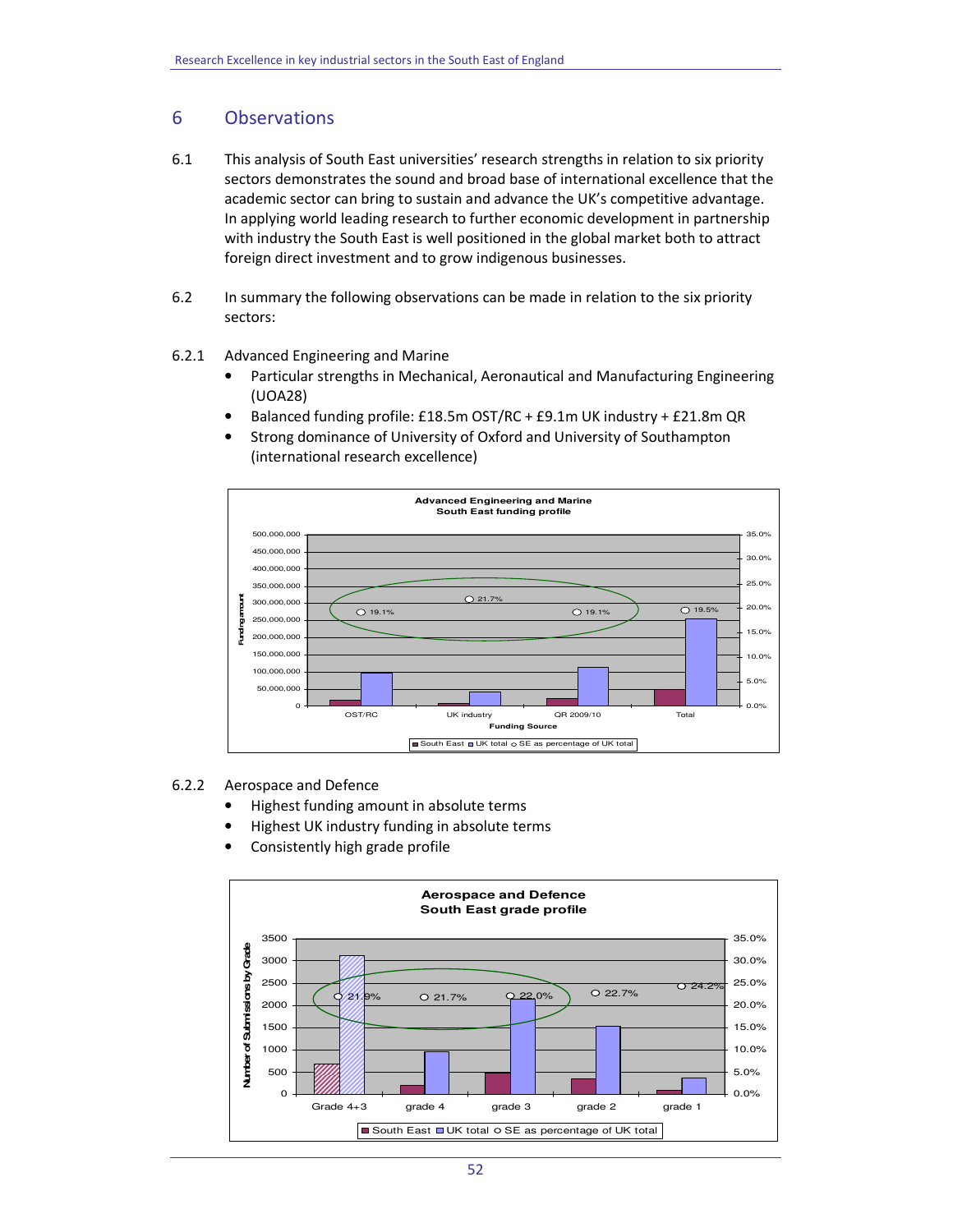- 6.2.3 Environmental and Energy Technologies
	- Lowest absolute amount of funding; but
	- One third of total UK industry funding to South East HEIs; and
	- One quarter of UK total OST/RC funding



- 6.2.4 Financial and Professional Services
	- High dependency on QR funding
	- Very low private sector funding (UK and SE)



## 6.2.5 ICT, Software and Digital Media

- Strong public sector funding
- Low level of industry funding (absolute and relative)

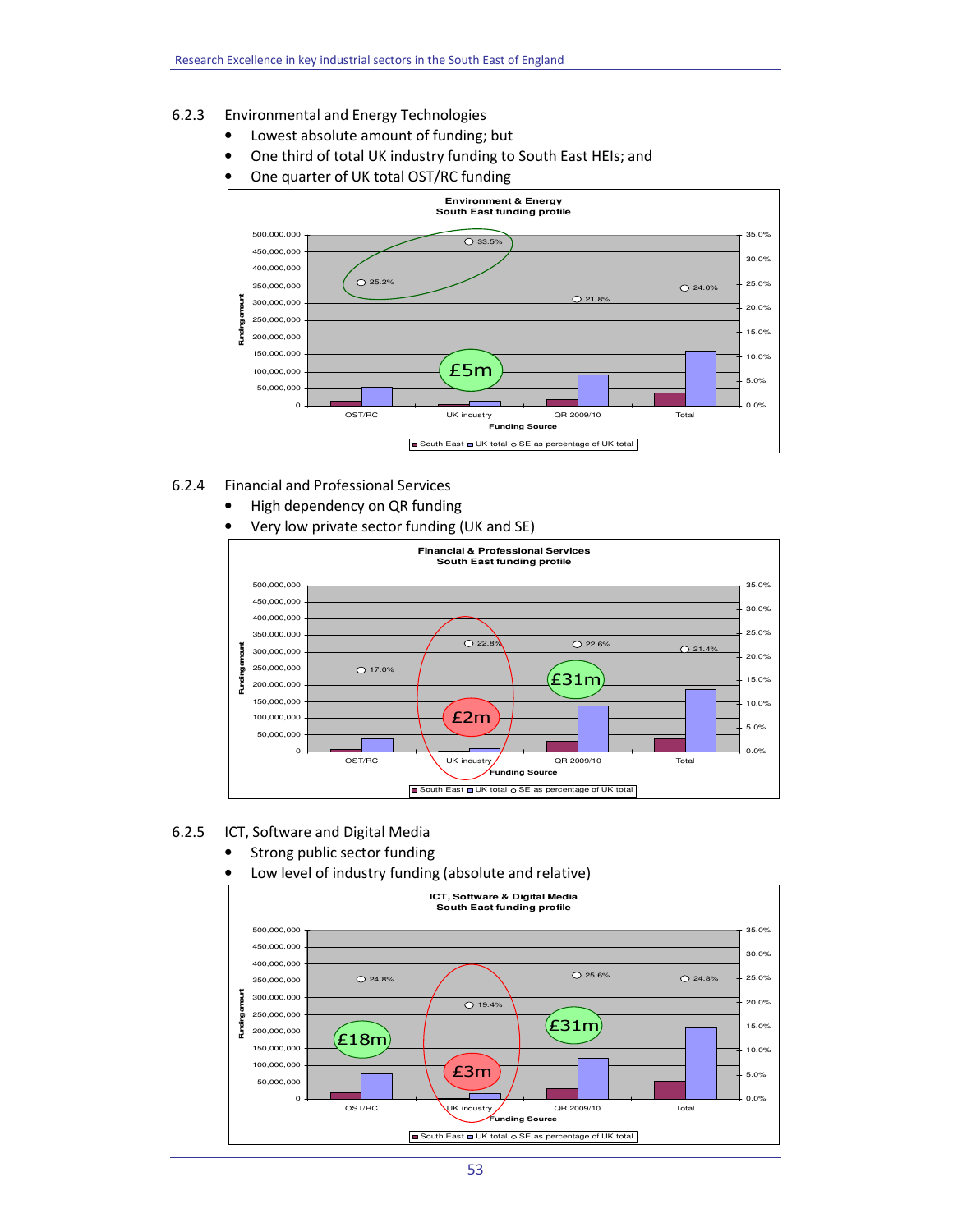- 6.2.6 Pharmaceuticals, Life Sciences & Healthcare
	- Lowest relative funding profile (15.2% of UK total)
	- High absolute funding amount (£99m)
	- High relative critical mass (27.1% of UK total)
	- Low international excellence (12.9% of UK total)
- 6.3 The analysis also identified some other significant areas of strengths which are relevant to the international competitiveness of the region's businesses:
- 6.3.1 South East HEIs are particularly strong in mathematics and computing (statistics & operational research and applied mathematics) which is fundamental to many industry sectors.
- 6.3.2 Collectively there are significant strengths across the universities in languages, cultural and area studies which is a significant enabler for doing international business.
- 6.4 Finally, there are some areas which have not been fully explored in this report and might stimulate further analysis:
- 6.4.1 Private sector income streams for the universities in the aerospace & defence sector as well as the financial & professional services sector might be subject to confidentiality agreements and may therefore not have been included in the RAE submissions.
- 6.4.2 A mapping exercise of international research groups/partnerships which South East universities lead or participate in could be used to enhance this analysis by adding the dimension of understanding global networks within the priority sectors.
- 6.4.3 To identify opportunities for greater collaboration (between universities/research groups and with industry) this report would also benefit from a more detailed analysis into whether sectoral strengths are based on cumulative research excellence or on a smaller number of key industry partnerships.